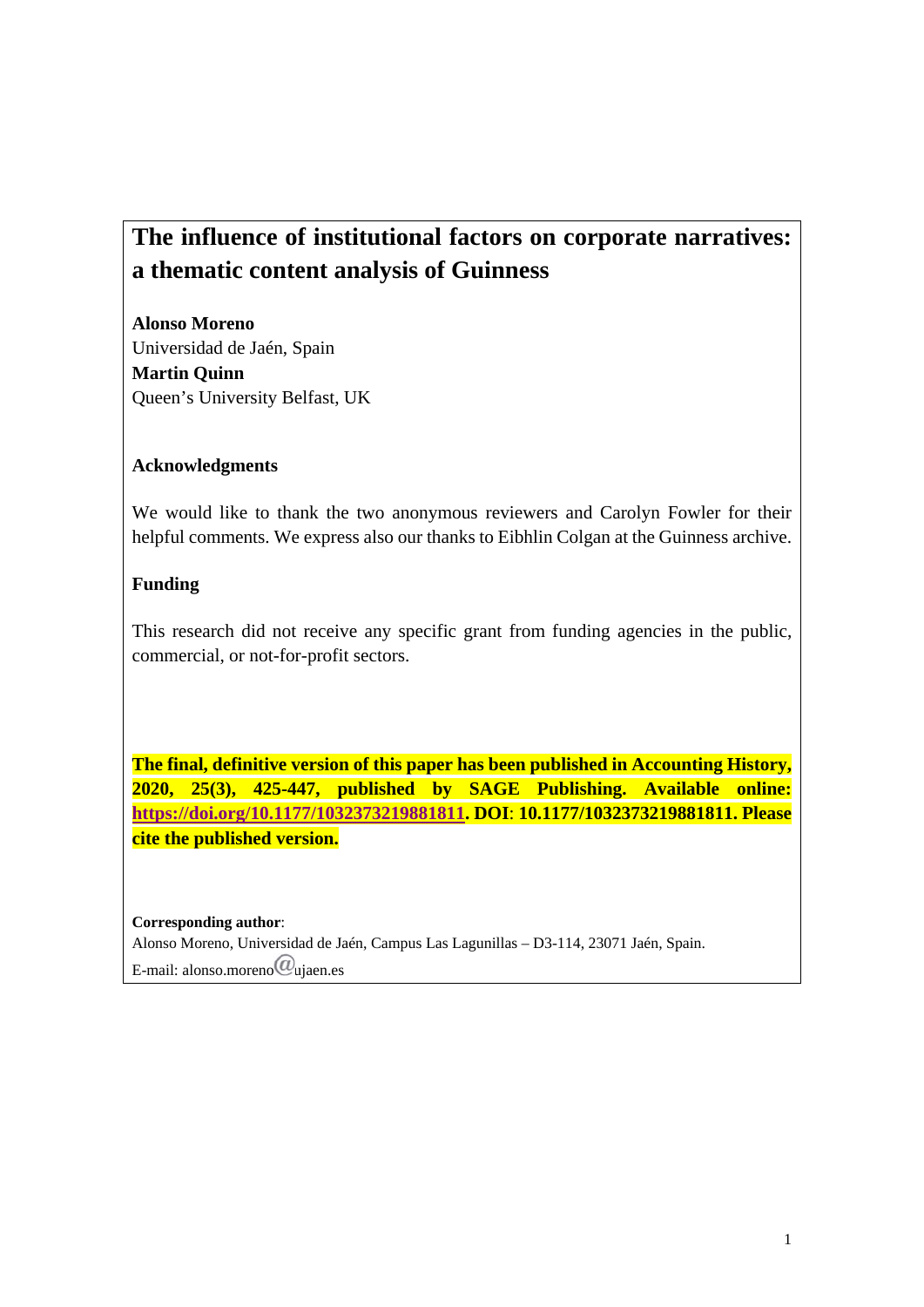# **The influence of institutional factors on corporate narratives: a thematic content analysis of Guinness**

#### **Abstract**

This paper provides a thematic content analysis of the Chairman's Statement of Arthur Guinness & Son Ltd over time. The analysis traces the evolution of the content over four distinct periods using a coding scheme developed from extant research. The objective is to study whether the corporate narratives change in line with the institutional factors over time. To interpret the results, we draw on an institutional theory-based lens to offer potential explanations of some of the change and stability noted. Institutions can constrain behaviour, but they can also support and empower agents to bring about change. The results of the longitudinal content analysis reveals some variations over time, but in general the content is relatively stable. This may be explained by the organisation itself being an institution that is sufficiently institutionalised so that corporate reporting remained relatively stable. This suggests Guinness may be an example of a strong institution over time.

#### **Keywords**

Disclosure, Guinness, institutional factors, thematic content analysis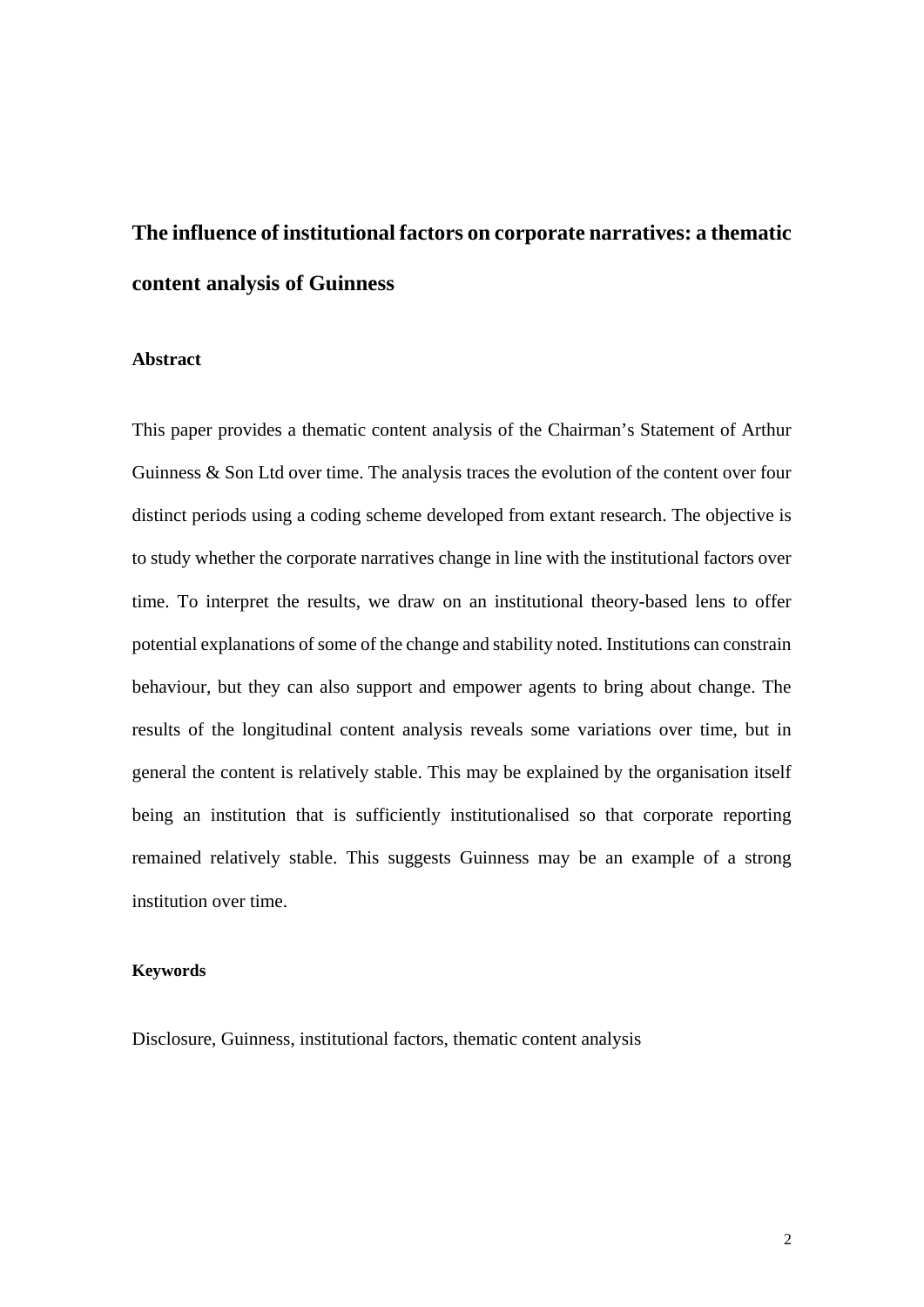#### **Introduction**

Accounting can only be understood in its social and institutional context (Miller, 1994) and the general business and economic environment, which comprises various institutional pressures, can influence organisations in general, and corporate information in particular (Scott, 2014). The role of institutions in accounting change has been previously addressed (Burns and Scapens, 2000; Ribeiro and Scapens, 2006). In the case of external reporting practices, Suddaby et al. (2009) suggest this relationship can be tested by conducting content analysis of corporate texts, such as annual reports. However, the institutional impact in the disclosure has not commonly analysed over long periods of time. Longitudinal studies are an appropriate research method to test influences of institutional forces (Burns, 2000) and they reveal patterns of corporate reporting over time (Baskerville et al., 2014; Campbell and Abdul Rahman, 2010).

The objective of this study is to analyse and interpret patterns of change and/or stability in historical externally focused corporate information, and contrast this to varying levels of institutional pressures over time using a thematic content analysis of discretional corporate narratives. To do this, after a statistical analysis of content, some elements of institutional theory (mainly drawing on Scott, 2014) are adopted as a lens to offer potential interpretations for changing patterns in the corporate information. Specifically, behind an identification of the different phases in the institutional environment, associated with different economic and social characteristics, we analyse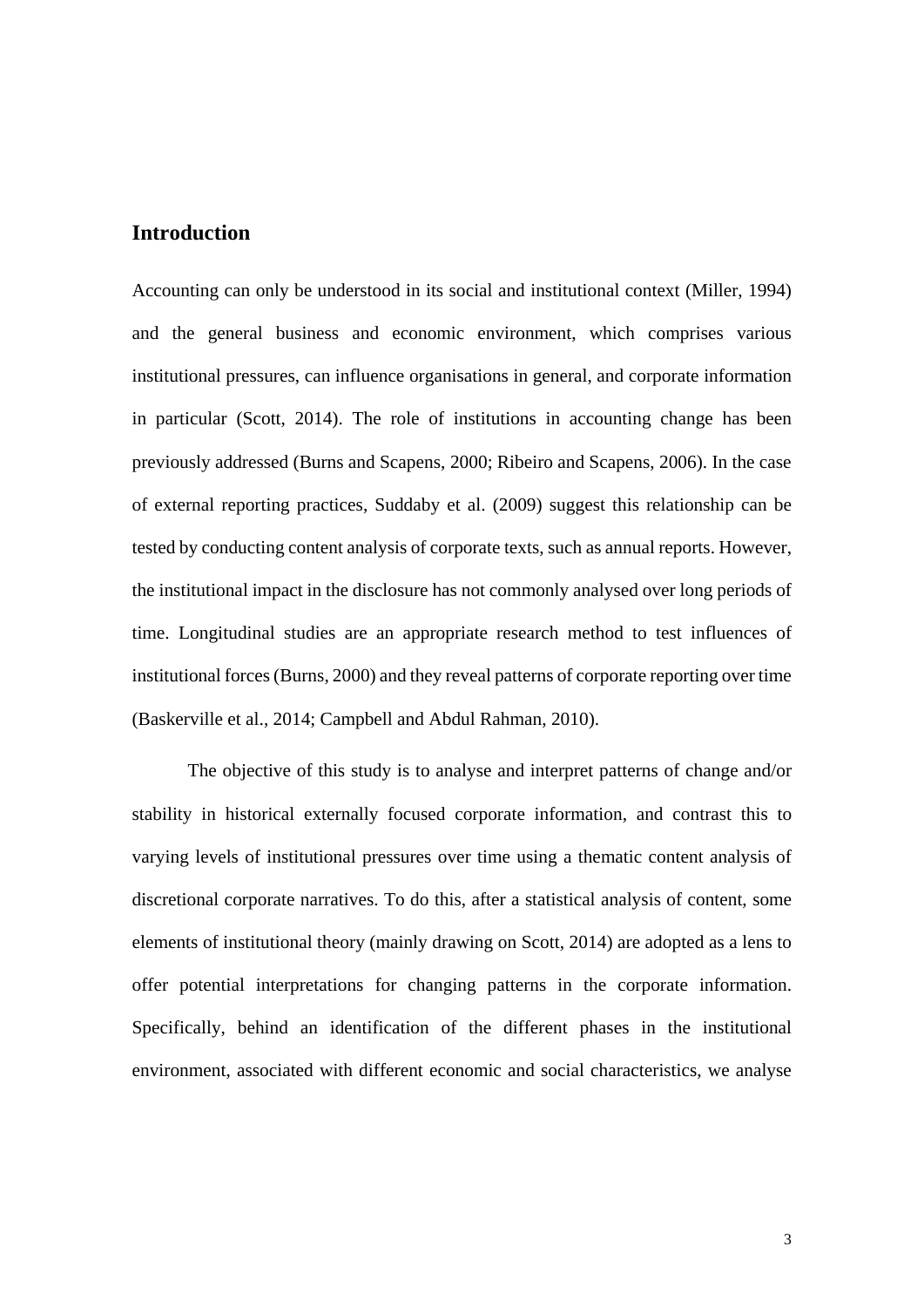the potential impact of institutional forces on the themes covered by the Chairman's Statement over time (Langton and West, 2016; Moreno and Cámara, 2014). This type of study can be used to not only reveal general insights, trends and changes of the factors affecting firms, but also provide a basis for comparative analysis between firms.

Narrative information part of annual reports has been subject to content analysis by previous literature (Jones and Shoemaker, 1994); however, studies over long consecutive periods of history are uncommon (Guthrie and Parker, 1989; Neimark and Tinker, 1986). Longitudinal studies are suitable to study changes over time (Dawson, 2003), but they require the collection of data over long periods of time. In terms of longer periods in history, the corporate archives of Arthur Guinness & Son Ltd (hereafter Guinness) has extensive holdings. Guinness also offers unique conditions in the sense that it was always a profitable company from its incorporation in 1886. It could involve specific institutional circumstances not properly addressed by previous research. For these reasons, and because it is a well-known multinational company, we analyse the historical corporate information disclosed by Guinness. The archival holdings of Guinness have been subject to some prior studies. For example, studies by Quinn (2014) and Quinn and Jackson (2014) focus on internal (management), and another by Hiebl et al. (2015) focuses on roles of accounting staff. They focus on more technical business aspects and are more related to management accounting. In addition, there are other studies focused on the Guinness disclosure. Cleary et al. (2018) examine a short period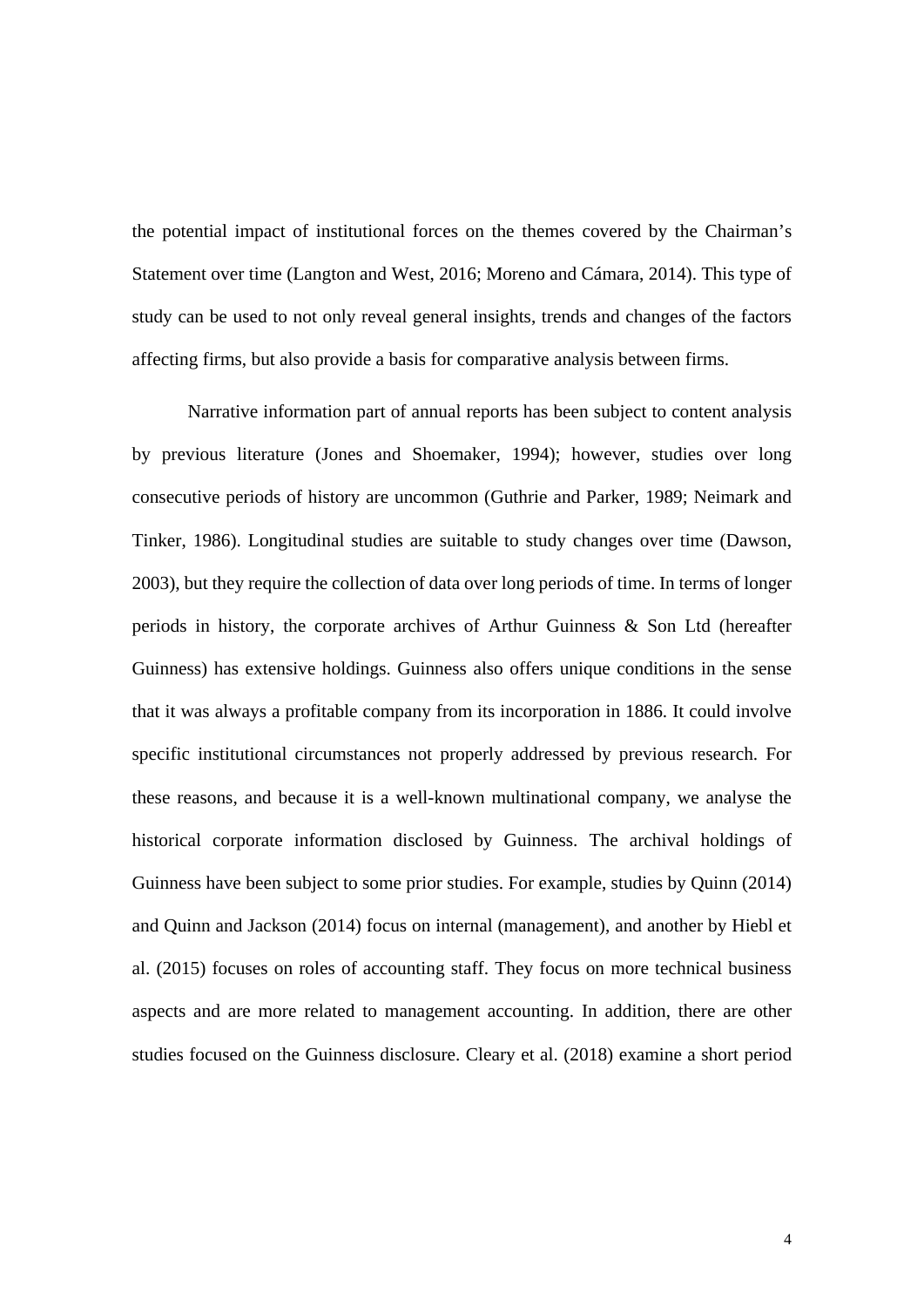of the Chairman's Statement, using a family business approach, to analyse the socioemotional wealth of the narratives in comparison with another Irish brewery, Murphy's. Moreno et al. (2019) also analyse the Chairman's Statement over time. They, using an analysis software method, focus on the form of the message to analyse if the company managed some textual characteristics in line with impression management. In contrast, the present paper, under a manual content analysis, focuses on the substance of the message to analyse if the company adapts themes covered by its disclosure along with the different institutionalised environments which it went through.

One of the most important documents which is typically part of the annual report is the Chairman's Statement. It is one of the primary documents used to communicate accounting and other data to stakeholders in the past and present (Courtis, 1998) and it is one of the most widely read elements of the annual report (Abrahamson and Park, 1994). Its non-standard character allows companies discretion to decide the content disclosed. It provides a summary of operations, strategies, accounting results and the general state of the business (Balata and Breton, 2005). Such information provides a basis for comparison with previous and future research.

 The remainder of the paper is structured as follows. The next section provides the theoretical framework, which draws on what may be generally termed a neoinstitutionalist approach. A brief history of Guinness, the brewing sector and economic/social conditions during our analysis period is then given. This is followed by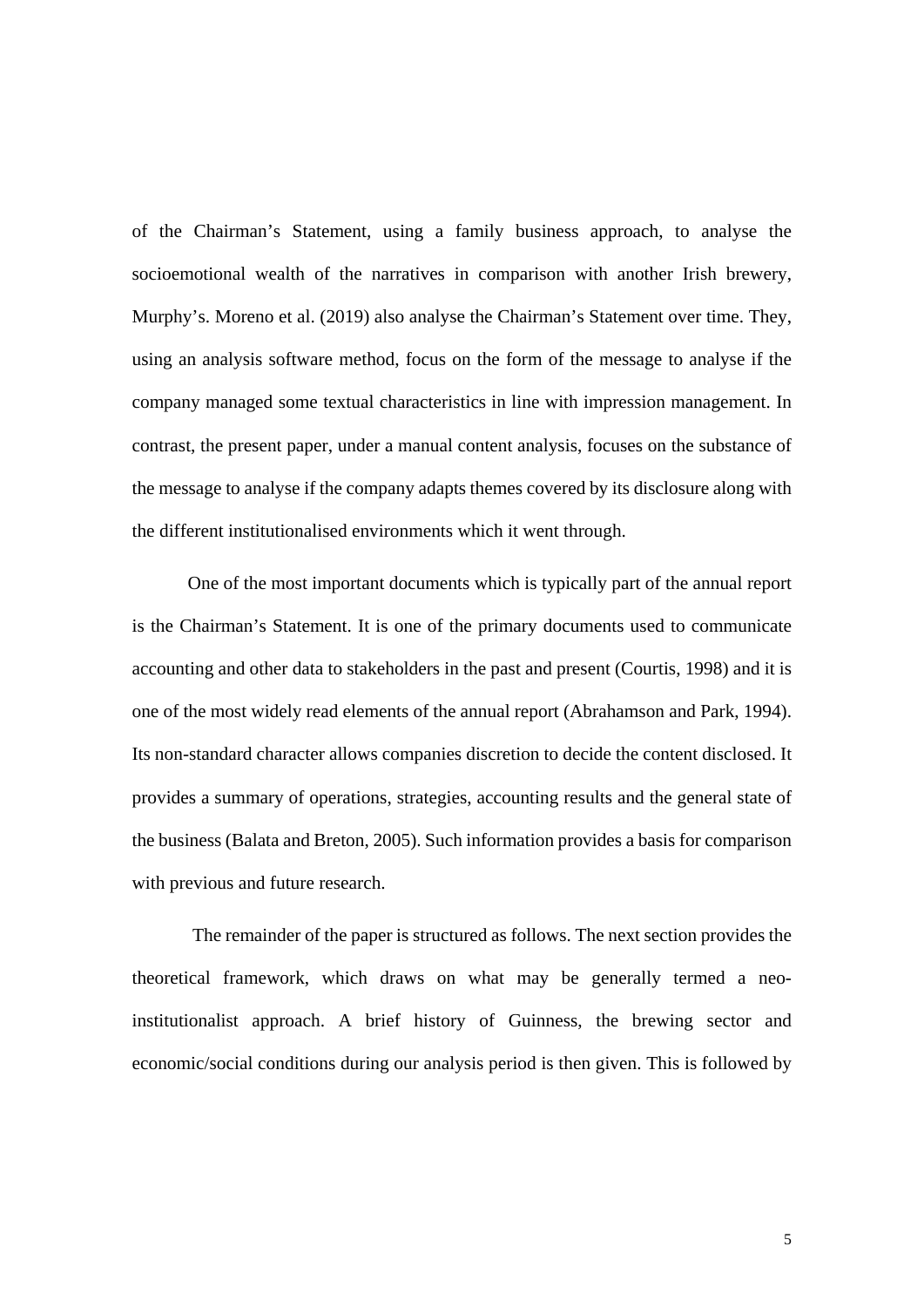an explanation of our method, a thematic content analysis, which we place in the context of similar prior studies. Our findings are then detailed, offering some statistical analysis to identify similarities and differences of the themes within the Chairman's Statement over time. This is followed by an exploration of the similarities and differences from an institutional perspective.

#### **Theoretical framework**

We are adopting a neo-institutionalist history approach, as noted by Rowlinson and Hassard (2013), to interpret our findings. That is, we use institutional theory as a lens to interpret historical facts. Such an institutional approach has been utilised previously in accounting history research (Fowler and Keeper, 2016), including the influence on management accounting (Carmona and Macías, 2001), accounting rules (Caria and Rodrigues, 2014), disclosure (Langton and West, 2016), costing methods (Gervais and Quinn, 2016) or accounting change (Quinn, 2014; Quinn and Jackson, 2014; Spraakman, 2006). Institutional theory, in its various forms, has been more widely used in the contemporary literature to study various aspects of accounting change (see for example, Burns and Scapens, 2000; Ribeiro and Scapens, 2006; Sharma et al., 2014; Tsamenyi et al., 2006). However, as noted by scholars such as Moll et al. (2006), Wanderly et al. (2011) and van der Steen (2006), the various standalone branches of institutional theory alone are subject to some criticisms. This implies they are sometimes drawn upon in part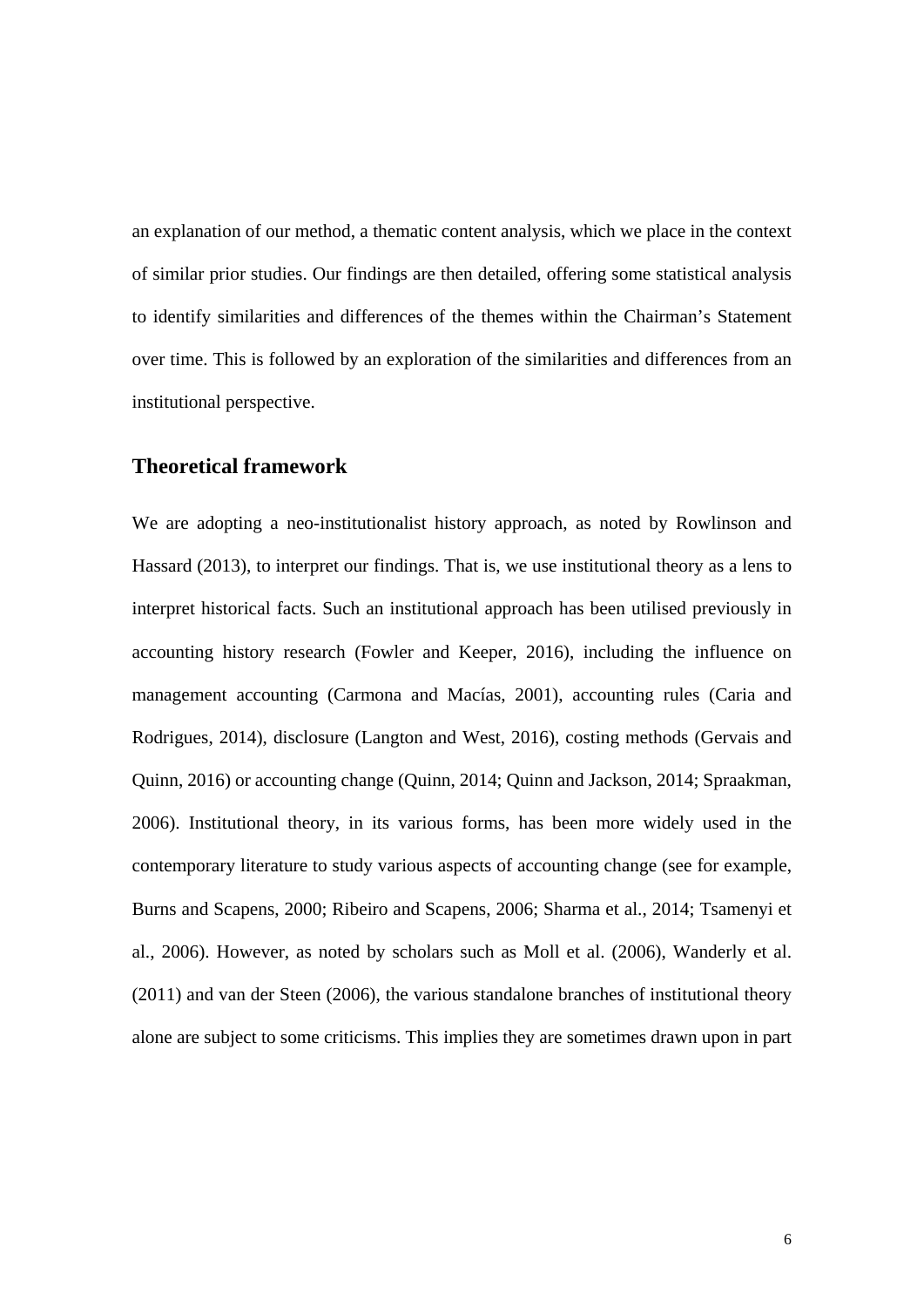– with concepts used in a standalone fashion – or combined with other theoretical framings to explain phenomena, depending on the research context. This approach permeates both the contemporary and historic accounting literature. To give two brief examples, from the accounting history literature, Moreno and Cámara (2014) draw on the nature of the institutional environment and analyse how it affects corporate disclosures; or, from the contemporary literature, Colasse and Pochet (2009) draw on coercive and mimetic isomorphism to explore the accounting standards setting process.

 To begin, a definition of institutions is useful. Scott (2014: 56) defines institutions as 'composed of cultural-cognitive, normative, and regulative elements that, together with associated activities and resources, provide stability and meaning to social life'. According to Scott, there are differing schools of thought as to relationship between institutions and organisations (Scott, 2014). North (1990) for example, regards institutions as the rules of the game, organisations as players. Other writers such as Selznick (1957) and Williamson (1985) view organisations as distinct institutions which take into account choices of agents within the organisation. Others still, such as Meyer and Rowan (1977) stress the connection between society and individual organisations, suggesting that if the latter are deemed institutions, they take elements from the societal level. Regardless of what view we take, organisations are either institutions in their own right, or interact with institutions at a more macro level. For the purpose of this paper, we view organisations as both institutions and as being influenced by other institutions – such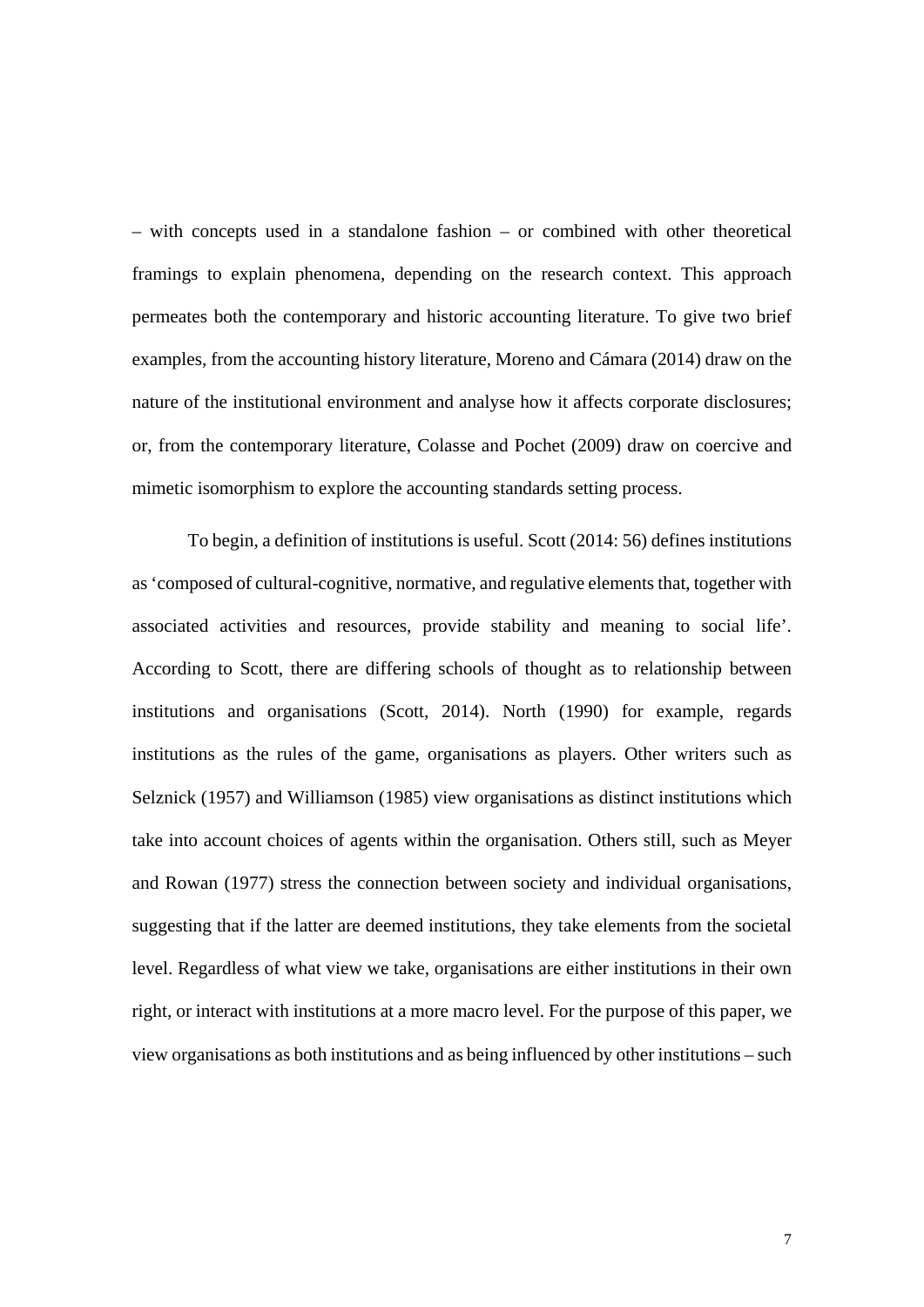as other organisations in the same field<sup>1</sup> or government, for example. This view is supported by Scott (2014), as he differentiates between levels of institutions, ranging from world system<sup>2</sup> level, through society, organisational field, organisational population, organisation and to organisational subsystems. Each of these six levels are regarded as open and 'are porous in the sense that activities and meanings occurring on one level are often linked to and activate activities and meanings at other levels' (Scott, 2014: 105).

As Scott (2014) notes, institutions can constrain behaviour, but they can also support and empower agents to bring about change. He also notes the elements of institutions as being some or all of regulative, normative and cultural-cognitive systems. Table 1 summarises key elements of these three pillars of institutions. Briefly, the regulative pillar is underscored in most institutionalist work as institutions constrain behaviour. This pillar emphasises rule setting and sanctioning power by regulators, governments and the legal system. However, if regulatory rules are weak, organisations may challenge them and gain power. The normative pillar refers to norms and values which set out how things should be done. For example, professional accounting bodies may be a normative force on accounting in organisations. Finally, the cultural-cognitive pillar focuses on shared meanings of social reality. Thus, the human agent is an important element of this pillar, interpreting external cultural frameworks (Scott, 2014). The three pillars of institutions support the varying levels also described by Scott (2014). For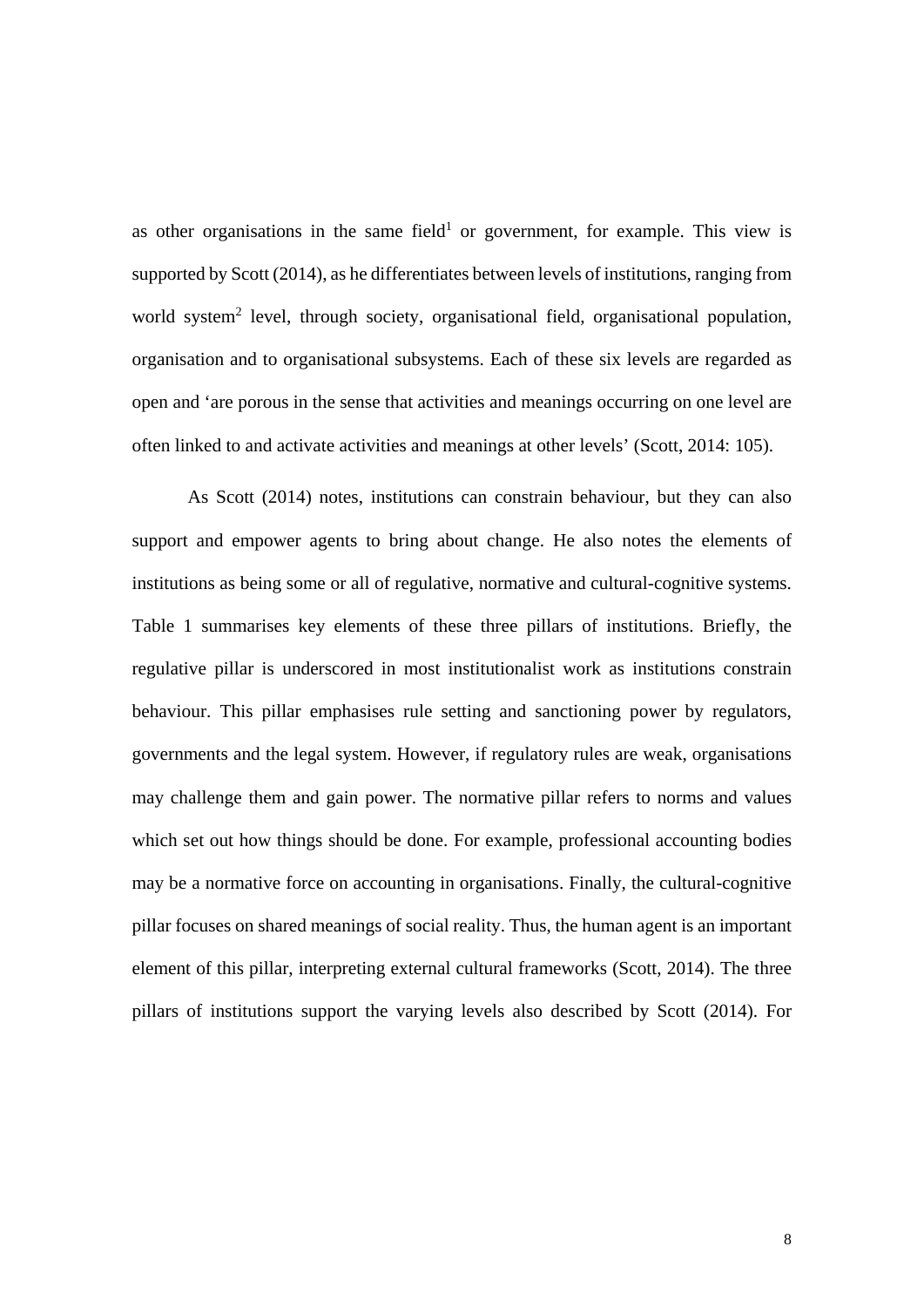example, the world system is likely to be more regulative in nature, organisational field more normative in nature and society more cultural-cognitive in nature.

#### **[Insert Table 1 around here]**

In terms of our analysis of Guinness, we would expect one or more of the three pillars set out in Table 1 to influence the organisation (as an institution) over time, with this influence stemming from various institutional levels. Similarly, over time, it is possible for an organisation to influence higher levels, such as the organisational field, or even society. To give some examples, it may be that at points in time new legislation – the regulative pillar, at the world system level – may have a greater influence; at other times the normative effect of the brewing sector (organisational field level) or society may be more influential – which are more associated with the normative and/or cultural-cognitive pillars. Given that as Scott (2014) depicts the various institutional levels as porous, organisational change brought about by interactions with/influences of other institutions should be apparent through outward looking documents within the annual report and accounts such as the Chairman's Statement. Of particular interest for this study is the mechanisms and indicators noted in Table 1 – coercive, normative and mimetic – and how various institutional levels may (or may not) have had influence on the organisation. DiMaggio and Powell (1991) use these same terms to describe three types of isomorphism, whereby organisations in the same field take on similar characteristics.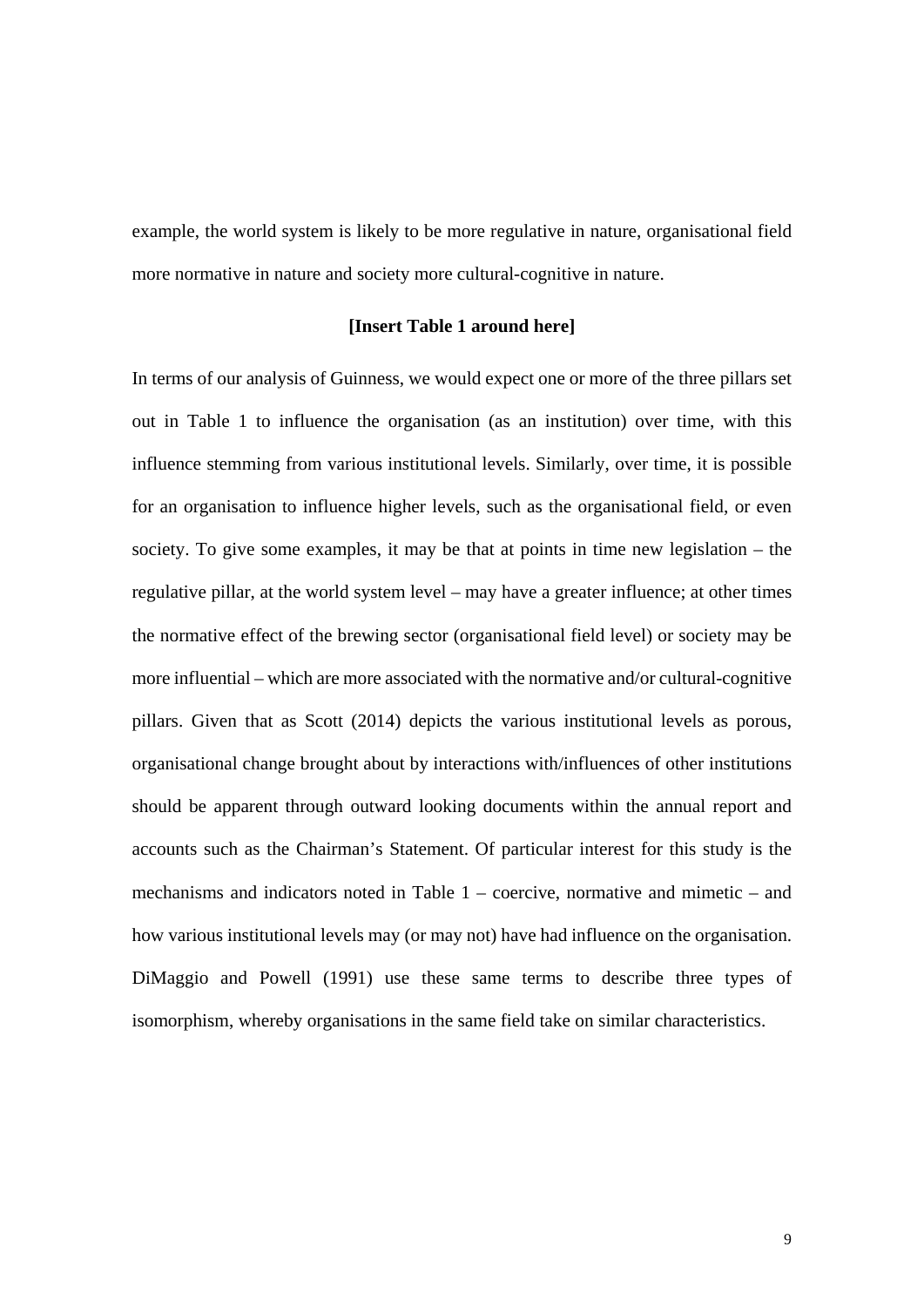As noted by Oliver (1992), longitudinal studies of institutionalised activities under changing conditions are particularly appropriate for examining the contextual factors which bring about the potential destabilisation of institutional practices – such as corporate reporting. In this respect, Meyer (1986) suggests that different contexts may determine the amount of information that a particular organisation produces and recent longitudinal research has found that context can induce changes in the content of the annual reports (Langton and West, 2016; Moreno and Cámara, 2014). Consequently, we would expect the content of the Chairman's Statement to change in line with the context. This, drawing of the preceding discussion also, leads us to our hypothesis:

# *H1: The content of the Chairman's Statement changes over time according to different institutional contexts experienced by the company.*

However, as noted by many institutional works, change and stability go hand-inhand (see for example Burns and Scapens, 2000; Quinn, 2014). Thus, there is always a possibility that the organisation, as an institution, remains stable despite institutional forces for change (from other institutional levels) being at play. This stability may be due to the power of existing institutional factors, being so taken-for-granted and embedded that organisations can remain relatively unaffected and stable. Of course, exploring the more micro-level institutional practices *within* organisations is typically not part of newinstitutionalist based work like that of Scott (2014). Similarly, we do not detail or interpret the inner workings of Guinness, but we do acknowledge that institutions are complex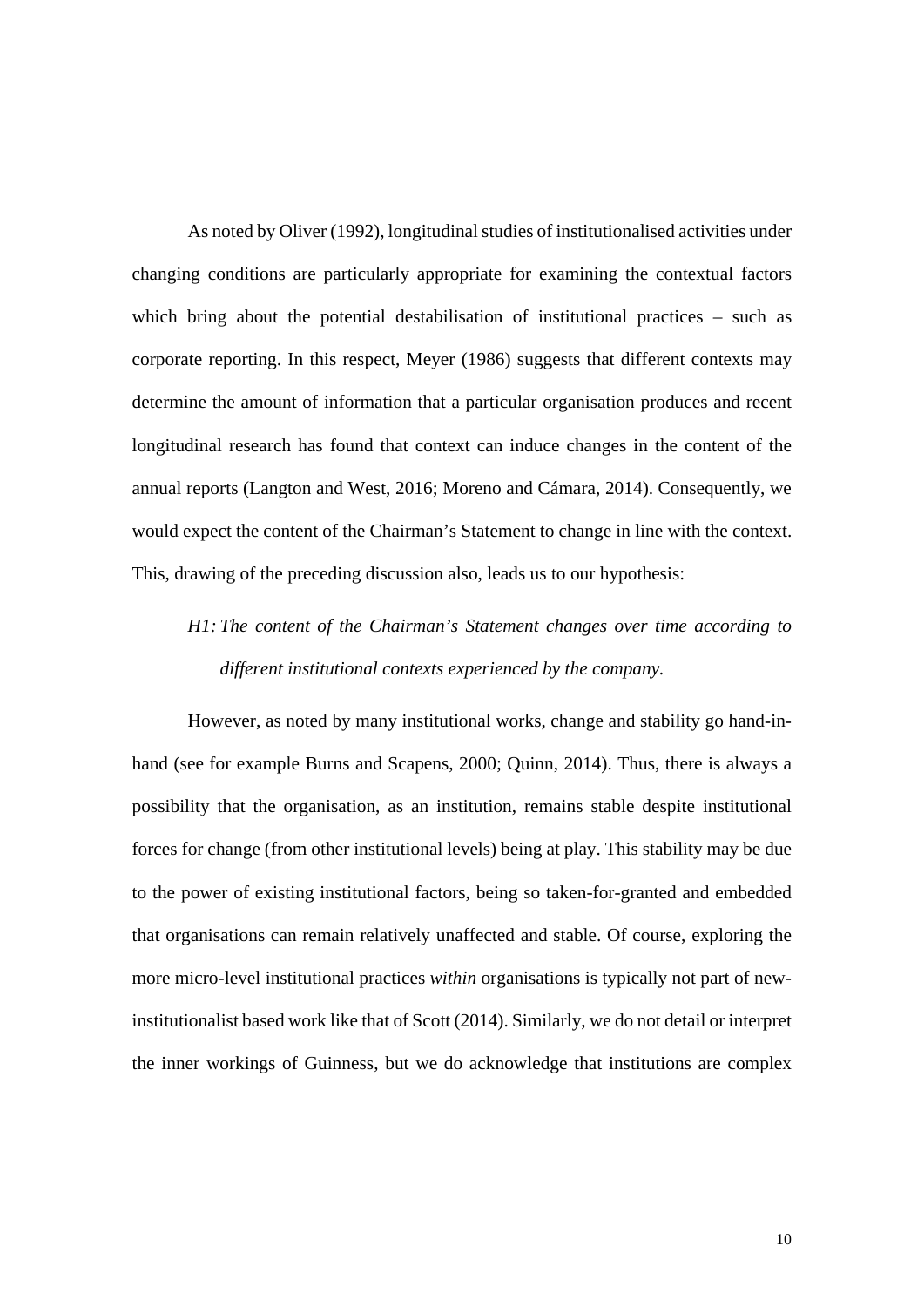phenomena which span micro and macro levels of society (Dillard et al., 2004; Scott, 2014).

#### **Context – organisational, industrial and socio-economic**

To set the context for the remainder of this paper, we provide an overview of several factors, which we draw upon later using our institutional lens. First, a brief history of Guinness is provided, together with an overview of the brewing sector in Ireland/UK during our period of analysis. Apart from secondary sources, the history of Guinness is supplemented with material from their corporate archives and the annual reports. Then, we summarise the economic and social environment of Ireland and the UK.

#### *Guinness and the brewing sector*

In 1759, Arthur Guinness signed a 9,000-year lease on the St. James's Gate Brewery site in Dublin, Ireland. The site contained a brewery that was small and poorly equipped. In the early years, most trade was within Dublin, but from 1801 to 1850 trade increased tenfold. This increased trade was primarily due to the English market, represented about 60% in value terms. After 1850, Irish trade outside Dublin was the primary growth area. Revenues in the 1870's were on average £1 million annually (Lynch and Vaizey, 1960). The business was incorporated in 1886, and the Board of Directors of the new company (Arthur Guinness & Son Ltd) consisted of mainly Guinness family members. Sir Edward Guinness was the first Chairman of the company. The first annual report of the company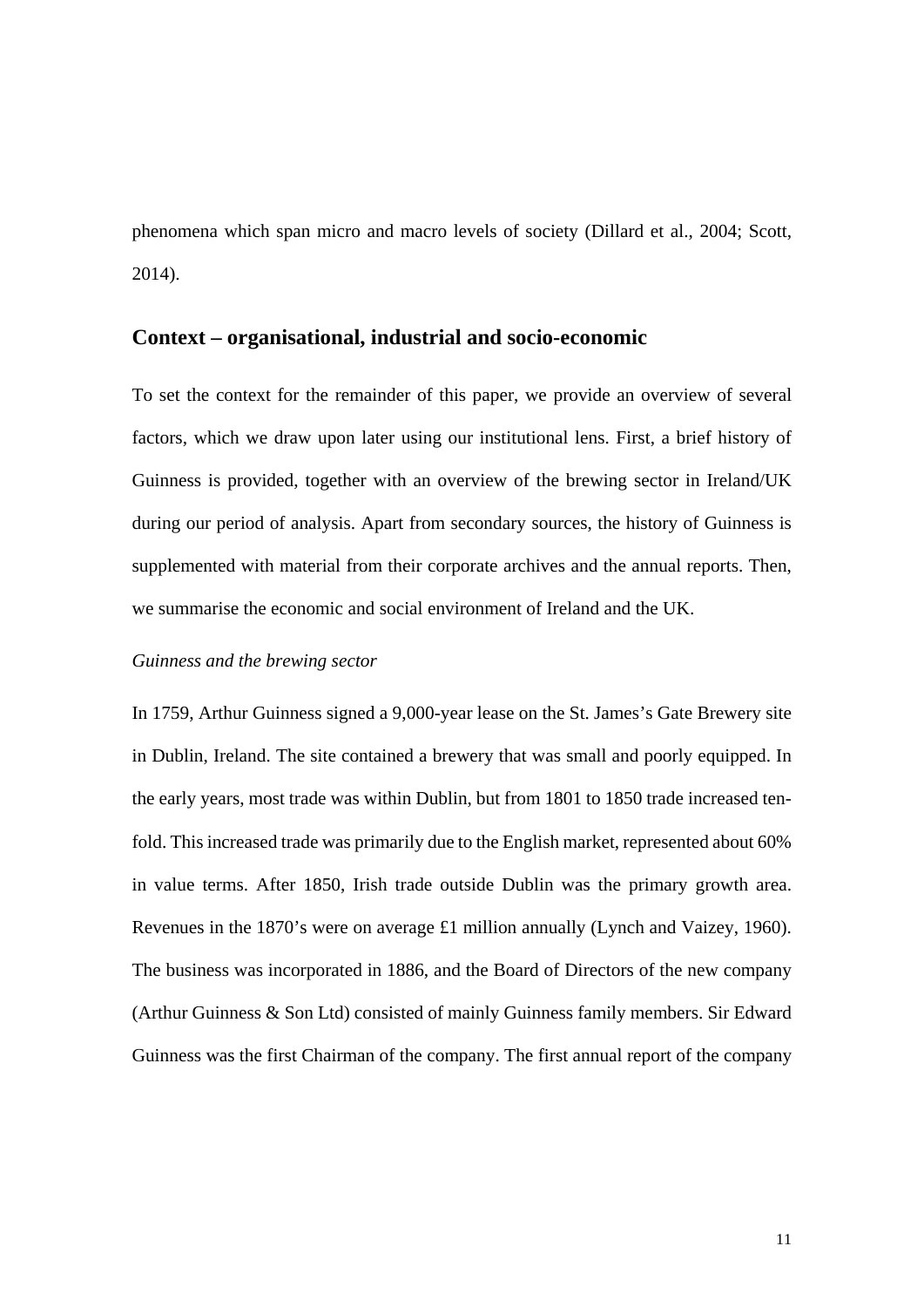from 1887 shows a profit before tax of £544,985. The company expanded its 'Foreign Trade' by local bottling in the pursuing years, making sales to places such as South Africa, Canada, Australia, the United States and the West Indies (Dennison and MacDonagh, 1998). By 1920, profits before tax and dividends were £3.26 million. In 1936, a brewery was opened in London, at Park Royal. At this time, annual profits had declined somewhat to £1.83 million. After World War II, reported profits rose reaching £4.6 million in 1950, and £8.2 million in 1960. The late 1950s and into the 1970s was an expansionary period for the company, through acquisition, investment and licensing/contract arrangements. For example, in 1963 a brewery was opened in Nigeria, in 1965 in Malaysia, and in 1970 in Cameroon. By 1980, profits had risen to £49.5 million, of which £40 million was attributed to the Irish and UK markets. Turnover was almost £800 million. Ten years later in 1990, turnover was in excess of £3.5 billion and profits stood at £847 million. This large increase is due primarily to the acquisition of Distillers Company Ltd in 1986, bringing many famous whiskey brands under the Guinness umbrella. The turnover from the distilling operations was £2.1 billion of the £3.5 billion total in 1990. The 1996 annual report notes 'the highest ever pre-tax profit' of £975 million, on a turnover of £4.73 billion. This same year also saw the end of the Guinness company, as it merged with Grand Metropolitan to form a new entity Diageo plc (Moreno et al., 2019). The 2016 annual report of Diageo shows a global turnover of £15.6 billion, and the group is one of the world's largest drinks groups. It is also worth noting that, from the company's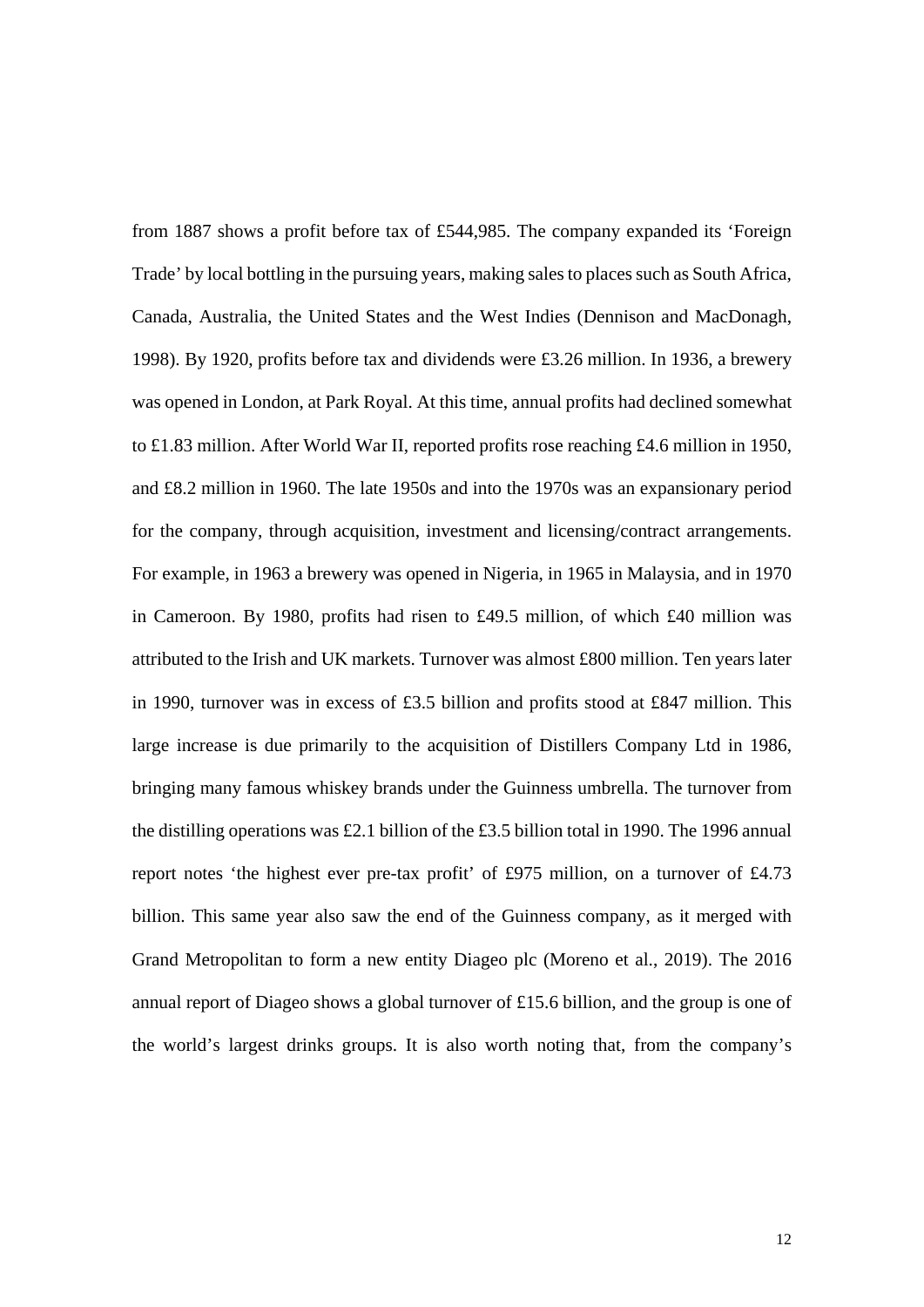incorporation in 1886, the Guinness family made up a large majority of the Board of Directors and were also substantial shareholders. Our reading of the annual reports from 1948 to 1996 in additional shows that a member of the Guinness family remained as Chairman until 1985.

In terms of the brewing sector, Higgins et al. (2016) define the British beer industry as historically vertically tied. In 1900, there were 308 incorporated breweries with securities traded on a stock market. These had a total paid-up capital of over £165 million (Acheson et al., 2016). Coming closer to our analysis period (1948 to 1996, see later), the number of breweries declined after World War II, with Gourvish and Wilson (1994: 447) describing the period from 1955 to 1980 as 'merger mania'3 . They also note the effects of brewing technology advances. On mergers, the number of brewing companies fell from 305 in 1954 to 81 by 1980. The vast majority of mergers/acquisitions were from 1959–1961 and by 1967, seven companies controlled 73 per cent of the market. There were two main reasons behind merger activity at this time according to Gourvish and Wilson (1994). The first reason was the general growth in the global economy, leading companies to obtain more finance, increase markets and seek economies of scale. A second reason was more brewing specific, mainly the increasing demand for alcoholic drinks in general. For example, the number of licensed premises in the UK increased from 128,500 to 199,500 from 1951 to 1989 (Gourvish and Wilson, 1994). Guinness was less involved in the merger mania than what eventually became the Big  $\text{Six}^4$ , but did acquire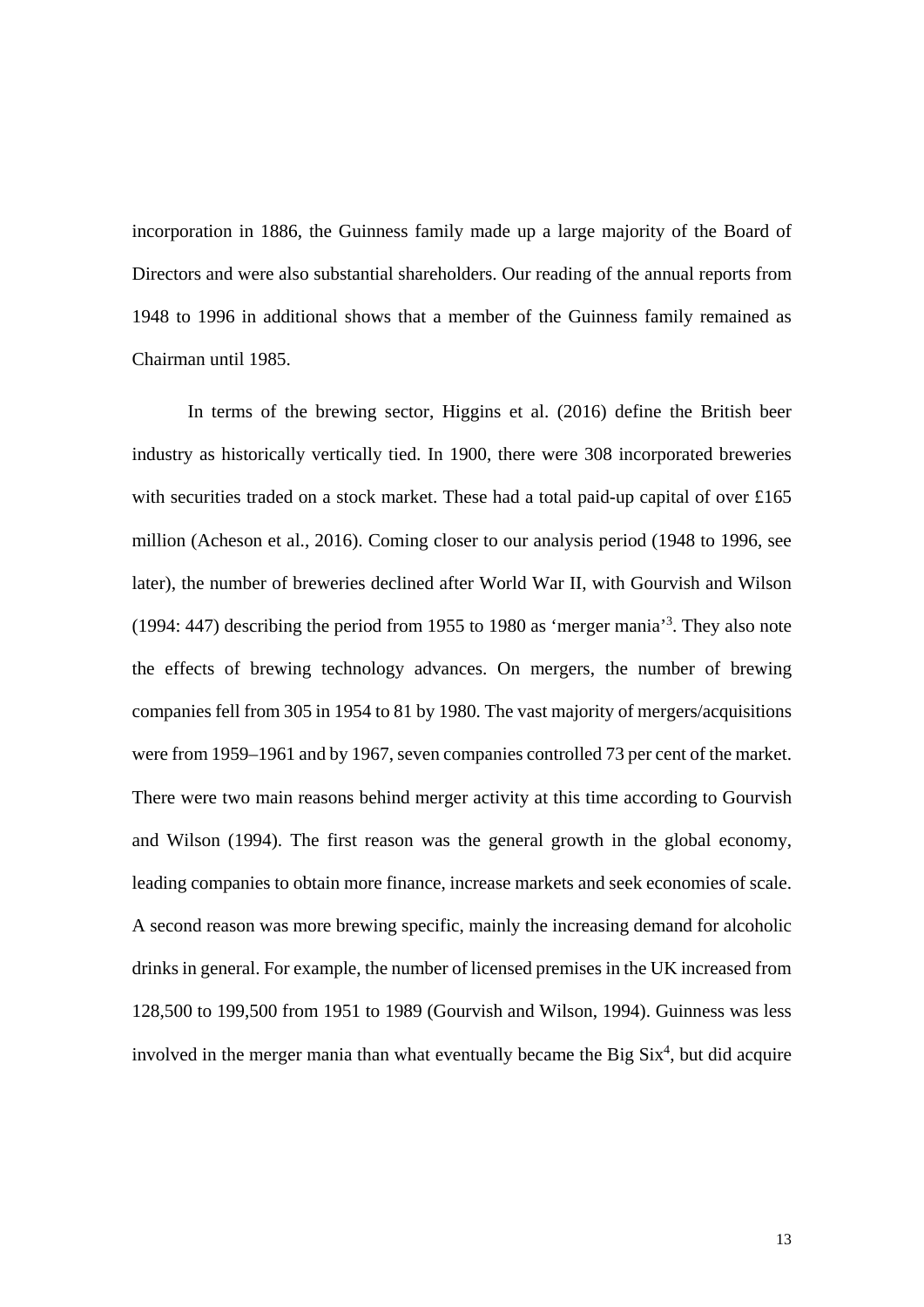some breweries in Ireland in particular during this time. For example, Guinness acquired the Smithwicks Brewery in 1964 (*Irish Times*, 1964) and Cairnes Brewery in 1959 (*Irish Times*, 1959). Of course, Guinness itself was part of a later merger, with Grand Metropolitan in 1996. On technology advances in the sector, as Gourvish and Wilson (1994: 534) note 'research had a low profile until cost accountants began to quantify the savings achieved<sup>55</sup>. The developments in technology included production and brewing advances, and they generated large savings for the industry.

#### *The economy and society*

We now provide a summary of the Irish and UK economic and social conditions during our analysis period – 1948 to 1996. Although Guinness was incorporated when Ireland was part of the UK, its largest brewing site for many years was the St. James's Gate Brewery in Dublin. While Guinness did trade outside of Ireland, the company considered Ireland and the UK as the 'Home' market. For example, its 1970 annual report states the home market as contributing 72% of profit; this was 79% in the 1980 annual report (40% to the UK, 39% to Ireland). The economies of the two countries by-and-large were in similar economic cycles during our analysis period (see below), and the Irish Punt was pegged to the Pound Sterling until 1979. A summary of activity from an economic perspective is given first, starting with Ireland – we should note Ireland refers to the Republic of Ireland unless stated otherwise.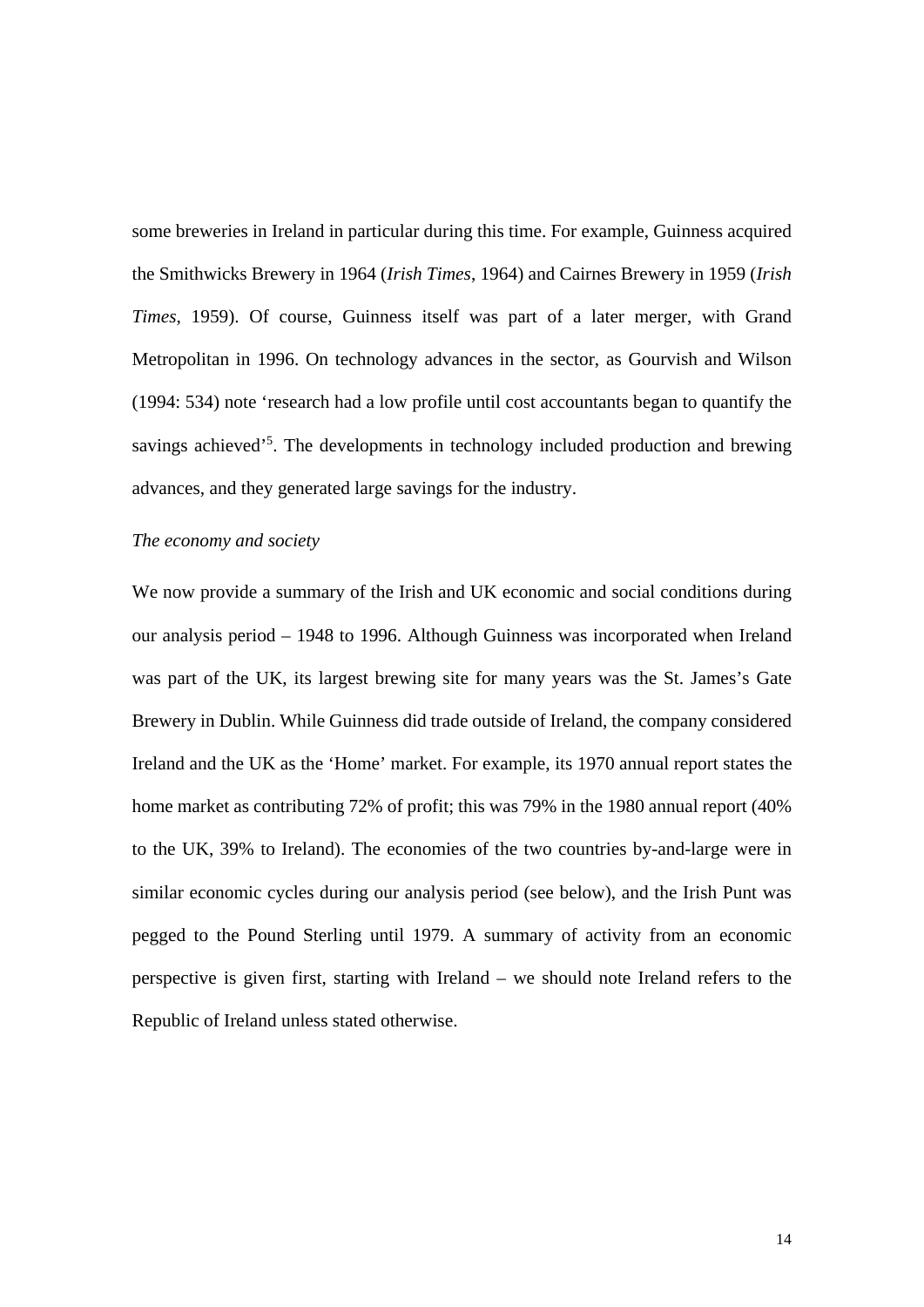O'Gráda (1997) provides a useful summary of the Irish economy during our analysis period<sup>6</sup>. While the Second World War (or The Emergency as it was officially termed in neutral Ireland) affected the economy with exports, wages and investment all falling, the post war years saw a great increase in consumption, public expenditure (particularly on social housing) and industrial output. The period from 1950 to 1959 was a period of 'gloom and doom' according to O'Gráda (1997). Rising imports resulted in a balance of payment crisis, which was not helped by a devaluation of the pound sterling in 1948 and the Korean War in 1950. The Irish government adopted strict fiscal measures, imposing more direct/indirect taxes and import levies on high value goods. In 1958, a government initiated Programme for Economic Expansion is cited as one reason for a pick-up in the economy; other reasons include a return on earlier social investments and improved trading at the international level. O'Gráda (1997) terms 1959–1979 as 'Ireland's golden age'. During the 1960's the economy grew 'at an unprecedented rate'. Growth continued into the early 1970's, but in 1973 a new coalition government increased public expenditure at the same time as the oil crisis. Ireland also joined the European Economic Community (EEC) this same year. Its membership could be construed as the opening up of many new markets, and thus a potential opportunity for future business growth<sup>7</sup>. Government spending was cut back in 1975, but a new government in 1977 increased expenditure and cut taxes. National debt soon rose. This ultimately led to 'more gloom and doom' from 1979 to 1985. Unemployment rose and tax increases/spending cuts were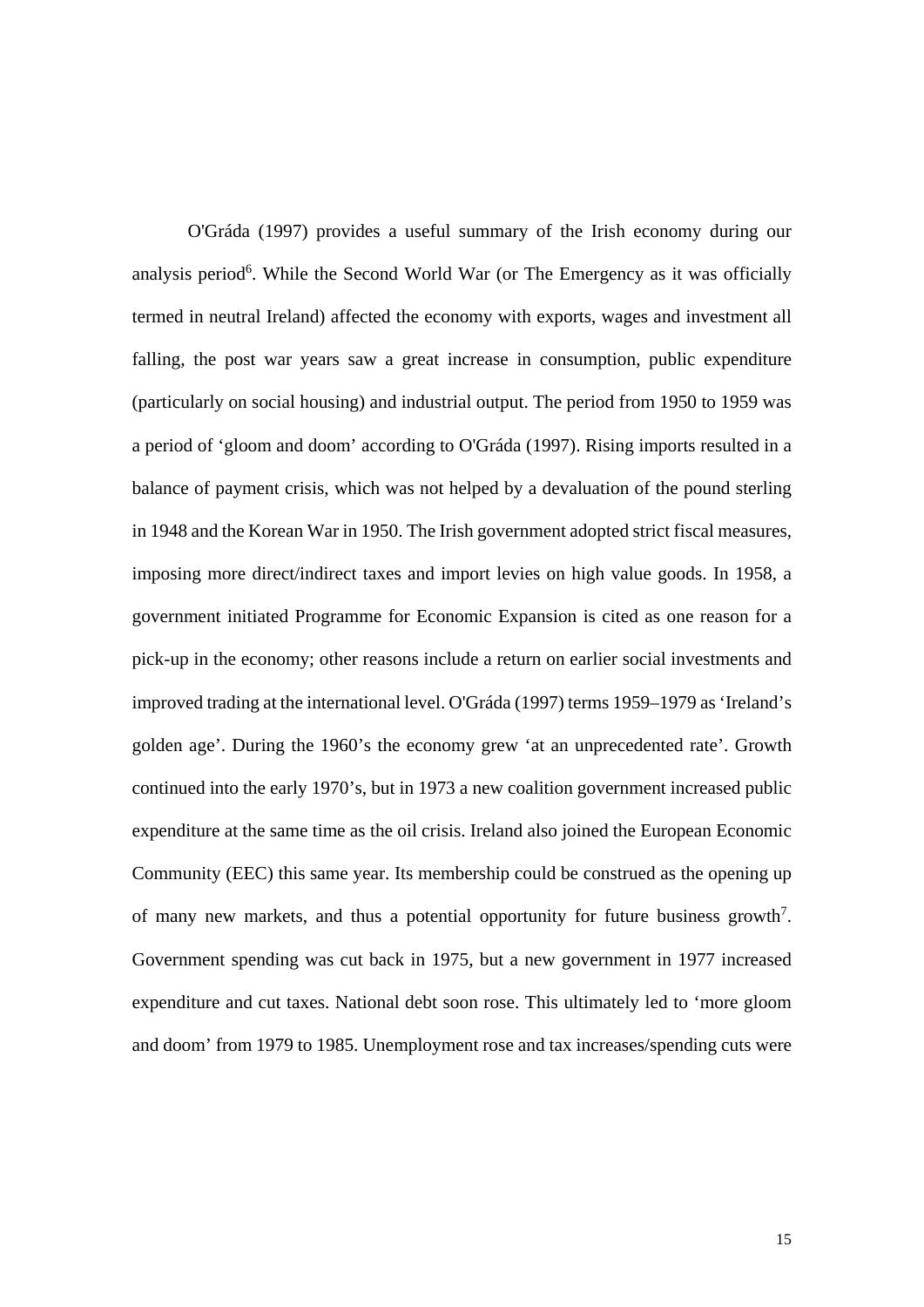put in place in earnest in 1983 in an effort to reduce national debt. O'Gráda (1997) refers to the 1985 to 2000 period as 'the only way is up'. A continued strategy of getting public finances in order, large capital investments by multinational firms, increased labour force participation and increased demand for Irish exports all resulted in positive economic and business conditions. To summarise, the Irish economy had four distinct stages during our analysis period, and we now contrast these to the UK.

In terms of the UK economy, economic conditions were broadly similar. Morys (2014) provides a useful review of UK economic cycles from 1870 to 2010. Following an initial gloomy stage after the Second World War, Morys (2014) suggests the period from 1950 to 1973 was once of primarily economic growth for the UK economy. As in the Irish economy, the UK government tried to influence the economy using growth policies (Morys, 2014: 248–249). The period 1973 to 2010 is classified as a mixed period by Morys (2014). The oil crisis shock was also felt in the UK, and the end of the 1970s and early 1980s seen 'quadrupling of unemployment number, as well as the most dramatic structural transformation of the UK economy since the Second World War' (Morys, 2014: 240). From about 1982 to 2007, a combination of privatisation of inefficient state enterprises, deregulation and responsible fiscal and monetary policies saw a period of strong economic growth. This period of growth is similar to 'the only way is up' period in Ireland as described by O'Gráda (1997). In summary, while the division of the period from 1948–1996 in economic terms as described here is not identical, the broad division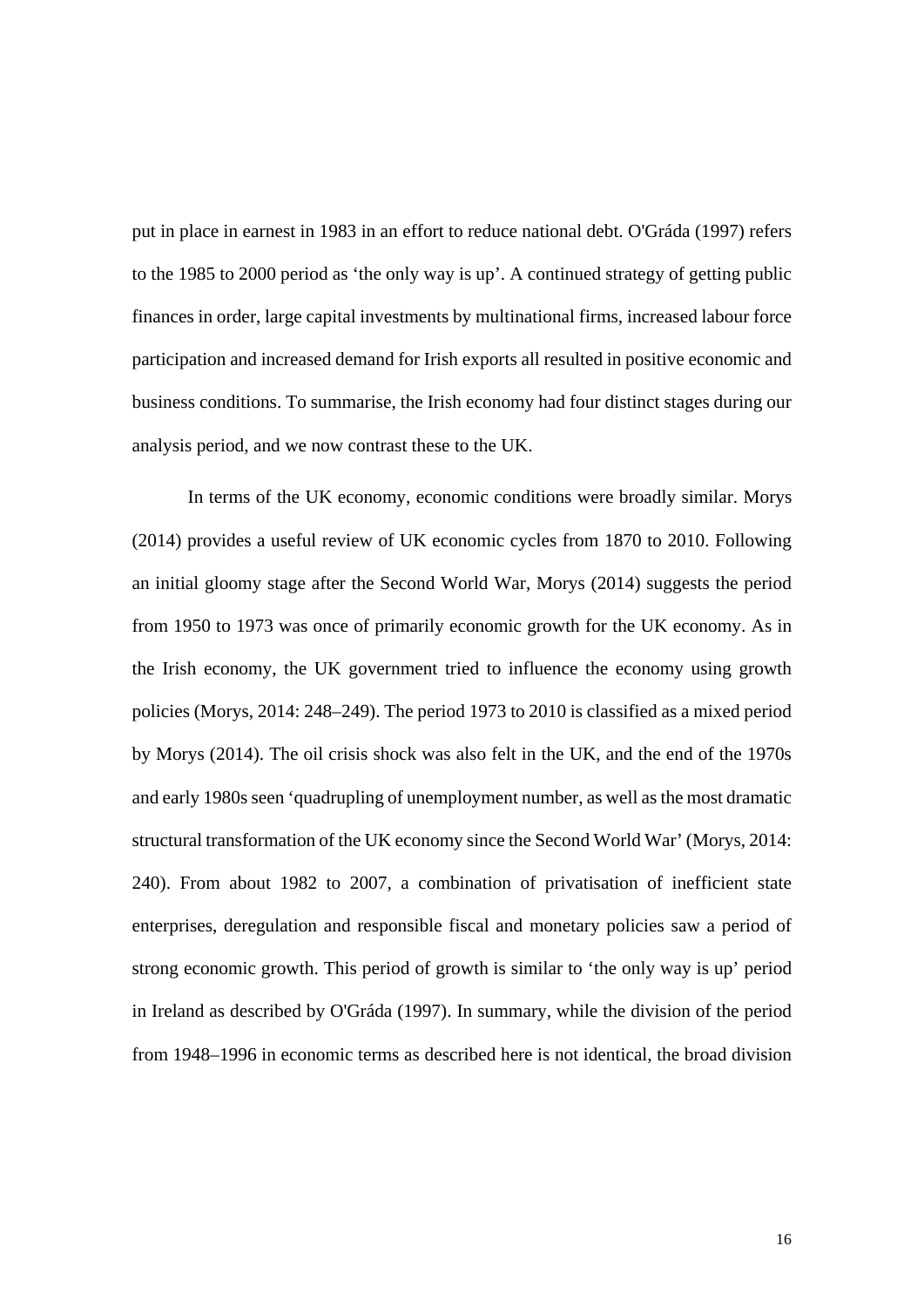is similar and we thus deem the Irish and UK economic conditions as similar for the purposes of this study. In addition, Bielenberg and Ryan (2012) have suggested the economic performance of Ireland and the UK were relatively similar from about 1960.

We now turn to societal conditions during our analysis period. To provide an extensive summary of societal conditions and change is beyond the scope of this paper, and many volumes have been written on Irish and UK society. We first summarise some key tenets of Irish society covering the period of our research. In demographic terms, the population of the island of Ireland increased from about 4.2 million in 1940 to about 5.1 million in 1990. Life expectancy increased from 58 years in 1941 to 77 years by 2001 (Fitzgerald, 2017). Ireland has consistently witnessed emigration over the years, and the 1950s, 1960s, 1970s and 1980s saw net emigration in the Republic of Ireland, with the 1990s and later having net immigration (mainly due to more EU workers entering Ireland (Fitzgerald, 2017). As the population grew, so too did class distribution and the key industry sectors in Ireland. As noted by Ruane and Todd (2017) for example, the period from 1960 to 2011 say the employment levels in agriculture fall from 37% to 5%. They note more foreign direct investment (FDI) and joining the EU increased economic growth, and in turn better jobs and incomes. This is borne out by real average industrial wage statistics, which in 1948 stood at  $\in$  62 per week, which rose to  $\in$  36 by 1996<sup>8</sup>. This in turn created a larger middle class over time. This is confirmed by Adelman (2017) who details the changing food diet over the period 1945–1999. Adelman (2017) notes a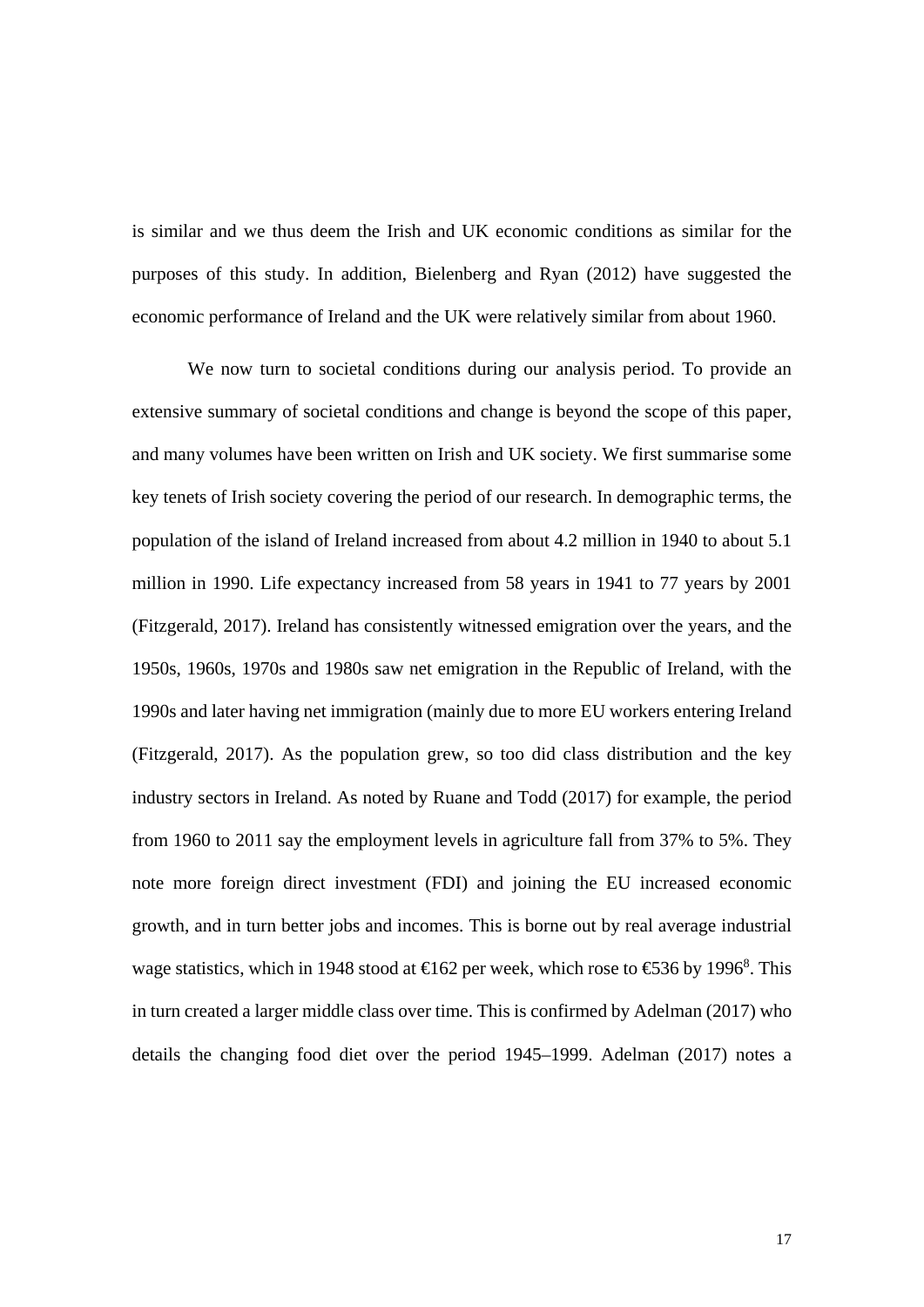government survey which highlights food deficiencies in the general Irish population in 1947. A similar survey 50 years later in 1997 highlighted 'high rates of obesity, excessive alcohol consumption and nutrients linked to particular medical problems' (Adelman, 2017: 241). It is worth noting that in the second half of the twentieth century, the consumption of alcohol was also closely related to the development of the economy<sup>9</sup>.

Turning now to the UK society, we should first state that there is a political link between the two societies in the form of Northern Ireland. While we do not focus on political factors in this paper, violence in Northern Irish society affected both business and society in mainland UK and the Republic of Ireland to some degree from the late 1960s. For our summary of key tenets in UK society during the analysis period, we draw on Royle (2012) and we summarise the same tenets in general as those described for Ireland above. Similar to Ireland, the UK population increased during our analysis period – for example the population of England and Wales increased from 43.8 million in 1951 to 52.4 million by 2001. The corresponding figures for Scotland remained relatively stable at 5.1 million (Royle, 2012: 37). However, unlike Ireland with one major urban centre (Dublin), the UK population increased in many large urban centres during this time. On social classes in the UK, a similar trend to Ireland is visible, in that census data from 1951 to 1991 (at 10 year intervals) shows more workers moving into professional or similar occupations and less unskilled workers which 'reflected the continuing growth in professional and managerial occupations' (Royle, 2012: 109). This, like Ireland, was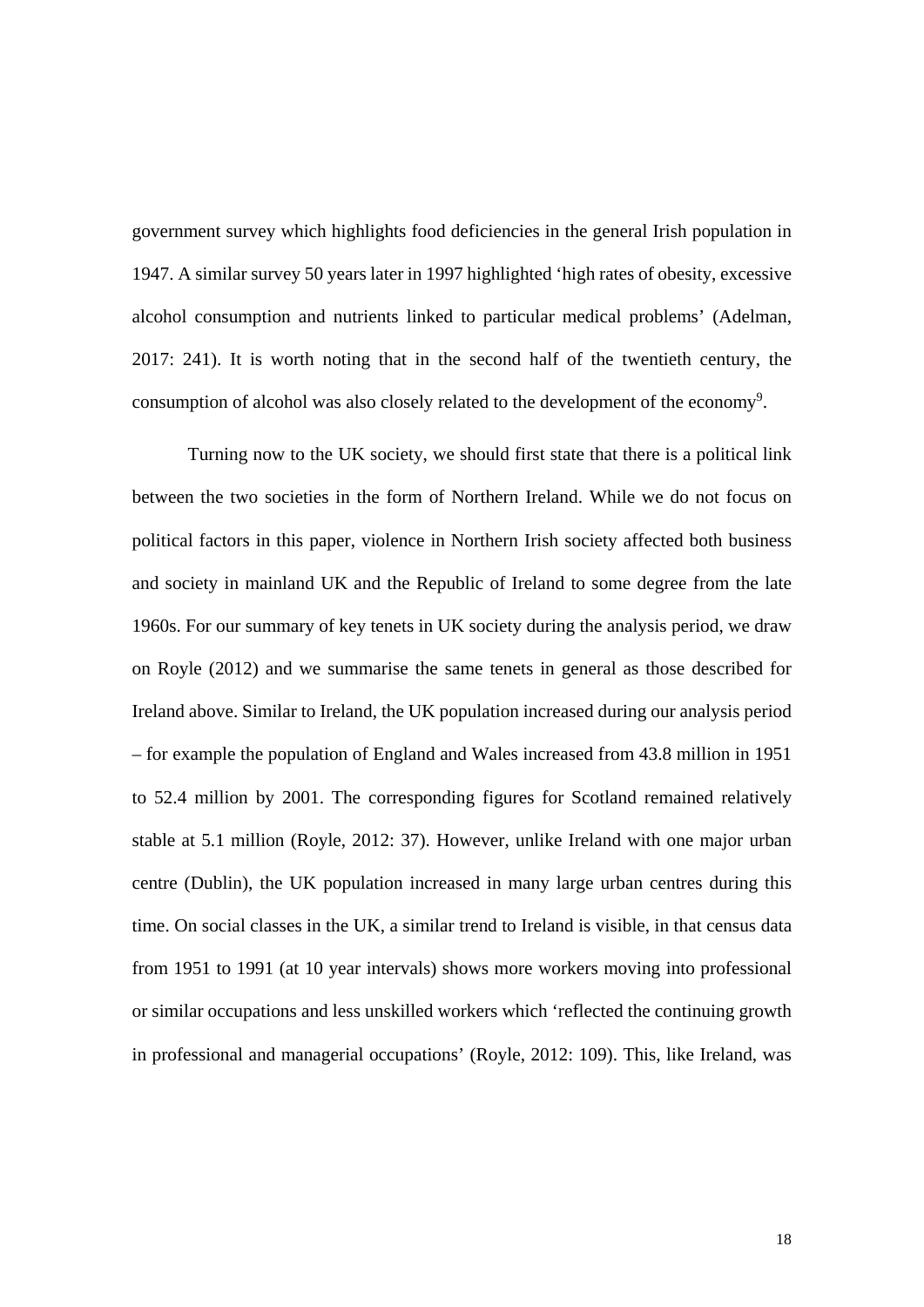also reflected in general wage growth – for example, real wages grew by  $1-3\%$  during the period from 1964 to 1996, declining only in the mid-1970s (ONS, 2014).

In summary, although our description above of the Irish and UK economy and society are brief, a broad similarity is apparent. As noted earlier, Scott (2014) suggests various institution levels (such as the economy and society) can influence other levels (such as organisations, organisational fields) – which is reflected in our hypothesis presented earlier. However, to explore each and every such influence over a period of time is a substantial volume of work, and is unlikely to yield incremental findings. Thus, taken into account the objective of the paper, similar to Moreno and Cámara (2014) we utilise periods of time in this study. Given our descriptions of economy and society above, the periods we utilise are as follows: (1) 1948–1959, which we term *post-war gloom and doom*; (2) 1960–1972, which we term *growth* (3) 1973–1984, which we term *the EEC and more gloom*; and finally, (4) 1985–1996 which we term *more growth*. Table 2 summarises these four periods and their main characteristics. As noted earlier, the similarity between economic and societal conditions between Ireland and the UK during our analysis period is apparent. We thus utilise periods similar to those given by O'Gráda (1997) with a view that the Guinness company had major brewing operations in Dublin, Ireland, and as a brand is viewed as one of Irish heritage (see for example, Muzellec and Lambkin, 2008).

#### **[Insert Table 2 around here]**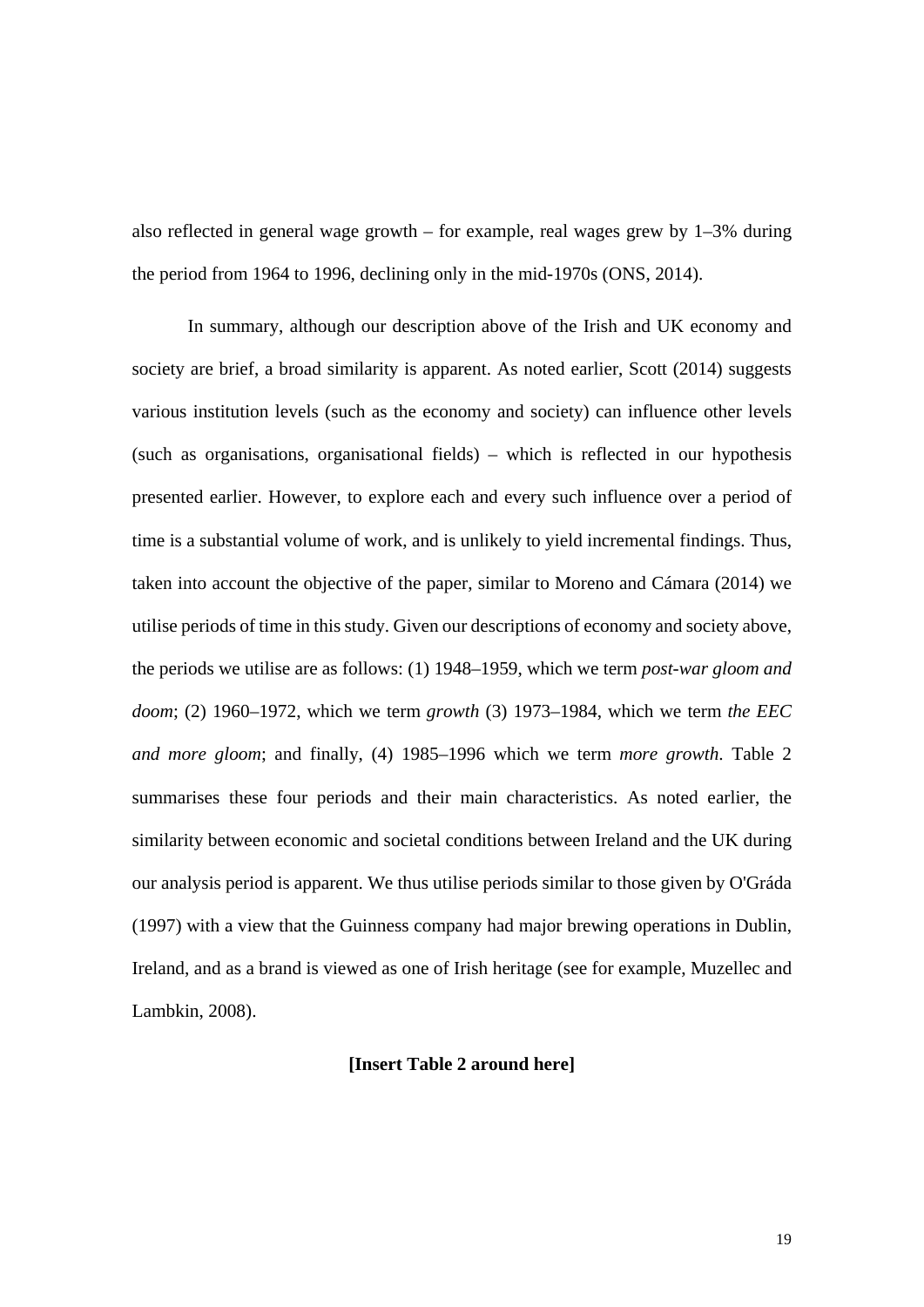#### **Method**

Content analysis is useful for describing trends and studying how similar issues are treated differently over time (Berelson, 1971). Most studies using thematic content analysis in accounting in general have focused on analysing the presence or absence of one or more attributes or particular topics (Kothari et al., 2009; Neimark and Tinker, 1986). Most such studies typically codify only specific aspects of the source document<sup>10</sup>. In contrast, the present study codifies the entire source document, in our case, the Chairman's Statement. More specifically in the accounting history literature, as Previts et al. (1990: 148) noted, content analysis had 'emerged as an addition to the quantitative methodologies available for accounting history research'. For instance, Neimark (1983) analysed ten themes from the annual report of General Motors over a sixty-year period. The themes used were driven by 'technological social, organizational and ideological innovations that are widely regarded as being characteristic of the period from 1916 through 1976' (Neimark, 1983: 19). Her analysis did not intend to codify the entire source document, rather to find evidence of the themes just described. This paper follows Neimark's (1983) approach, but in contrast, we will (below) propose themes based on extant literature and perform a more detail statistical analysis, thus building on the groundwork of Neimark (1983). However, despite the potential usefulness of content analysis to accounting history research as suggested by Previts et al. (1990), a review of published articles by Spraakman and Quinn (2018) from 2005–2015 in three leading accounting history journals<sup>11</sup>, reveals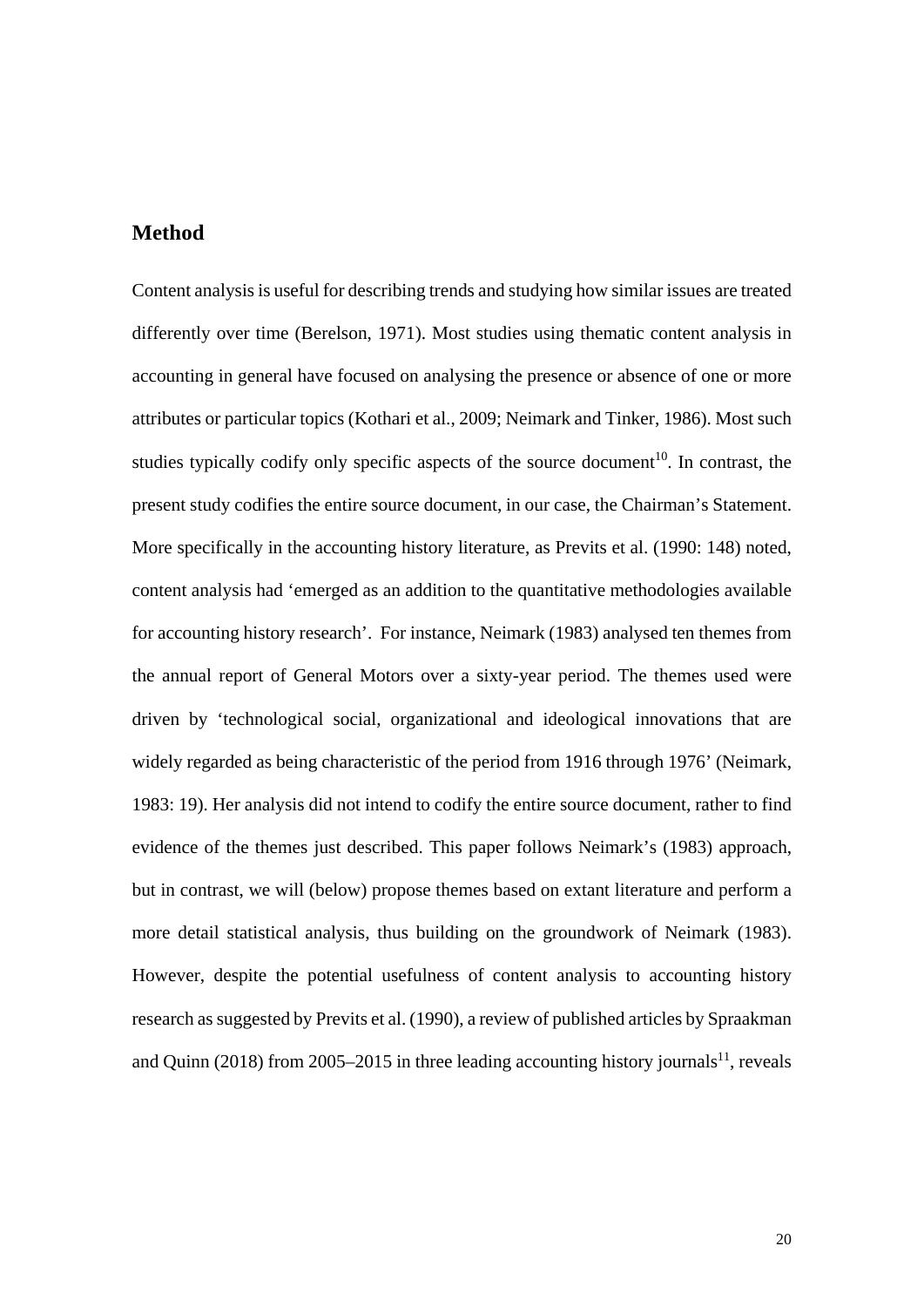few papers which have adopted a content analysis method. A study by Badua and Watkins (2011) analyses the content of articles on accounting information systems (AIS), in essence to bring out themes of AIS research and to show the potential of content analysis as a useful method in accounting history research. While using some content analysis methods, Badua and Watkins' (2011) work is less similar to the nature of the present study. A study by Moreno and Cámara (2014) is closer in nature, as it uses a content analysis method to identify themes over time in some corporate documents, one of them similar to the Chairman's Statement; coincidentally they also study the brewing sector. Their study identifies seven themes, and analyses changes in documents content across these themes based on five institutional stages of the turbulent Spanish political history in the twentieth century. The current study similarly uses time periods, which we have outlined in the previous section mainly based on economic and social conditions because, in contrast to the Spanish case, the Irish and UK political landscapes were quite stable in the period of study<sup>12</sup>. In addition, the present study is based on a well-known multinational company, whereas Moreno and Cámara's (2014) work is on a much smaller brewery and organisation.

There are several ways to utilise archival evidence to tell a story of change and/or stability in an organisation (Ó hÓgartaigh and Ó hÓgartaigh, 2004). In this paper, we provide a thematic content analysis based on the Chairman's Statement of Guinness from 1948 to 1996, which are available at the Guinness archive in Dublin. The Chairman's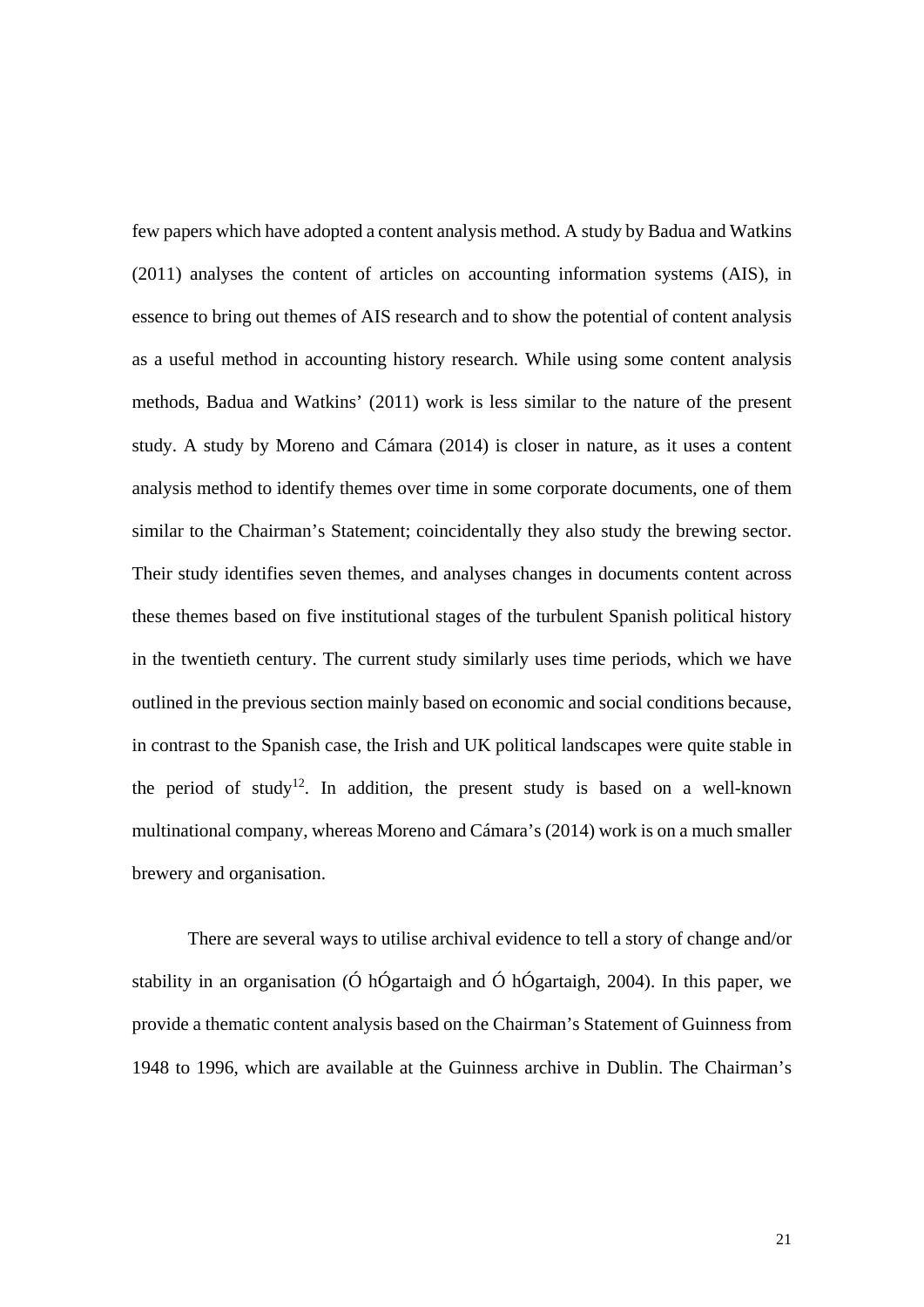Statement is the most widely read section of the annual report (Bartlett and Chandler, 1997) and it functions as a summary of the annual report (Balata and Breton,  $2005$ )<sup>13</sup>. Similar to Moreno et al. (2019), the study starts in 1948 as this is the first year the Chairman's Statement was regularly available and ends in 1996, as this was the last annual report produced independently by Guinness – the company merged with Grand Metropolitan to form Diageo plc in 1997. Consequently, 49 Chairman's Statements were examined. Sample pages from three of these documents are shown in Appendix 1.

Weber (1985) describes the stages of a content analysis as 1) define the recording unit; 2) define the categories; 3) test coding of a sample of text; 4) assess accuracy or reliability; 5) revise coding rules; 6) return to step 3 if necessary; 7) code the entire text; and finally 8) assess achieved reliability or accuracy. We followed these general stages. In our study, following Krippendorff (1980), the Chairman's Statement constitutes the sampling unit<sup>14</sup>. As we codify all of each sampling unit, and due to extent of the timeseries of documents to be encoded, we selected the paragraph as the recording (and context) unit<sup>15</sup>. Software is often utilised when the recording unit is a word (Davis et al., 2012; Frazier et al., 1984). However, manual coding is more commonly used in the case of topics, paragraphs, sentences or whole documents (Cormier et al., 2005; Noble et al., 2002). Here, we adopt manual coding, which is considered to more appropriate for a thematic analysis (Wallace et al., 1992) and it is also preferred for complex categorisation (Linderman, 2001).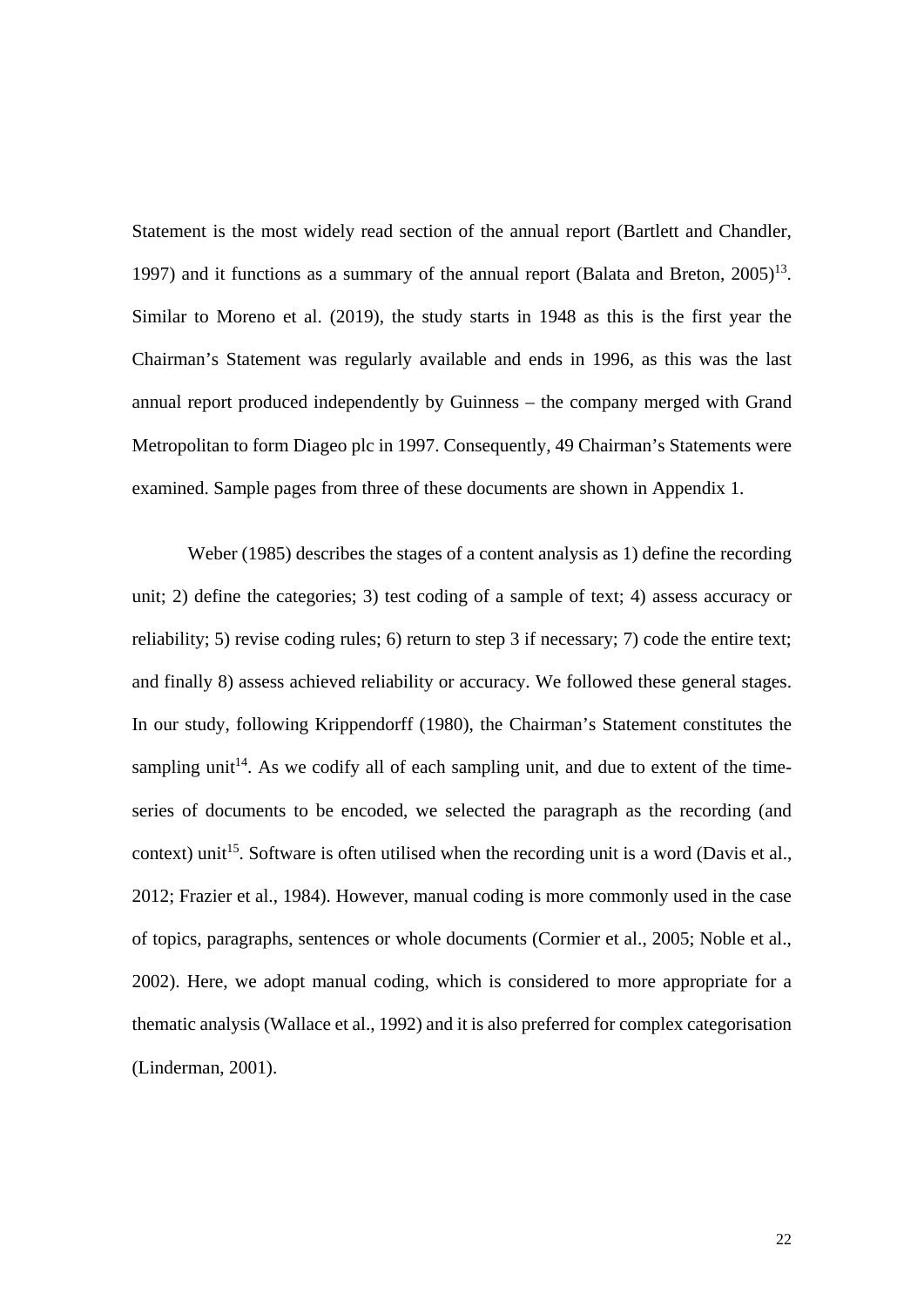To construct a category system to code the recording units, we initially examined theoretical literature on content analysis for guidance (Bardin, 2002; Holsti, 1969; Krippendorff, 1980). We then adopted the seven categories used by Moreno and Cámara (2014) as a starting point, as shown in Table 3. They codified the longitudinal information of another brewing company. For our research objective, Moreno and Cámara's (2014) category system is comprehensive and mutually exclusive and using it also allows comparison with previous research. However, the definition of the categories required extension and clarification as our work proceeded. Moreno and Cámara (2014) studied a smaller Spanish brewery and the larger size and more global nature of Guinness were the main drivers of adapting the category definitions. To test the reliability of the system, we opted for a test-test process, also known as reproducibility. It can be defined as the degree to which the process can be replicated by different analysts (Krippendorff, 1980). Initially, we independently categorised a random sample of 14 Chairman's Statements and the coefficient of agreement reached was 55%. Differences were discussed and the category definitions clarified accordingly. We then randomly chose and independently categorised a second sample and the agreement reached was 71%. As the agreement reached was not sufficiently high, we again discussed differences, reached an agreement and further clarified the category definitions. We again randomly chose and independently categorised another different sample. On this third round, the agreement reached was 90%. The final agreed category definition scheme is shown in Appendix 2.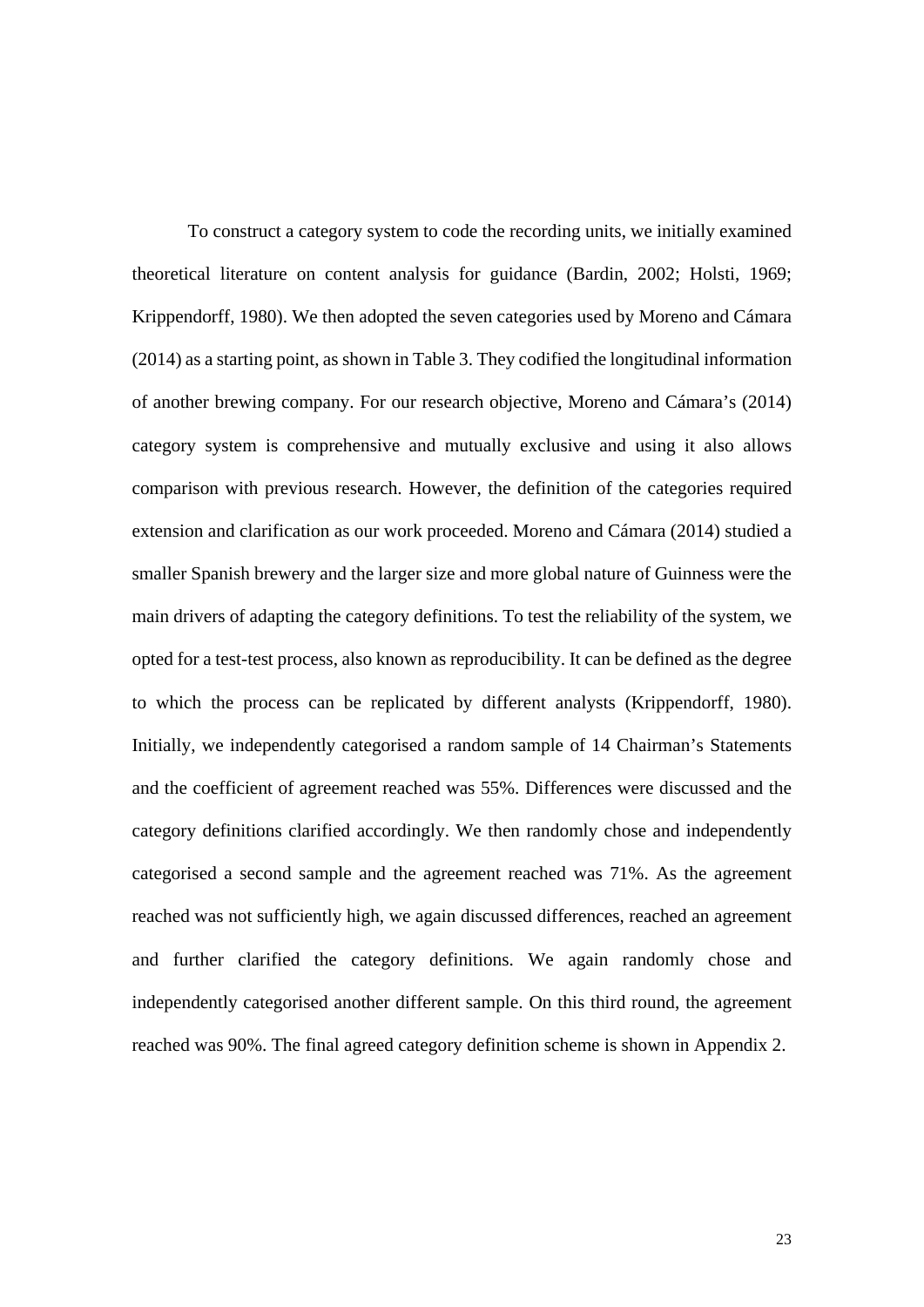#### **[Insert Table 3 around here]**

Apart from the definition and description of categories, we adopted the following procedures and rules for the content analysis. First, relative frequency is used as the counting unit. Second, we adopted coding rules as follows: a paragraph can comprise more than one category; multiple categories within the same paragraph have equal weight; every paragraph has the same importance; photographs and graphics are coded as if there were paragraphs. Using these rules and the final category system as per Appendix 2, all Chairman's Statements from 1948 to 1996 were manually coded.

Finally, once the content analysis and associated statistical analysis was complete, we set out analysing the results in terms of institutional factors (economic, societal and other levels – see later). This allows us to augment the content analysis itself and offer richer explanations for patterns of change and/or stability in corporate information (within the Chairman's Statement) behaviour across the periods.

#### **Results of thematic analysis**

We now detail the results of our thematic analysis. The analysis was performed according to the four periods described above, namely: post war gloom and doom (1948–1959); growth (1960–1972); the EEC and more gloom (1973–1984); more growth (1985–1996). Table 4 summarises the number of paragraphs coded from the Chairman's Statements of the analysis period. A total number of 1,461 of paragraphs (including photographs and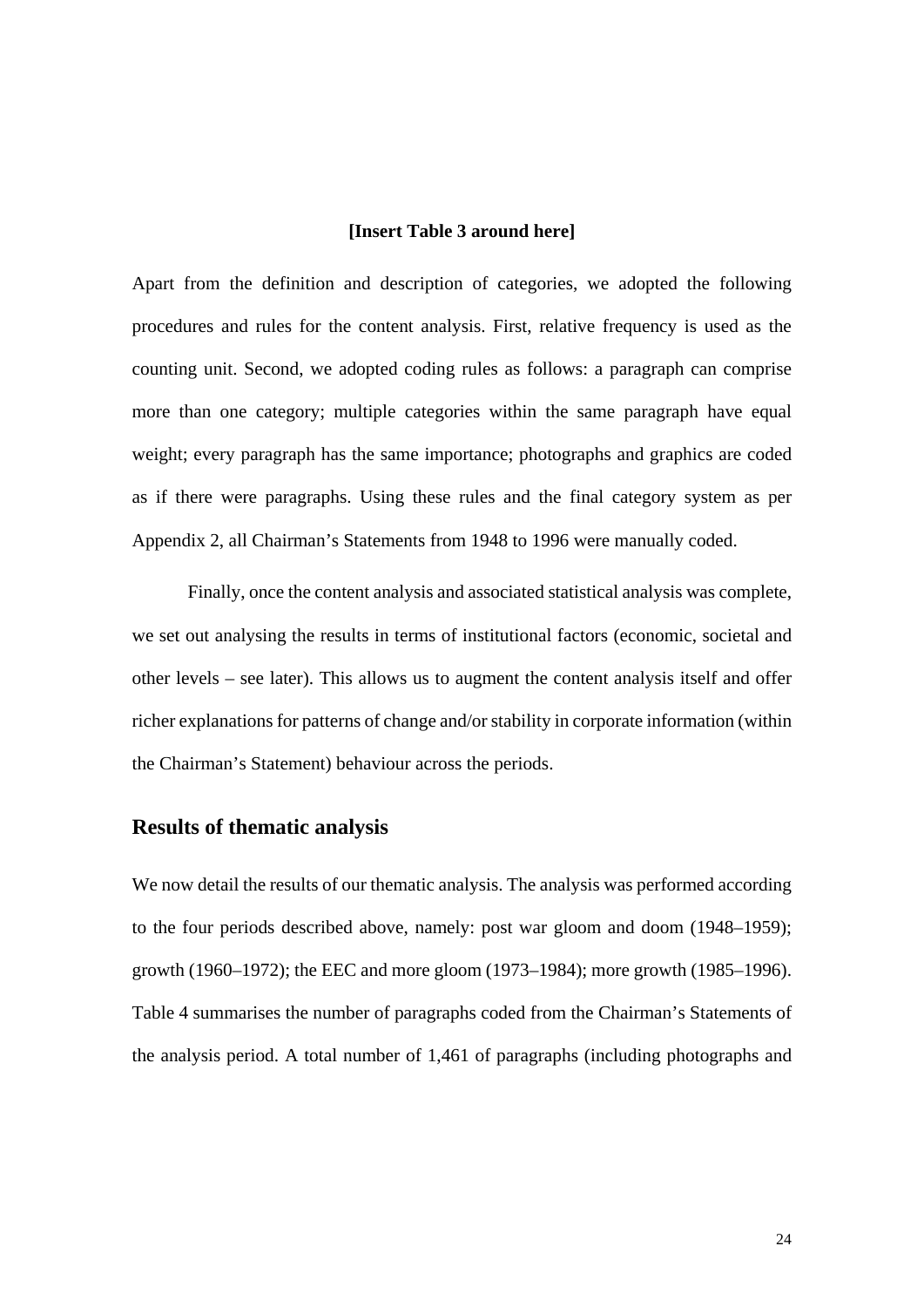graphics) were codified. 65% of them were codified with only one category. 25% of the paragraphs were codified with two categories. Less than 5% of the paragraphs were codified by three of four categories. 6% of the codifications represented photographs and graphics.

#### **[Insert Table 4 around here]**

Table 5 shows the relative importance and tendency of the categories. Only two categories have a relative presence over 20% on average during the entire analysis period, namely *Organisational aspects* and *Results*. The categories with the least relative presence (around 5%) are *Investments*, *Social aspects* and *Future-forecast*. The categories *Formal aspects* and *Context* occupy an intermediate position during the period. In terms of tendencies for the whole period, the categories *Context*, *Organisational aspects* and *Future-forecast* show an increasing presence, in contrast to the categories *Formal aspects*, *Social aspects*, *Investments* and *Results*. Among them, the category *Futureforecast* exhibits the strongest positive variation for the whole period, while the category *Investments* shows the strongest negative variation.

#### **[Insert Table 5 around here]**

To statistically analyse the evolution of the Chairman's Statement during the different periods, we carried out non-parametric tests as the categories failed to adhere to the requirements of normality and homoscedasticity. Table 6 summarises the significant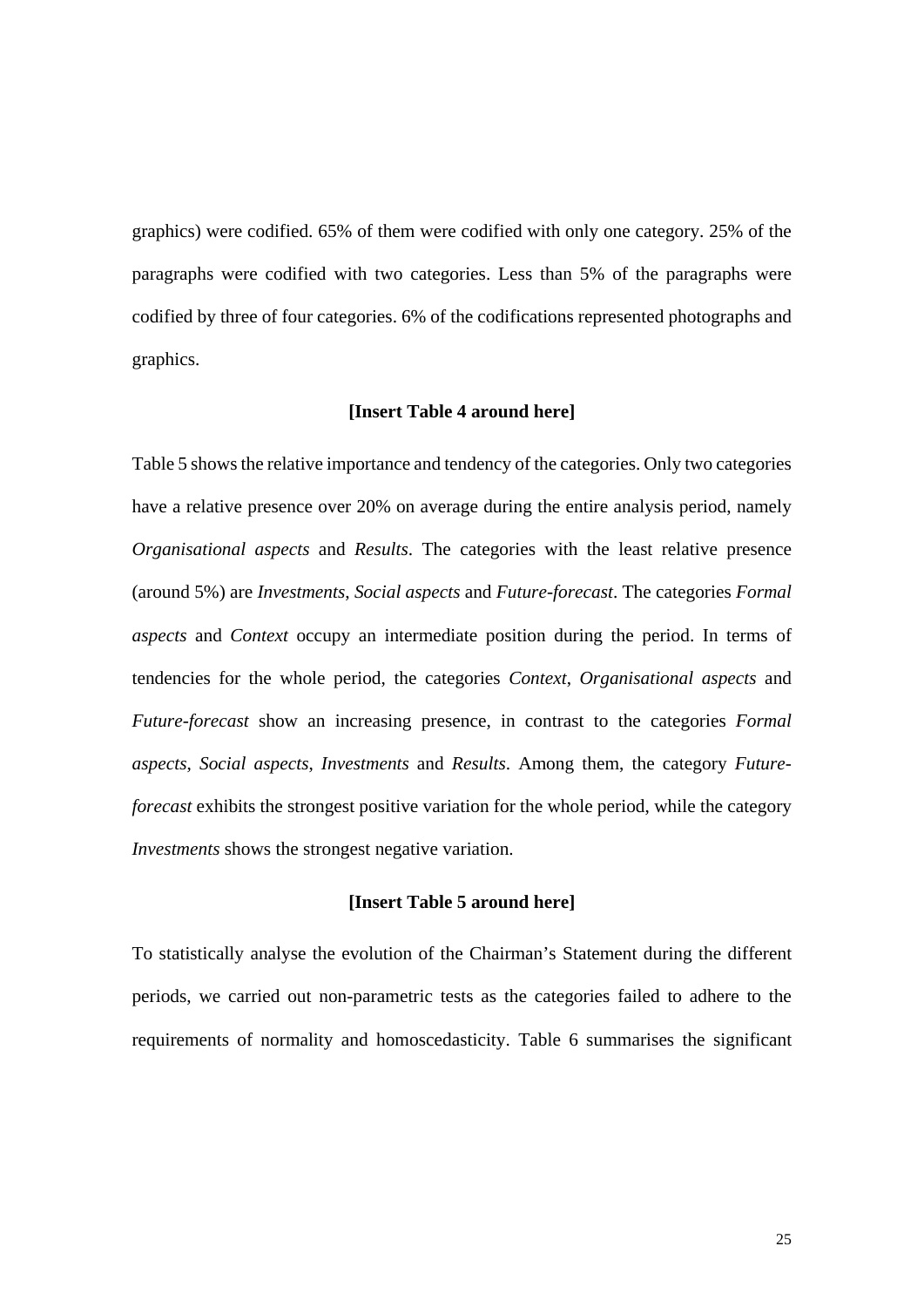differences in the categories across the four periods. The different tests are shown in detail in Appendix 3. There are statistically significant differences over the four periods in the categories *Formal aspects*, *Social aspects*, *Investments* and *Future-forecast* according to the Kruskal-Wallis test. On the specific transitions (from one period to another), the transition between the third and fourth periods exerted the greatest impact on the content of the Chairman's Statement, as there is a statistically significant difference in three of the seven categories, namely *Social aspects*, *Investments* and *Future-forecast* (see Appendix 3 for more detail) according to the Mann-Whitney test. Using this same test, the transition between the first and second periods portrays a similar change in two categories (*Formal aspects* and *Context)*, and between the second and third periods only in one category (*Investments*).

#### **[Insert Table 6 around here]**

The evolution of each category during the four periods is shown graphically in Appendix 4. The category *Organisational aspects* shows stable behaviour across the four periods, being the most important category in every period with a relative presence above 20% in every year – with the exception of 1980. Stable behaviour is also shown in the *Results*  category. These two highest presence categories do not show significant changes either over the whole period or in any transition (see Table 6).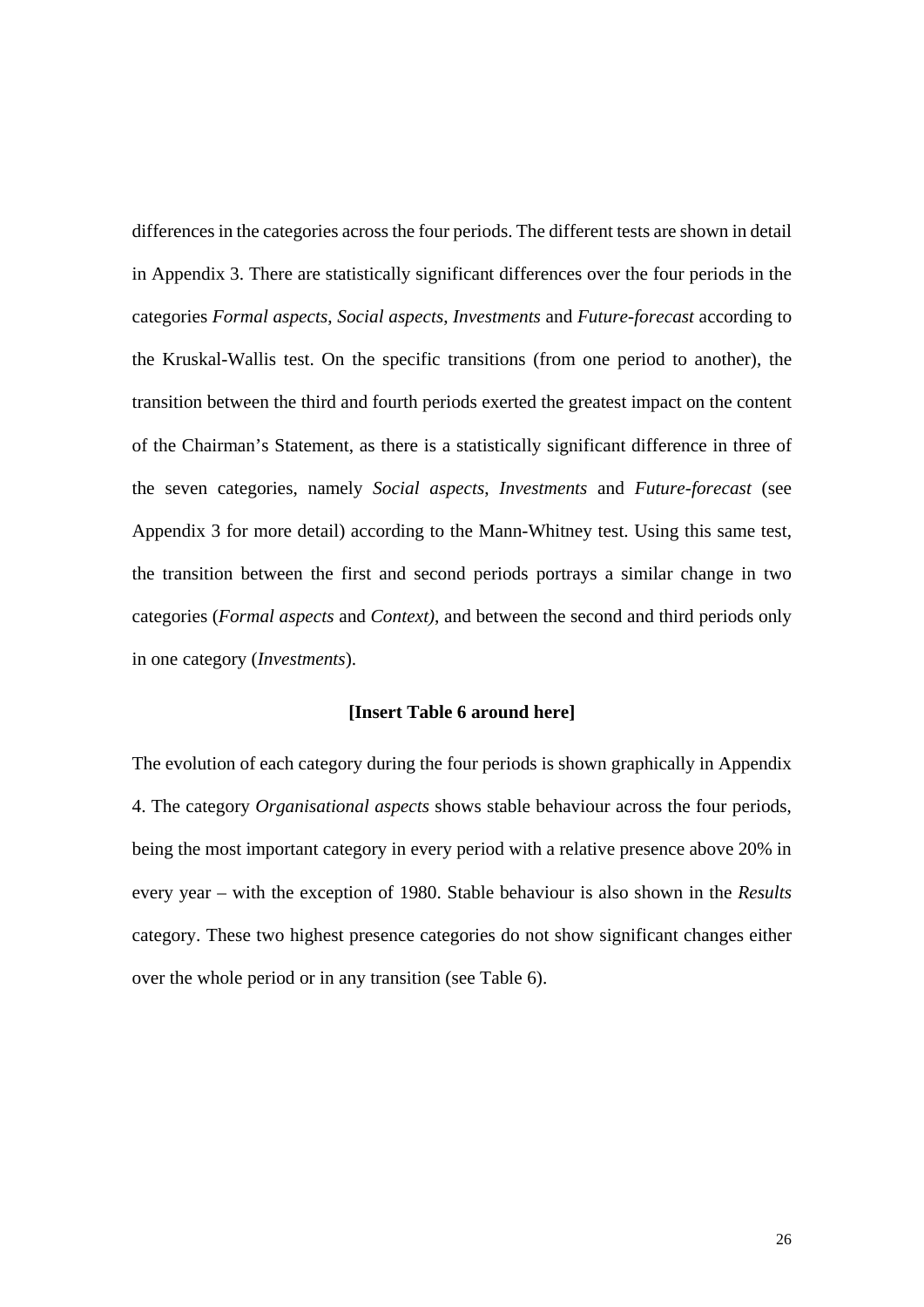In the first period (*post war gloom and doom*, 1948–1959), the *Social aspects* category exhibits its highest presence, potentially reflecting an attempt to alleviate strict fiscal measures in the Irish economy, especially after 1953. As an example:

 'All our employees and staff have had a month's bonus and over £150,000 was paid as a special rebate to our customers. At the same time we have decided to increase the pensions of nearly all but very recent pensioners, as some alleviation of the greatly increased costs they have to face since their pensions were fixed' (Chairman's Statement, 1954).

In the second period (*growth,* 1960–1972), *Social aspects* and *Formal aspects* show a reduced relative presence. In contrast, *Context* and *Investments* show increased presence, most likely as a consequence of expansionary economic conditions and the resulting improvement in the trading conditions. For example, the following extracts give a flavour of the context (two first extracts) and investments (third extract):

'Throughout the year we have had to meet the United Kingdom surcharge payable on all imports of Irish brewed stout and lager. I am glad to say that this particular impost ceased on 30th November. Even with the Market Development Grants made by the Irish Government during this period, the surcharge has cost us a great deal of money' (Chairman's Statement, 1966).

'In the Republic of Ireland we had been showing welcome growth in all sections of the beer market' (Chairman's Statement, 1968).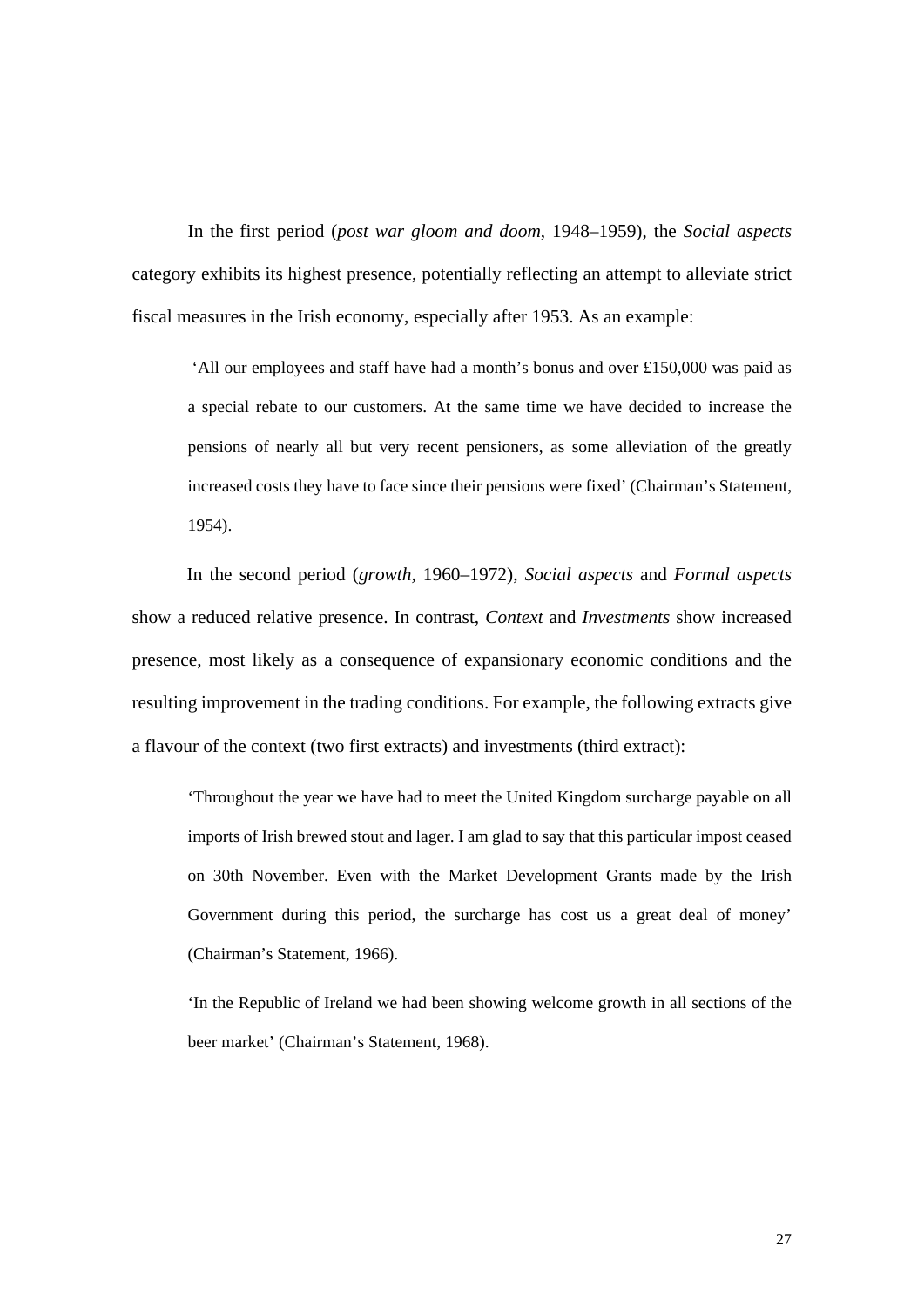'Of this over half relates to three major projects–the new Nigerian Brewery which will open early in 1963, the Dundalk lager brewery, and the Dublin cask metallisation programme now virtually completed. We have also spent further large sums on improvements and renovations at the Dublin and Park Royal Breweries and on our transport fleets' (Chairman's Statement, 1962).

In the third period (*EEC and more gloom*, 1973–1984), the entry of Ireland and the UK to the EEC drives a slight increase in *Organisational aspects*, as more general commercial information was included in the Chairman's Statement, for example:

'Considerable progress has been made in building up our distribution arrangements in Western Europe. In Germany, distribution of both our bottled and draught products has been taken on by the Dortmunder Kronen Brewery in North Rhine Westphalia and by the Haake-Beck Brewery of Bremen in the north. In France, the Brasseries Kronenbourg of Strasbourg have taken on the distribution of bottled and draught Guinness for metropolitan France. These arrangements will provide the opportunity to improve our position significantly in two of our major Continental markets' (Chairman's Statement, 1975).

During this period, the decrease in *Investments* and in *Social aspects* is noteworthy. The decrease of the former, to virtually nothing, was quite significant from 1979 on. This appears linked to general economic conditions, with the company being restrictive on new investments, as well as carrying out a programme of divestment to focus on brewing activities, for example: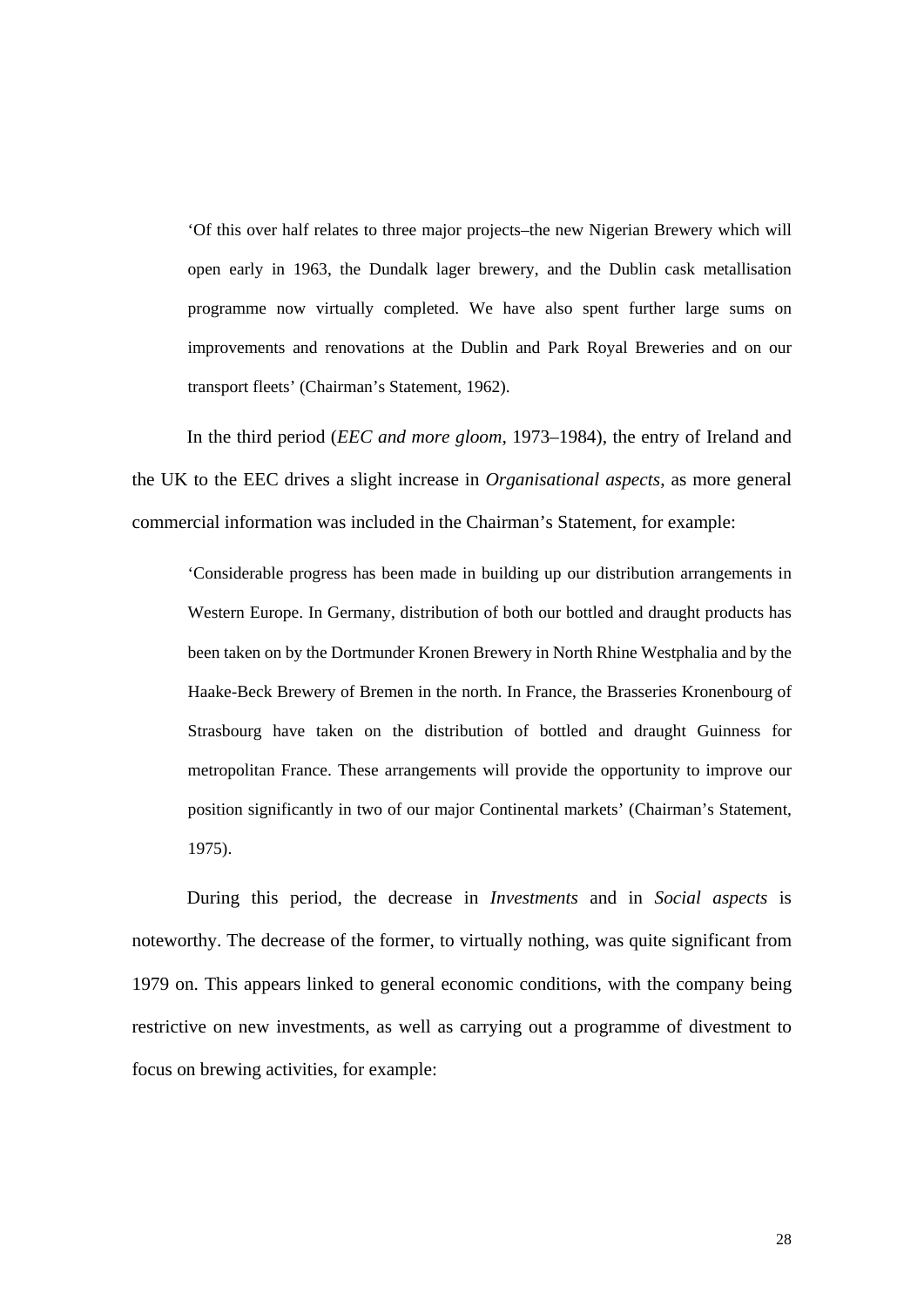'High interest rates, large increases in costs, and the prospects of generally recessionary conditions all over the world point to a difficult year [...] The current very high interest rates do demand a very careful selection of expansion projects' (Chairman's Statement, 1979).

'I am certain that we should have some non-brewing investments but these results and the events which they reflect, have presented your Boards with challenges which we have met with vigour' (Chairman's Statement, 1981).

The fourth period (*more growth*, 1985–1996) also shows an increasing importance of *Future-forecast*, when the Chairman's Statement is most focused on the future. There is almost no mention of *Investments* during this period. The future focus is a consequence of a more unstable business environment (despite economic growth in general), for example:

'Our strategy is straightforward: we will continue to concentrate on our two core businesses of spirits and beers and to benefit from this clear focus. Our future lies in further developing the appeal of our outstanding portfolio of brands with consumers all over the world. We will do this by improving our marketing, sales and distribution activities, and by responding to changing market and consumer demands through a closer understanding of their needs. This is a strategy of organic growth. Additionally, we will continue to look for suitable opportunities to work with appropriate companies to expand and improve our business through partnership or acquisition' (Chairman's Statement, 1992).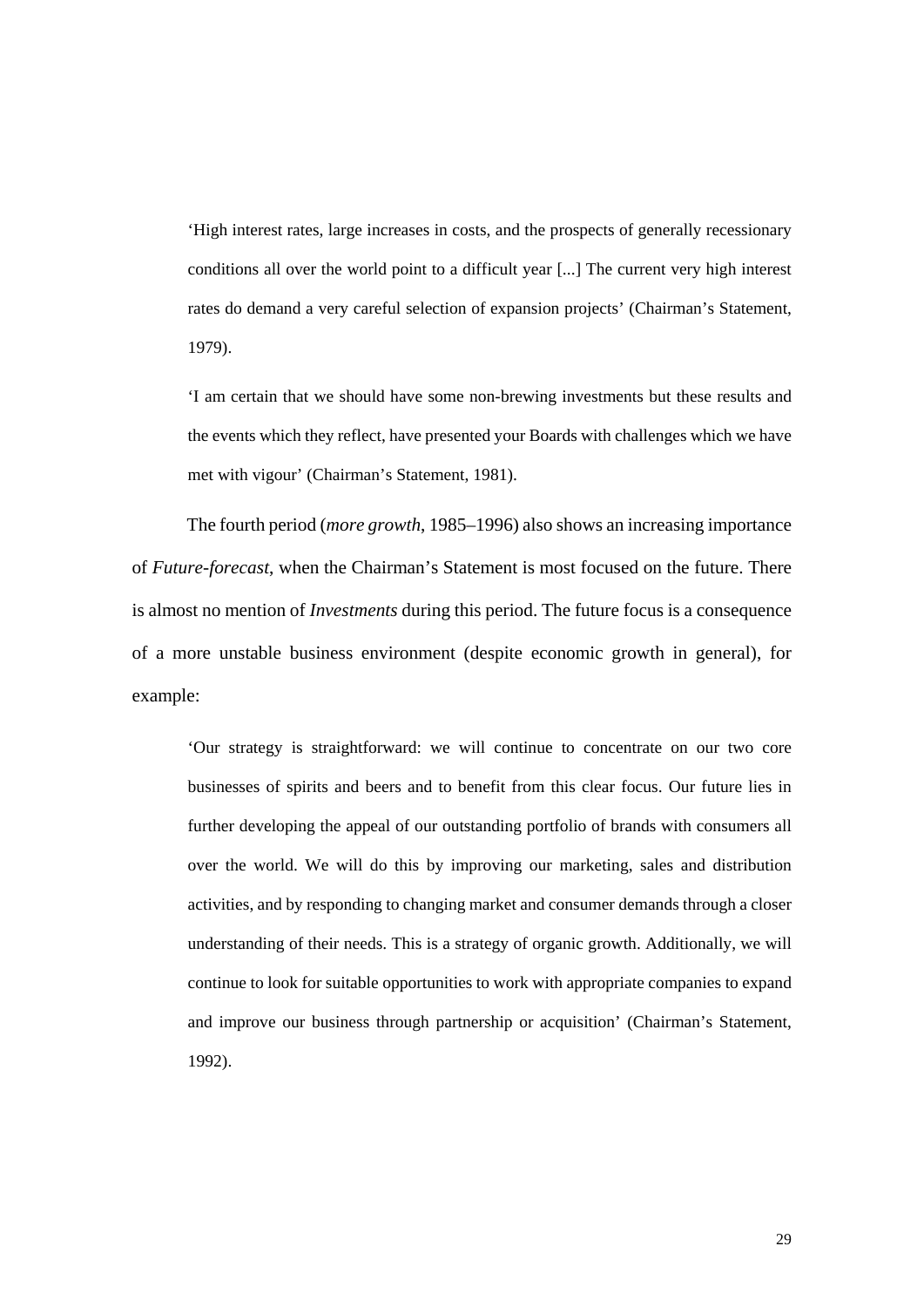*Social aspects* also show an increasing presence in this period, due mainly to the increased emphasis on staff welfare (at larger companies in particular), awareness of alcoholism and the natural environment during this time, for example:

'The encouragement of moderate drinking follows logically from our focus on value. We have worked to promote moderation both through publications [...]. In the United Kingdom, we have long supported the many initiatives and Brewers' Society which have been designed to increase the public's awareness of the benefits of moderate drinking. We are working with similar bodies in other key markets' (Chairman's Statement, 1989). 'The environment is subject of increasing importance to us all. We rely on natural raw materials, and without these your Company simply could not exist. As a result the protection of the environment is one of our major objectives' (Chairman's Statement, 1992).

In summary, although the statistical analysis and examples given thus far show some changes in the content of the Chairman's Statement, over the entire analysis period as seen in Appendix 4 there is, by and large, relatively stable content. This is despite a relatively long timeframe and a changing business, social and economic environment. Accordingly, we cannot accept in full our research hypothesis (H1) that the content of the Chairman's Statement changes over time due to different contexts. We can partially accept it, and now we examine some potential institutional influences which may provide richer explanations of what our content analysis reveals.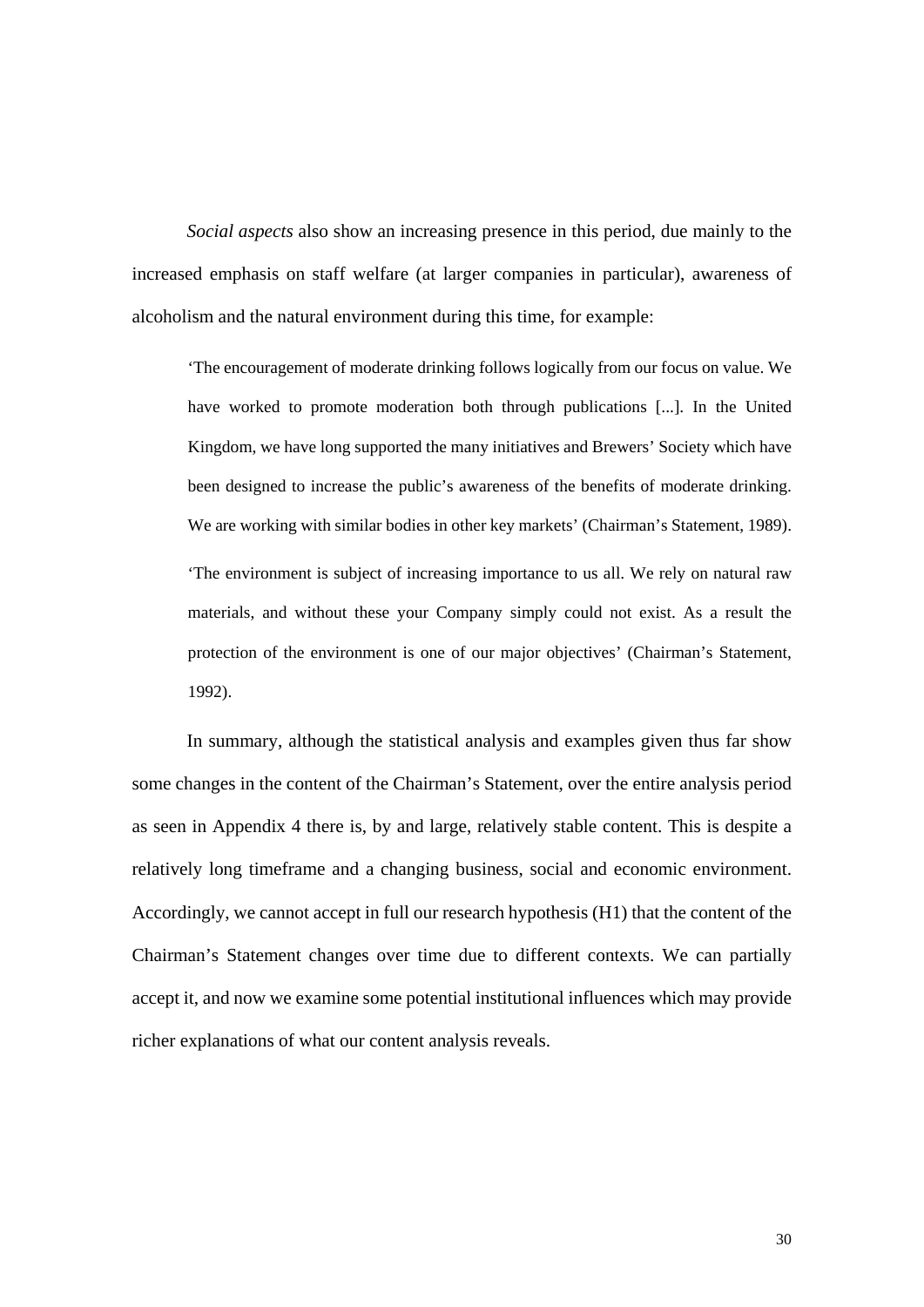#### **Adding an institutional lens**

From the content analysis above, we have determined some changes in the content of the Chairman's Statement over time; however, stability is also apparent in some categories. Regardless of whether we found change or not, an isolated content analysis with associated statistical tests cannot interpret trends. Thus, as outlined earlier, we now offer some additional interpretation of the changes and/or stability in the external disclosures of the Chairman's Statement drawing on institutional concepts and contexts. We have already noted how Scott (2014: 106) suggests various levels of institutions, from macro to micro level as follows; 'world system, societal, organizational field, organizational population, organization, organizational subsystem'16. These various levels are often the subject of specific schools of institutional thought, aligned with the three pillars of institutions as presented by Scott (2014). Thus, for example, institutional sociology is typically associated with the organisational field level and the normative pillar. The brief history and context presented earlier provides some insights into the economic (world system), societal, organisational field (the UK/Irish brewing sector) and organisation (Guinness) levels. Arguably too, we have some insights into an organisational subsystem – executive management – through the Chairman's Statement. These insights provide clues of potential institutional factors from various levels which could have affected Guinness corporate narratives during the timeframe of our analysis. As already noted, in common with many prior studies, we draw on specific elements from strands of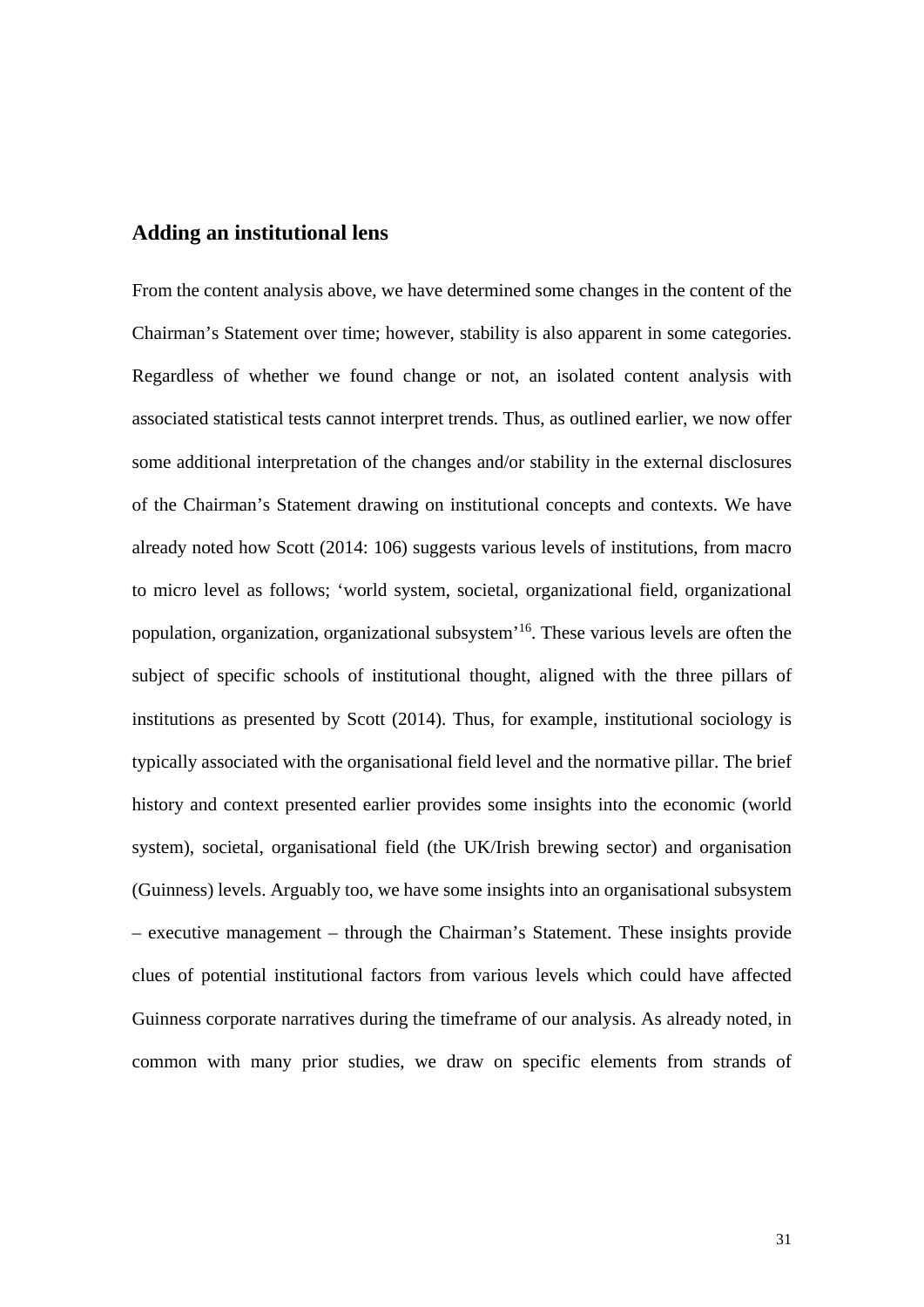institutional theory to provide an explanatory lens – namely Scott's (2014) depiction of the interactions of institutional levels and the three pillars of institutions (see Table 1).

As revealed in our content analysis, there are statistically significant differences over the periods in the categories *Formal aspects*, *Social aspects*, *Investments* and *Futureforecast*. We thus begin our institutionally informed discussion here. The *Formal aspects*  category (see Appendix 2) includes more internal procedural matters (approval of accounts, retirements, deaths of key staff, agenda, etc.) and is less likely to be impacted by institutional forces from outside the organisation. Examining the content analysis in detail, the vast majority of such content relates to retirements and to deaths of former staff. The nature of this content is likely the reason for no significant changes either from the second to the third period or from the third to the fourth period in this category (Table 6). However, the significant decrease in the second period in this category may be due to an organizational subsystem level factor, whereby the practices around the preparation and content of the Chairman's Statement began to become accepted (or institutionalised), and other categories gained more importance in terms of inclusion. However, a more micro level analysis of internal institutionalised practices would be required to reveal the precise reason, which is beyond the scope of this study.

*Social aspects* (see Appendix 2) relates to the worker-related matters and company actions toward society. As noted in the content analysis, this category is significantly different over the entire period. In the first period, much of this category is explained by

32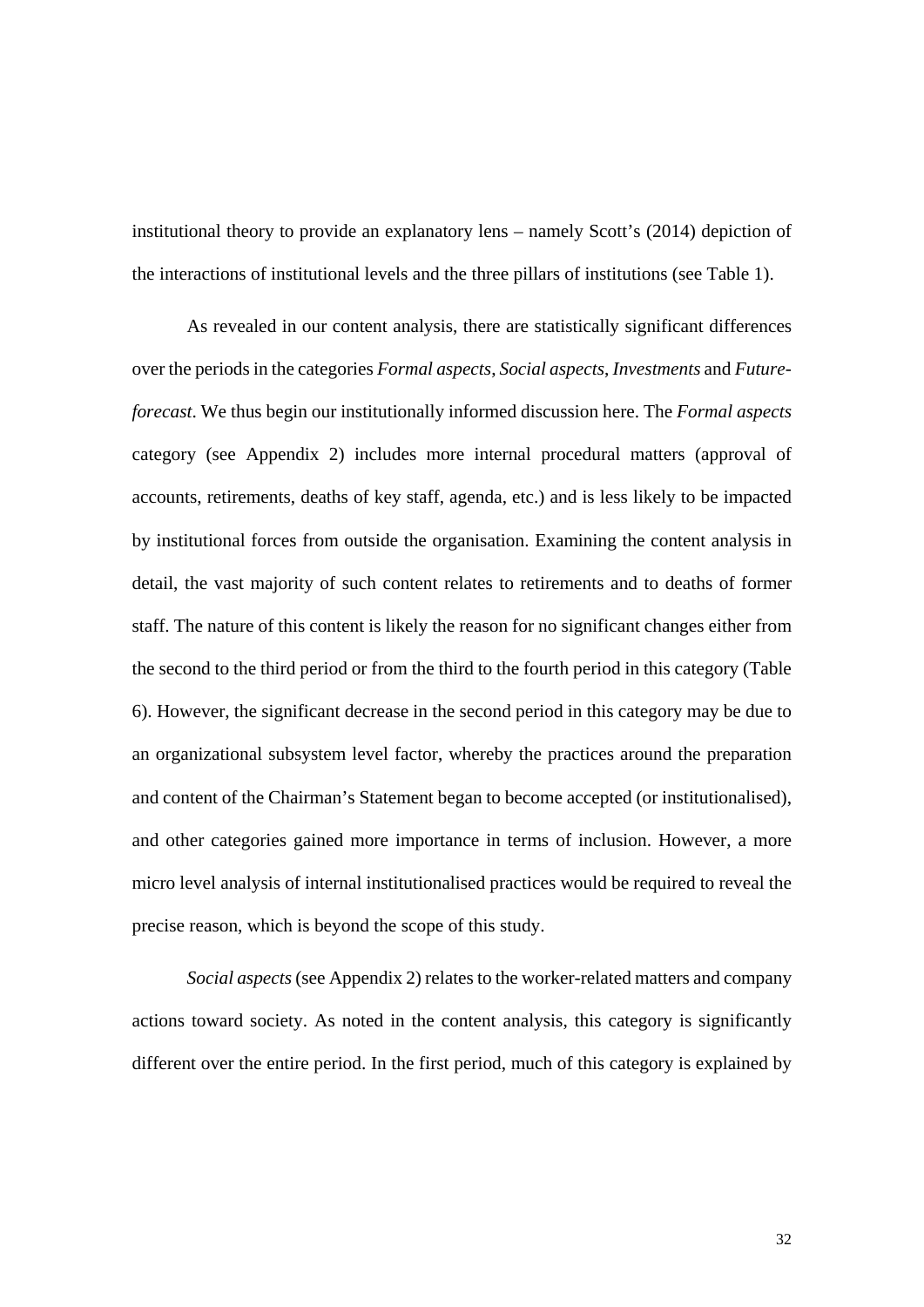worker-related matters (see earlier). It became a greater feature again during the fourth period, having declined during the previous two periods. Extracts from the 1989 and 1992 Chairman's Statement shown earlier suggest coercive and/or mimetic mechanisms may be at play here. Tougher laws on alcohol consumption globally – a regulative force as per Table 1, through a coercive mechanism – and pressures from the societal level and the organisational field level to be environmentally and socially aware (for example, the move to responsive corporate social responsibility narrative from 1980s – see Owen, 2014) are key factors which influenced the narrative to change. It should be noted that at this time pressures to be more environmentally and socially aware constituted a mimetic mechanism, as such reporting/commentary was not mandatory. Thus, there is a downward institutional influence in the fourth period from the societal and organisational field levels to the Guinness organisation, and this is evident through the commentary in the Chairman's Statements.

*Investments* (see Appendix 2) relates to new and extended productive capacity. For the first three periods, it would seem that the narrative of the Chairman's Statement does indeed reflect influence from the world system institutional level. One would expect the level of investment to increase under improving economic conditions, as disposable incomes rise. Population growth, ultimately creating a larger market over time, would also drive increased investment. As revealed by the content analysis (see Appendix 4), the highest level of narratives on the *Investment* category is during the 1960–1972 period,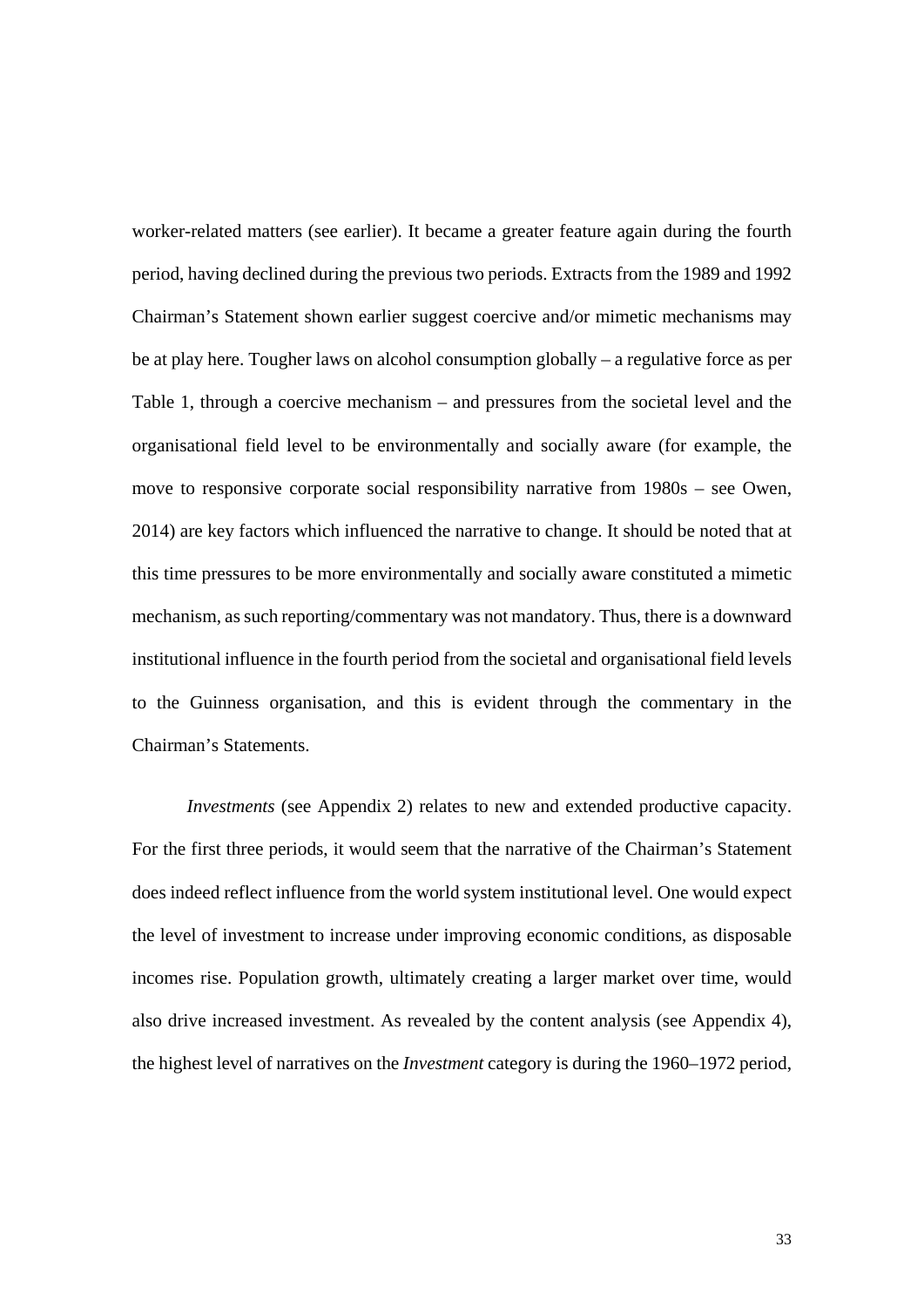which we term *growth*. During this time both the UK and Irish economies did indeed experience growth, as revealed earlier. Thus, there appears to be a trickle-down effect from the world system level (increased growth) to the organisational level and the organisational subsystem level (new investment to meet demand), and the resulting investments stem from a cognitive reaction by Guinness management to a growing economy. This period of time also included the merger-mania period as mentioned by Gourvish and Wilson (1994), and thus arguably, there is a potential mimetic influence from the organisational population (i.e. breweries) level too. Interestingly, the final period (1985–1996, *more growth*) does not portray a similar pattern. This can be potentially explained by factors such as the end of the merger-mania period (less influence from the organisational field and organisational population) and scale achieved by Guinness at the time – thus, at the organisational subsystem level there was a cognitive basis of compliance that company growth e through acquisition from the 1960s was at an end<sup>17</sup>.

*Future-forecast* (see Appendix 2) relates to narrative on future plans, strategies and projects. As can be seen in Appendix 4, *Future Forecast* became a more significant feature during the fourth period in contrast to any previous period. The change in *Futureforecast* may reflect generally improving economic conditions during the *more growth* period, and thus influences from the world system institutional level. However, given our points above on *Investment*, we cannot attribute the greater degree of *Future-forecast* narrative to forward-looking investment. Two other institutional factors may explain this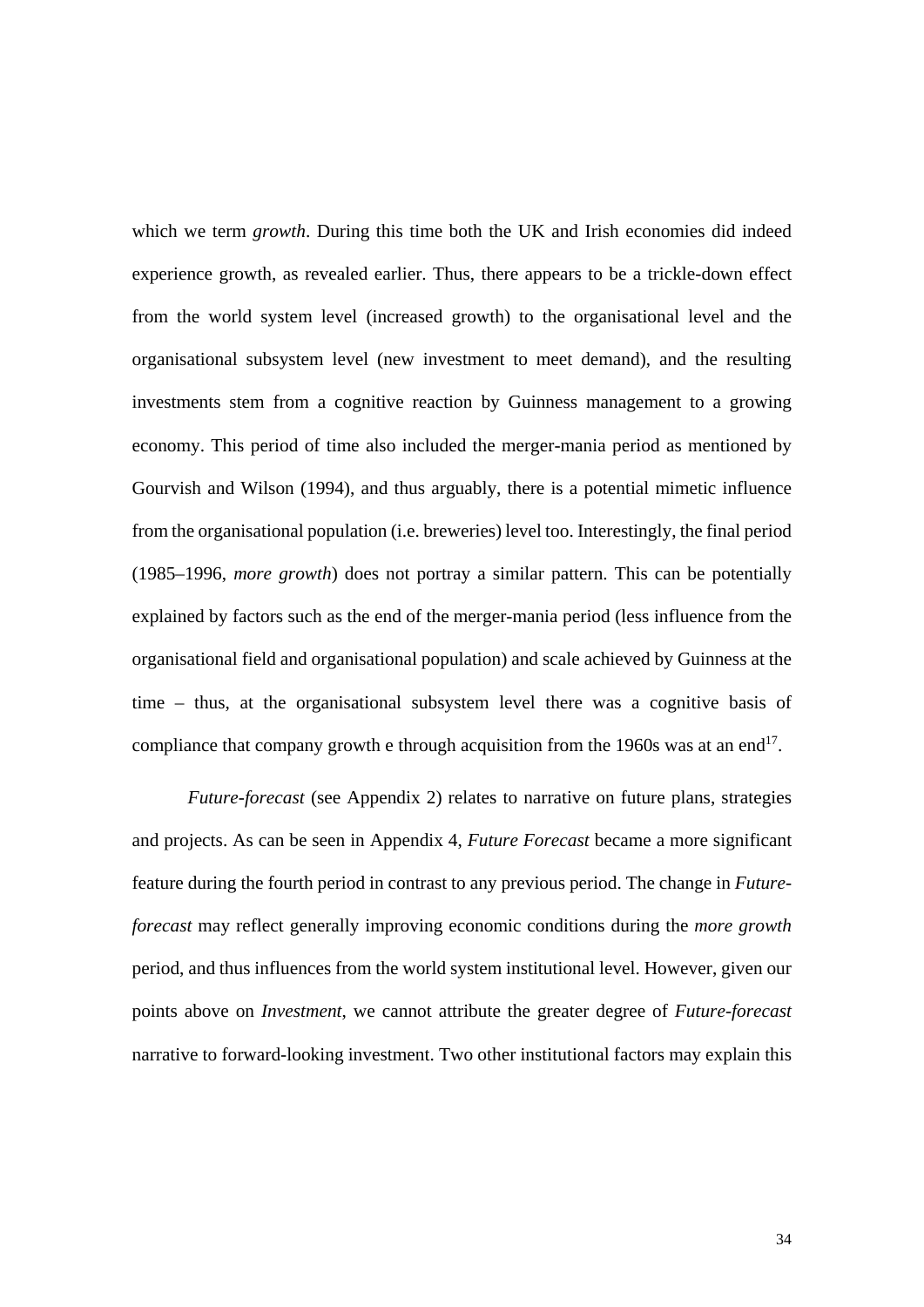increase in this category. One is the increased regulation of financial statements and communications from public companies from the late 1970's/early 1980's – a coercive mechanism, stemming from the world system institutional level. Although it should be noted that such regulation leaves managers relatively free to shape some textual parts of annual reports (Brennan and Merkl-Davies, 2013). A second potential influence comes from the organisational sub-system level in the form of the Board of Directors. As noted earlier, the first non-family Chairman of Guinness, Norman McFarlane was appointed in 1986. This new appointment, and a changing composition of the Board with less Guinness family members, implied values from external board members – with experience outside the Guinness company – were infused within the company. These new values can be construed as both a normative and mimetic mechanism (profession directors with a shared logic of how to run a company board).

We turn now to other aspects revealed by the content analysis as having no significant difference over time. *Organisational aspects* and *Results* are the most prevalent and stable elements of the Chairman's Statement during the analysis period (see Tables 5 and 6, Appendix 4). The category *Organisational aspects* includes items which relate to internal (mainly operational) decisions made by the firm (see Appendix 2). As noted as some examples above were discussed, from an institutional perspective an organisation can be affected by forces from other institutional levels (Scott, 2014). These forces could imply Guinness changed how it operated, and in turn, we could expect to see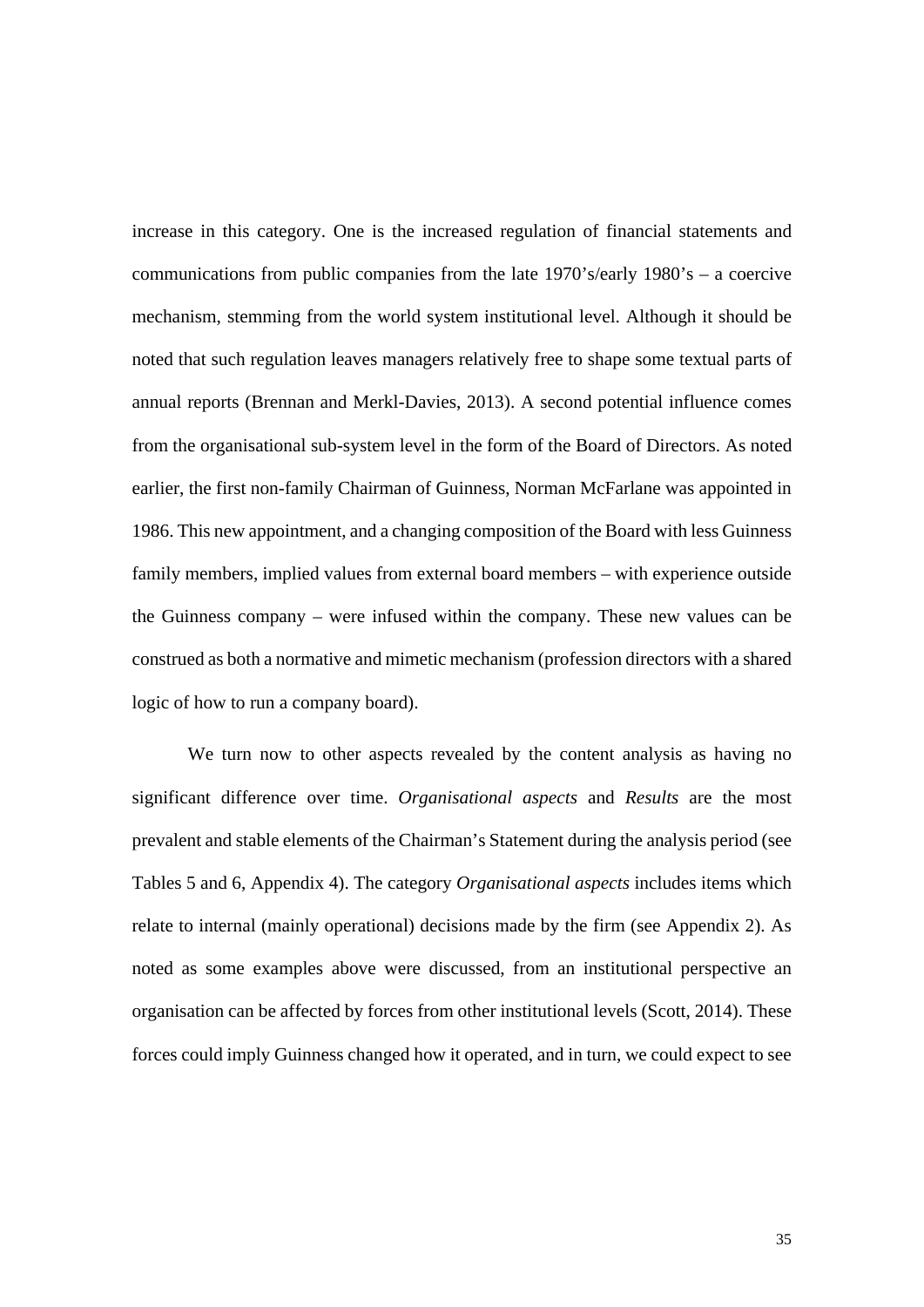this reflected in the *Organisational aspects* category. However, the content analysis shows little change in this category – and no changes can be deemed as statistical significance (see Table 6). This is somewhat surprising, as from an institutional perspective it is expected that change is more likely to happen over longer timeframes – for example, Williamson (2000: 597) suggests the 'rules of the game' take 10–100 years to change. Likewise, the *Results* category reveals no statistically significant difference over the analysis period. In this case, one explanation for stable narrative may be the fact that Guinness was a profitable company from incorporation in 1886 to the end of our analysis period (1996), and in general a dividend was paid to shareholders. In addition, the *Context* category also showed no statistically significant difference over the whole period. However, it showed one significant change from the first to the second period (Table 6). As per Appendix 2, the *Context* category includes mention of economic, political and social context in the Chairman's Statement. From an institutional perspective, such contextual factors represent occurrences at higher institutional levels as already outlined, and we have given a summary of economic and social factors during the analysis period. However, again from an institutional perspective, the type of narrative the content analysis captures as *Context* are likely to be reflected in other categories – for example in more or less narrative on *Investment*, which may be as a result of changing economic conditions as suggested earlier. Having said this, the relatively stable nature of the *Context* category revealed in the content analysis does suggest that Guinness (through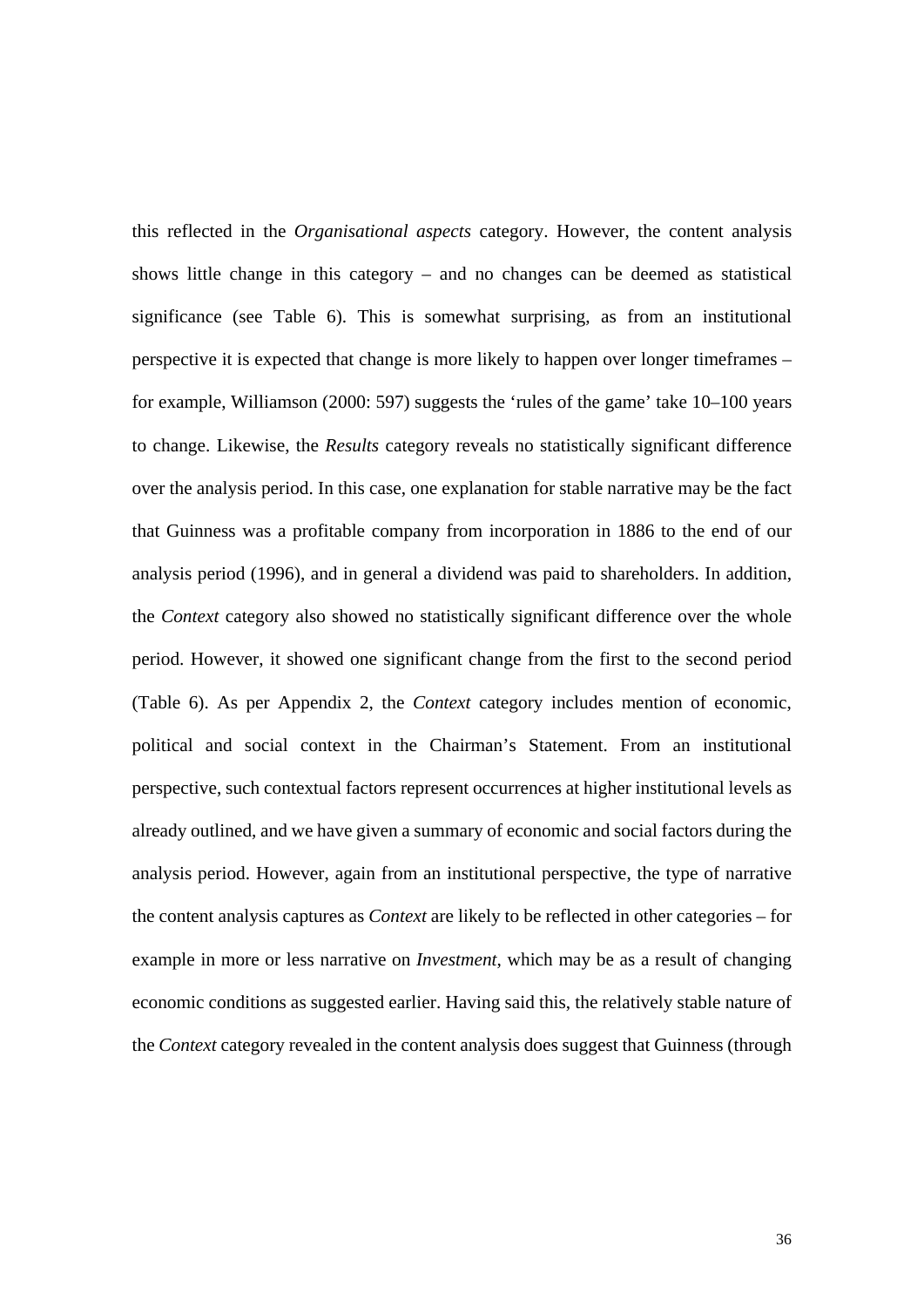the Chairman's Statement) were consistently aware of economic, political and social factors. This consistency was only broken from the first to the second period. The strong economic expansion and the improvement in the international trade, examples of world system level institutional factors, was reflected by the company through a significant increase in information about context.

As hinted above, it is somewhat surprising that the *Organisational aspects* category remained quite stable during the analysis period. Indeed, as mentioned, the content of the Chairman's Statement is relatively stable overall (see Appendix 4). This is to an extent in contrast to the findings of Moreno and Cámara (2014). Their study was over a longer time frame (1928–1993), in a different context and of a much smaller Spanish organisation. There are thus many potential reasons for differences in reporting narratives between this study and Moreno and Cámara (2014). Here, the higher relative stability of the categories over time in the Guinness Chairman's Statement is by itself an interesting finding. The period of our analysis is relatively long, includes economic and societal forces (for example, violence in Northern Ireland, new alcohol legislation, new taxes, a changing industry sector, growth, recession, rising incomes). One would logically expect such items, construed here as forces from various institutional levels, to be apparent through narratives such as the Chairman's Statement of a large company like Guinness. Using Scott's (2014) notion of institutions, we can offer a potential explanation for this relative stability. Although we have offered explanations of potential institutional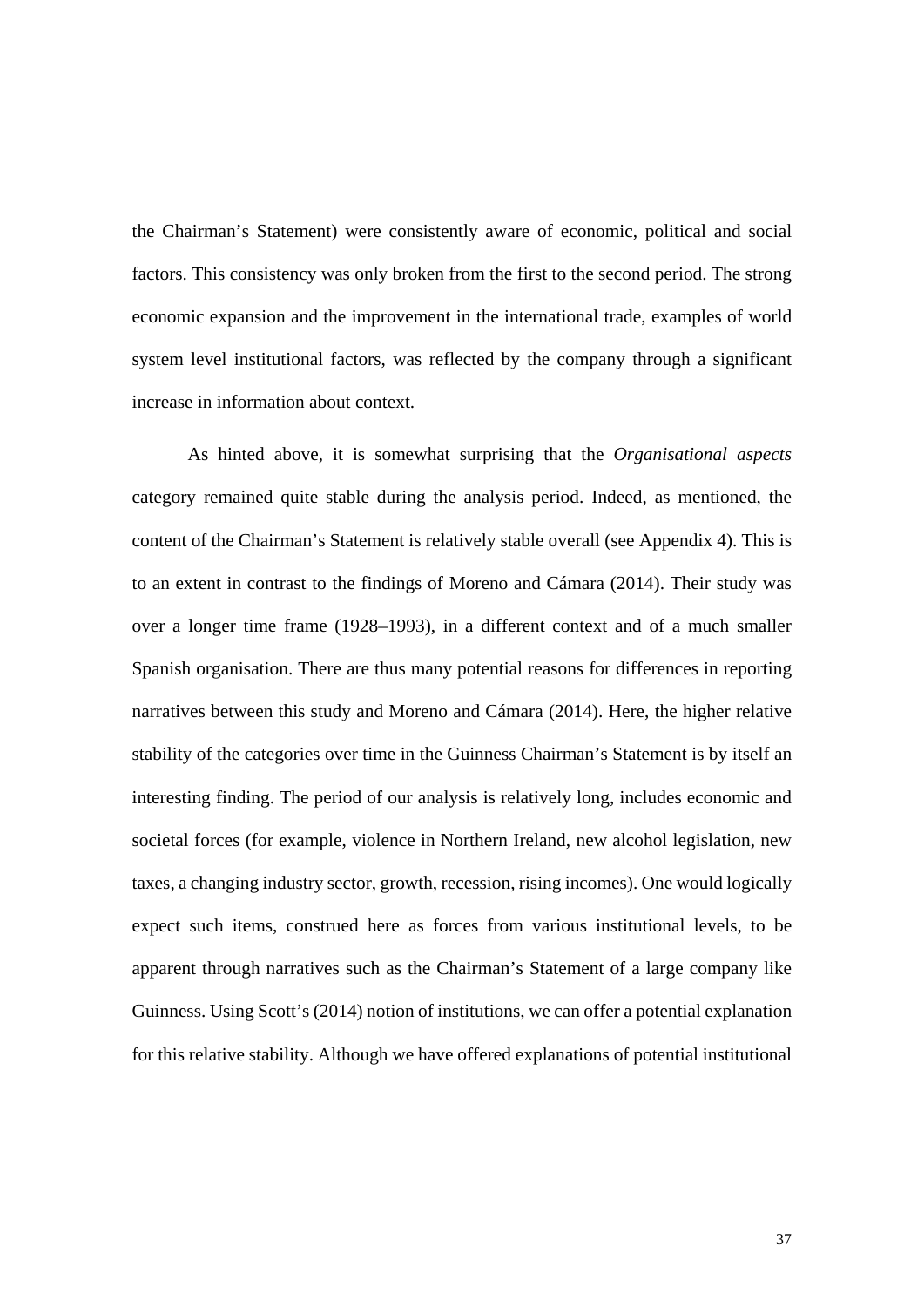factors from various levels which may have influenced content of the Chairman's Statement, we must not forget that the organisation itself is an institution and internal factors (at the organisation and organisational subsystem levels) may be at play. In other words, the organisation itself as an institution may be sufficiently institutionalised to remain stable. Based solely on our analysis of the Chairman's Statement, we can offer two potential factors which portray Guinness as a strong institution over time. First, as revealed when we analysed the *Formal aspects* category, the Chairman's Statement was presented/signed by the by Earl of Iveagh for the most part. This title is held by the Guinness family, and was occupied by the 2nd and 3rd Earl during our analysis period. Our analysis of the *Organisational aspects* of the Chairman's Statement also reveals many Guinness family members being appointed and re-appointed to the Board over time – as mentioned earlier it was not until 1986 that a non-Guinness family member was appointed as Chairman. Thus, it is arguable that the organisation itself, and its subsystem were relatively stable, and quite institutionalised, given the stability of the Board and management in general. Second, as per the *Results* category, the company remained profitable each and every year of the analysis period. This suggests a set of organisational practices existed (at the organisational subsystem level) which were consistent and stable, again suggesting institutionalised practices. These two potential explanatory factors are reflective of the stability of Guinness as a family company over time. Stability in terms of founding families of a firm has been noted as improving firm performance (see for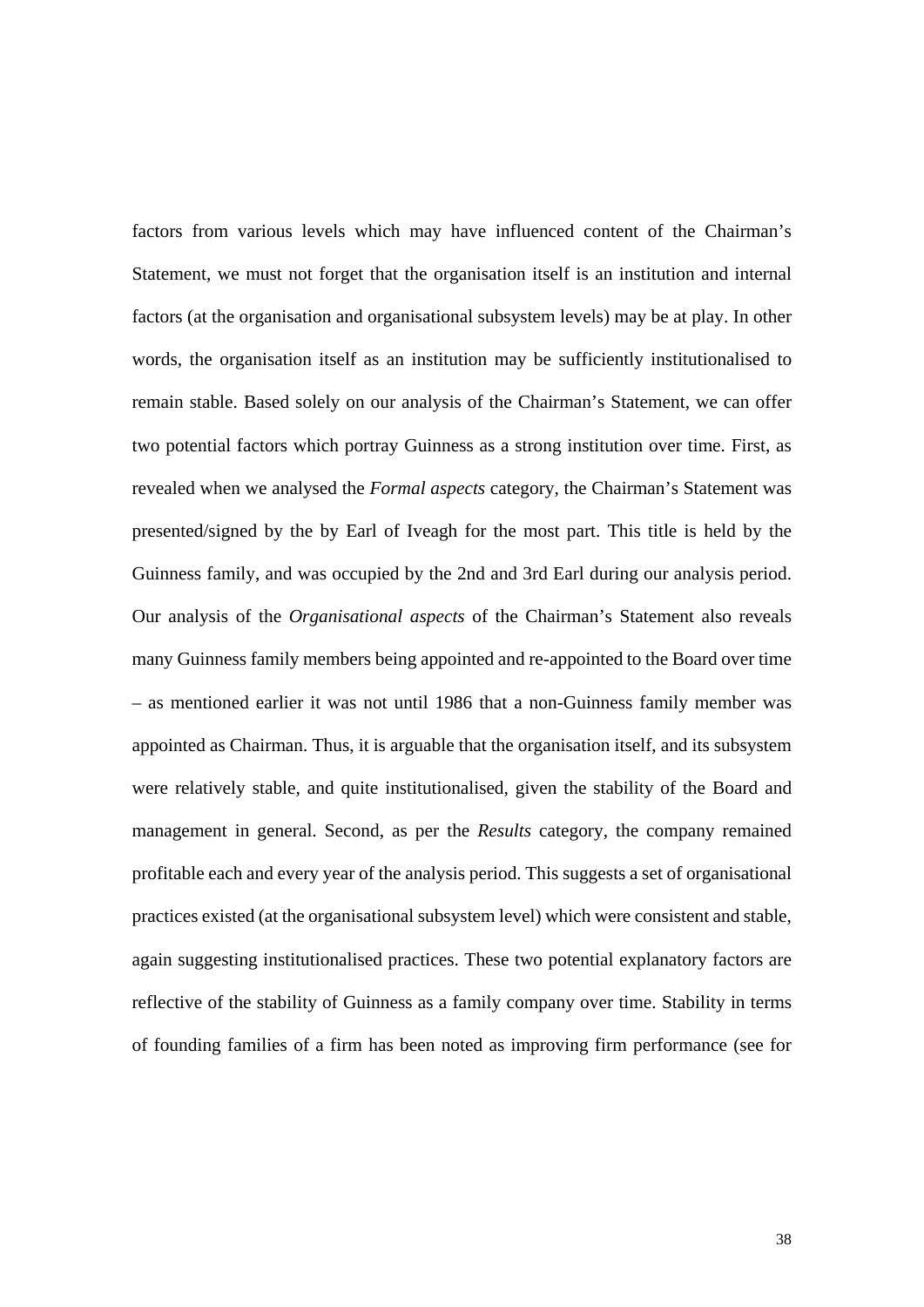example, Anderson and Reeb, 2003), and stability of, for example, management accounting practices at Guinness has been noted previously (Quinn, 2014).

In summary, the use of an institutional lens allows us to provide some qualitative interpretation for reasons in the change/stability of the Chairman's Statement over and above that of the statistical analysis. The interpretations are of course tentative, and further more in-depth study would be required to confirm or refute them.

#### **Concluding comments**

The paper contributes to the accounting history literature by analysing longitudinally how institutional forces can affect reporting practice over a long period of time. Longitudinal analyses are appropriate to study changes over time (Dawson, 2003), however corporate reporting studies over long periods of time are unusual (Guthrie and Parker, 1989; Neimark and Tinker, 1986), because they involve the availability and the collection of long series of data. We have conducted a longitudinal content analysis of discretional corporate narratives, augmented by an institutionalist lens to link findings to various contextual factors. The results show that the external institutional factors involve some variations on the themes covered by the disclosure over time, but in general the content is relatively stable. Apart from the extensive holdings of the corporate archives of Guinness, the analysis of this well-known multinational company also offers unique conditions as it got consistent profits over time.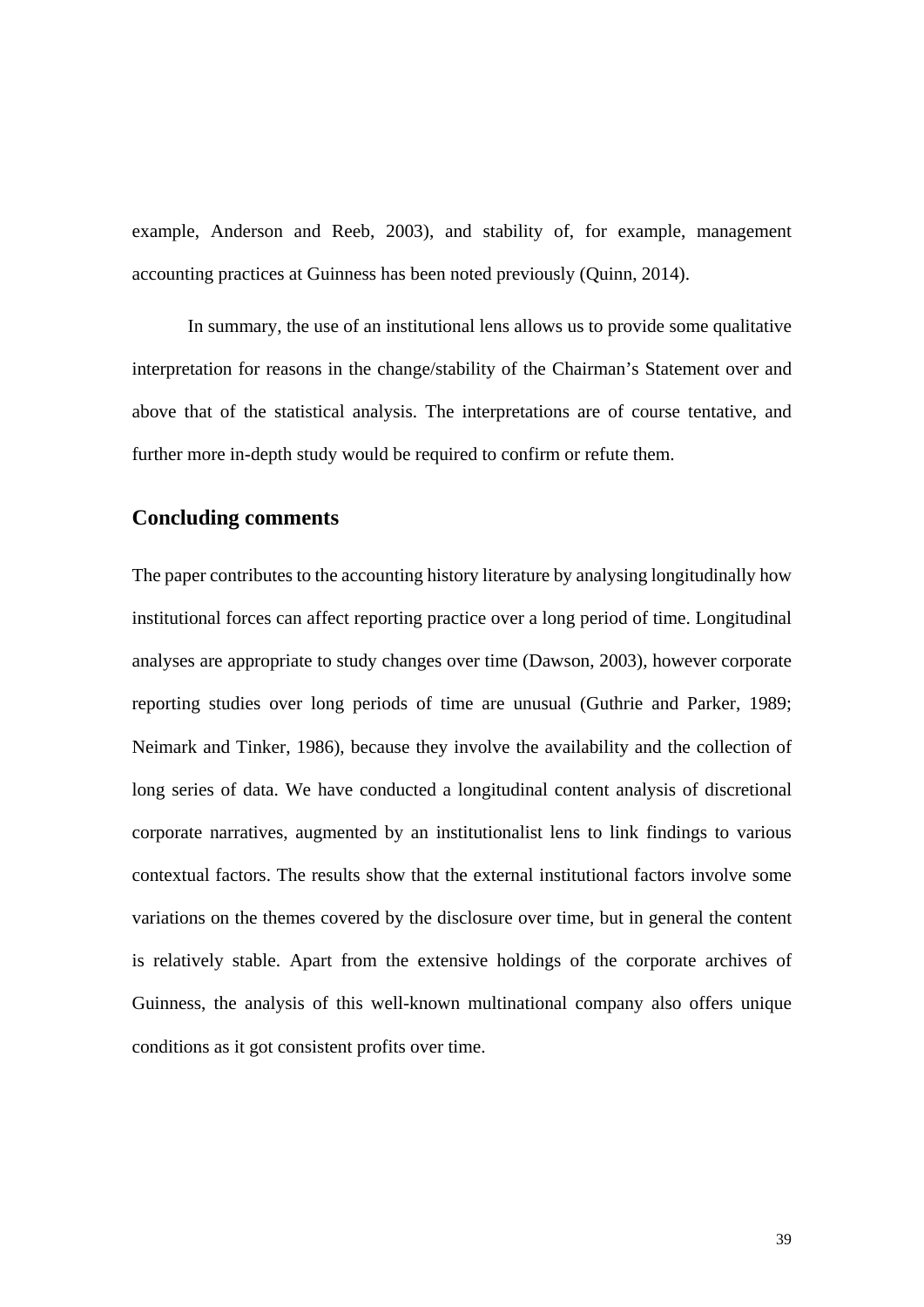The relative stability found may be explained as the organisation itself is an institution that may be sufficiently institutionalised to remain relatively stable, and to some extent resist change. That is, Guinness may be an example of a strong institution over time. Guinness family members were appointed and re-appointed to the Board over time. Even the Chairman's Statements were signed across many years using the same title of nobility (transmitted across different generations). Moreover, the company remained profitable every year of the analysis period, and thus could be deemed a successful organisation from a financial perspective. This suggests a set of organisational practices that were consistent and relatively stable over time, including the relatively stable nature of corporate reporting (in the form of the Chairman's Statement). This finding is partly counter to the hypothesis of this study. The combination of continued profitability and relatively apparent buffering from external institutional forces evidenced in the disclosure is an interesting insight. It contributes to the debate about the behaviour of organisations, i.e. reflecting and changing with external environment, or buffering their internal practices from external turbulence. General business literature often favours the former point (see for example, Englehardt and Simmons, 2002). While we are not suggesting here that the themes of the externally-oriented corporate information in Guinness did not change during the period in question, our findings show that a key corporate disclosure report conveys a sense of a stable and successful (family) firm.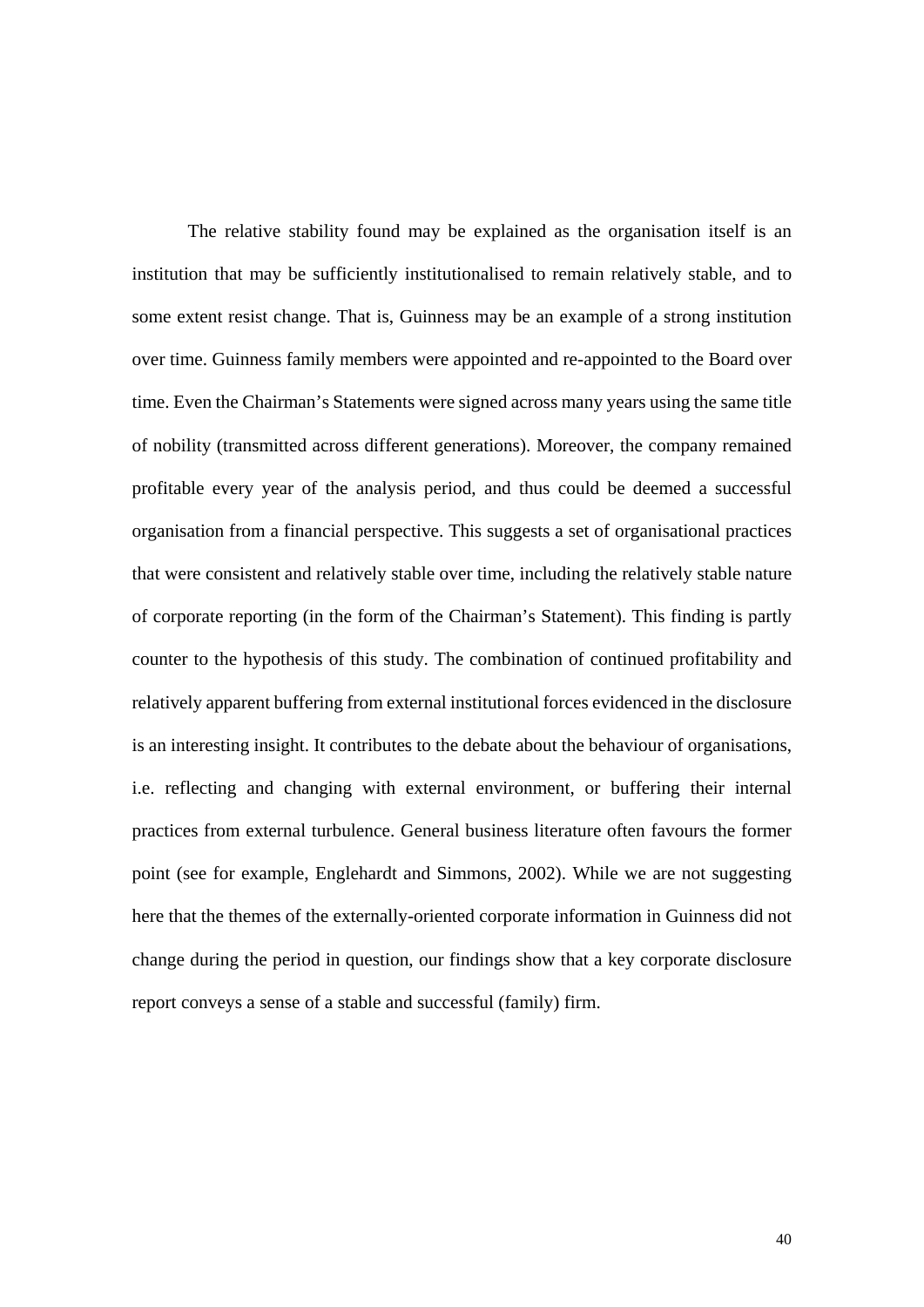Our study has built on previous thematic content analyses in the accounting history literature. The findings have been interpreted under an institutional lens. Specifically, we have noted potential institutional forces from various institutional levels described by Scott (2014), which may explain the change and stability in the narrative of the Chairman's Statement at Guinness. Utilising an institutional lens has allowed us to offer some potential explanations which provide more richness than content analysis alone. This offers not only some tentative interpretation, but also a sensitising mechanism to categorise issues of interest for more detailed future study using in-depth qualitative approaches. While we acknowledge that conducting a thematic content analysis as here is somewhat time consuming, it is likely that the analysis will be time well spent and produce many areas of interest from an organisation's history.

There are limitations to our study, the first being the case itself. Guinness, like any firm, is subject to potentially unique and context specific factors. Second, while we have offered some explanations of possible mainly external institutional forces on the narratives of Guinness, internal factors may also affect content of the Chairman's Statement – for example, mergers, changes in leadership, management style, etc. Such additional factors are beyond the scope of this paper. Third, although we did not find any direct evidence of the involvement of professional writers in the preparation of the Chairman's Statement, a potential change over time from the preparation in-house to assistance by advertising or public relations agencies could lead to a drift in the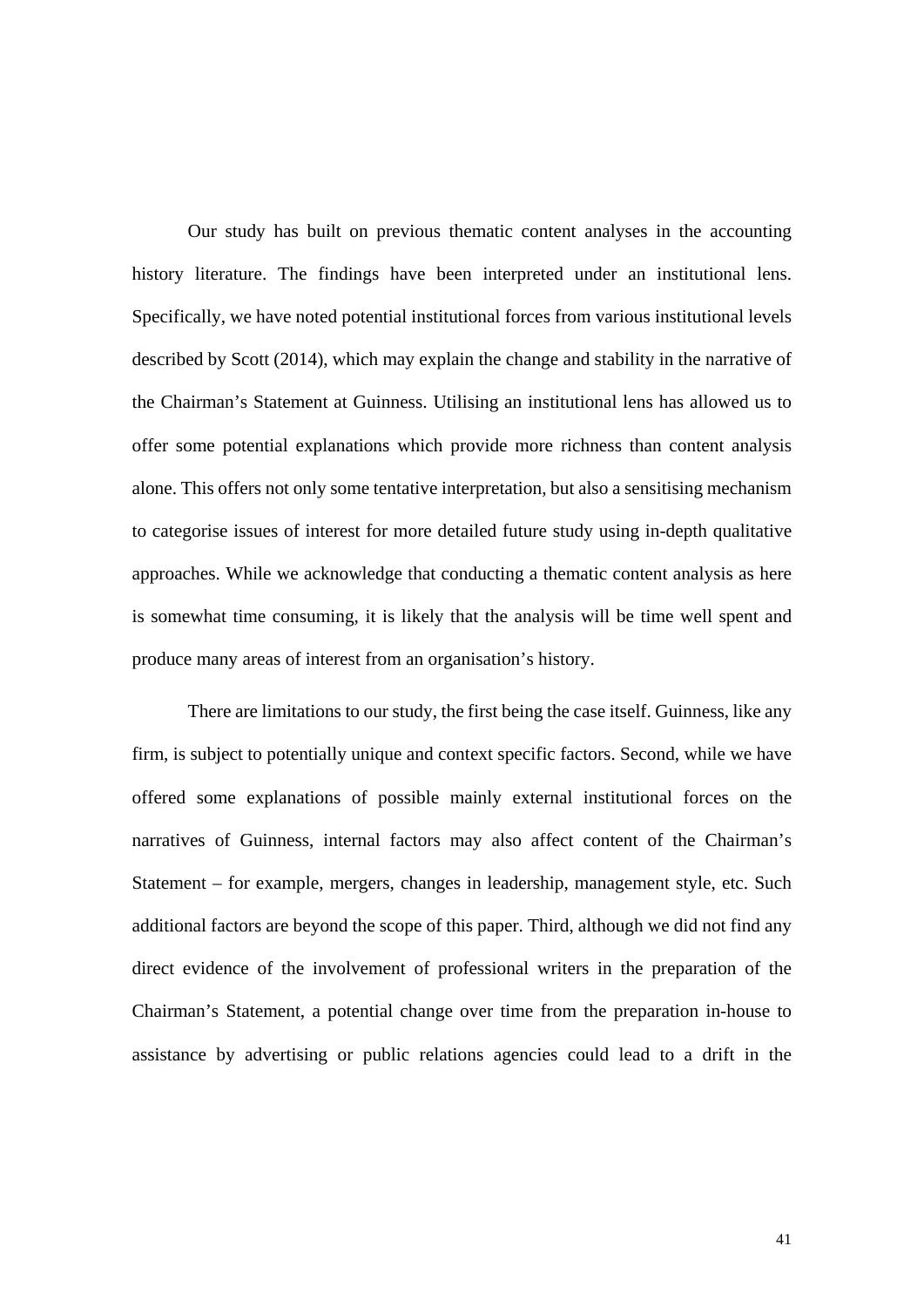institutional norms, affecting the analysis. Fourth, disclosure may not provide a reliable picture of internal organisational behaviour and/or it can be used for impression management purposes (see for example, Brennan and Merkl-Davies, 2013; Leung et al., 2015; Moreno et al., 2019). However, this is not within the focus of this paper. In addition, the use of the Chairman's Statement is a strength to favour possible further comparison in future research. Fifth, the process of content analysis is affected by subjective decisions (Laine, 2009) such as the category system, the unit of analysis, and the coding (this latter in the case of manual coding). However, we have endeavoured to control reliability as outlined in the methods section. Last, as also noted by Moreno and Cámara (2014), our statistical analysis has used representative values for the quantity, and not the quality, of information in each category. The limitations noted above should be balanced against opportunities content analysis of corporate narratives presents, especially when limited archival material is available. Although we have based our findings on a specific framework, we would encourage future researchers to adopt other theoretical methods to provide rich longitudinal studies of corporate narratives using content analysis.

**Notes**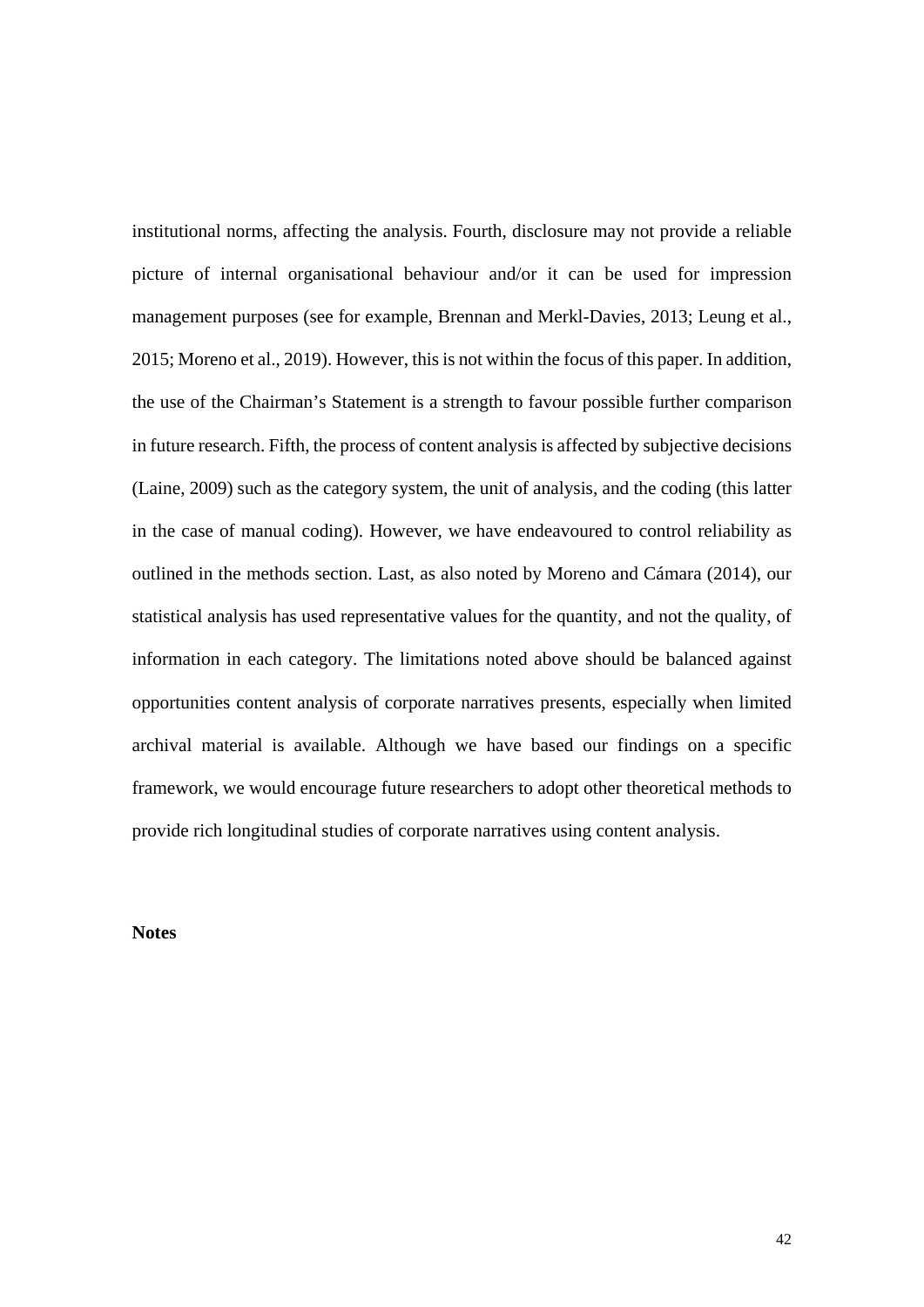- 1 DiMaggio and Powell (1991: 65) define an organisational field as 'organizations that in aggregate constitute a recognised area of institutional life; key suppliers, resource and product consumers, regulatory agencies and other organizations that produce similar products or services'. In this paper, the Irish/British brewing industry is considered an organisational field.
- 2 World system refers to global, national and transnational levels.
- 3 This process of concentration in the brewery sector has not been a single case, but has occurred in many other countries in the twentieth century, as in Spain (Moreno, 2013).
- 4 Allied, Bass, Courage, Scottish & Newcastle, Watneys, Whitbread see Gourvish and Wilson (1994).
- 5 They also provide a summary of the technological economies achieved.
- 6 Other authors provide similar analysis of the Irish economy during our analysis period, for example, Bielenberg and Ryan (2012) and Giblin et al. (2013).
- 7 In the case of Guinness, joining the EEC also could be construed as an opportunity to reduce reliance on the UK market.
- 8 See http://www.cso.ie/en/releasesandpublications/ep/p-hes/hes2015/aiw/.
- 9 According to the *Global Status Report on alcohol and health* (WHO, 2018), beer consumption in Ireland rose steadily from 1960 to 1975, then declined until about 1986, and rose again from 1987 to 2000. While statistics on consumption prior to 1960 are less accessible, Walsh (1987) suggest the period from 1920 to 1960 was not one of high consumption, and he also notes increased consumption from 1960.
- 10 As exceptions, see Collins et al. (1993) and Moreno and Cámara (2014).
- 11 Accounting History, Accounting History Review and The Accounting Historians Journal.
- 12 Although we have basically excluded the political environment as a potential influencing factor on institutional phenomena, any major political policy changes or choices would have ultimately been reflected through economic and social factors.
- 13 There could be some debate about the authorship of the Chairman's Statement. However, in any case, it would be reflecting the point of view of the company. In this particular case, we raised a query with the Guinness archive in an effort to determine if professional report writers were ever used to support to prepare the Chairman's Statement. No evidence of this was found.
- 14 For a review of the main sampling and recording units used in previous accounting content analysis studies, see Jones and Shoemaker (1994).
- 15 Also used by Karlinsky (1981) and Moreno and Cámara (2014).
- 16 Dillard et al. (2014) similarly present a framework which notes that the dynamics of institutions can occur at three levels namely, the economic and political level, organisational field level and organisational level.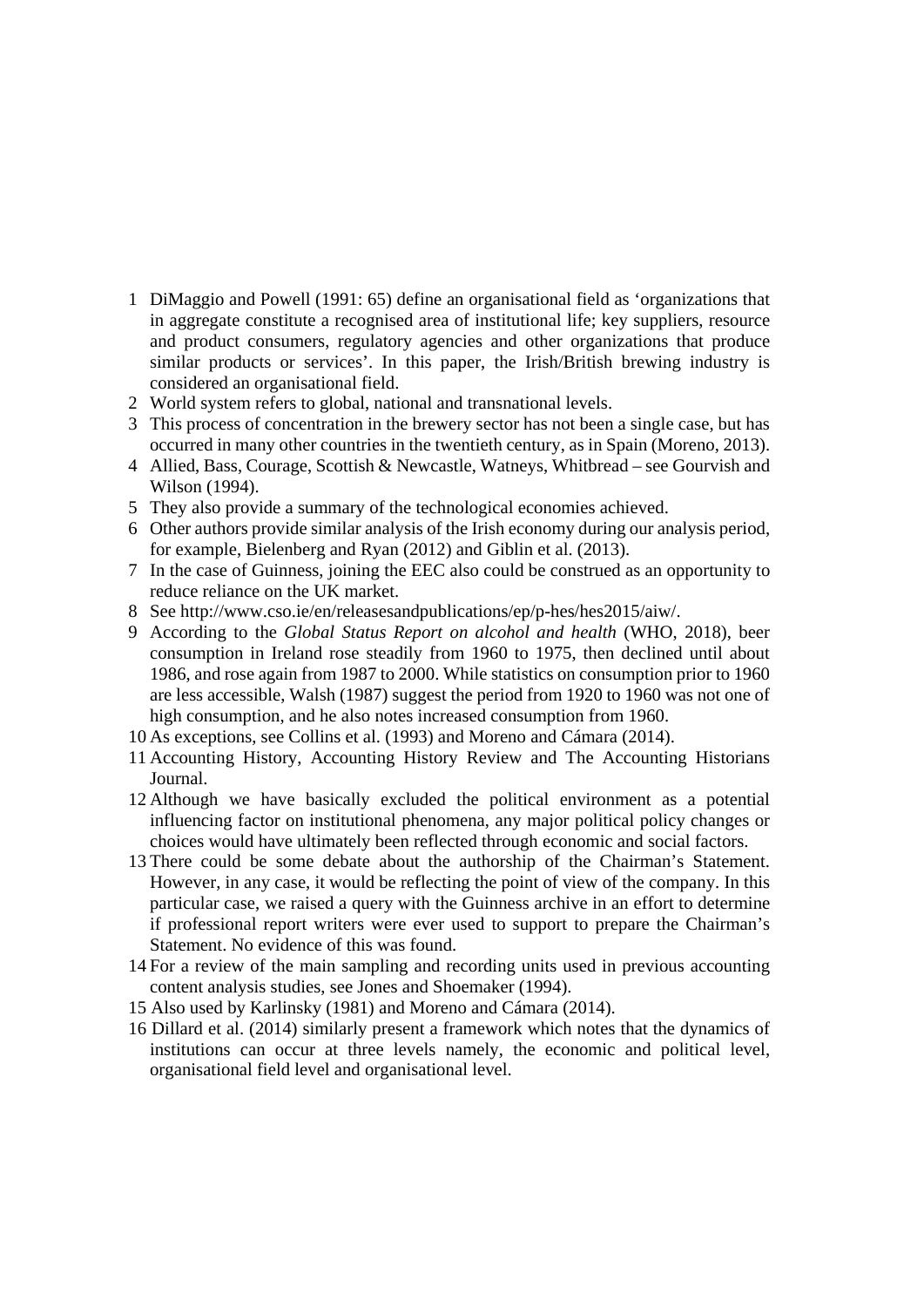17 As our study is limited to the Chairman's Statement, this is partially supposition on our part. However, post 1996, the Diageo Group has divested several brands and prior acquisitions. For example, the Annual Reports of Diageo from 1997 to 2000 reveal divestments in excess of £2 billion.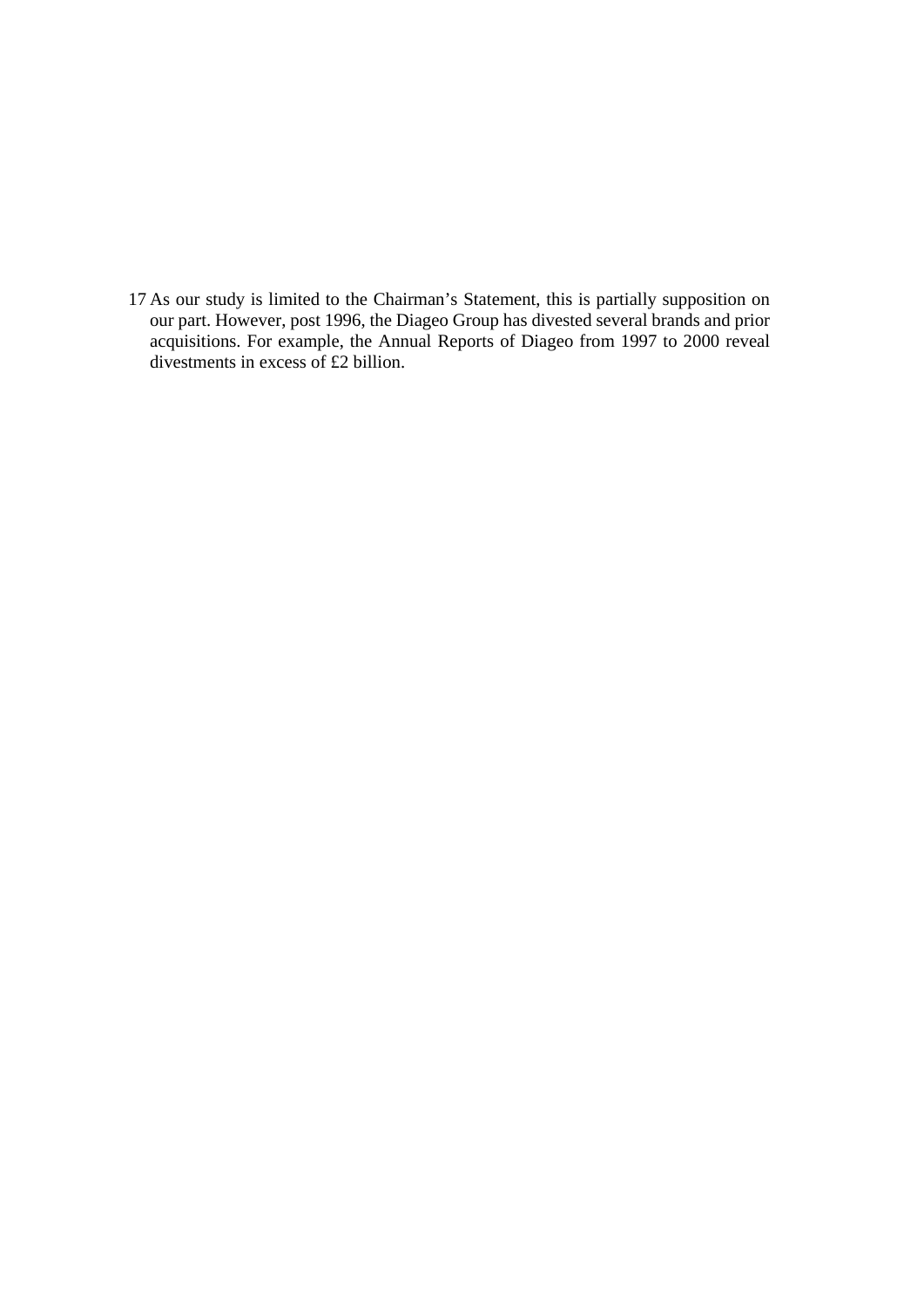#### **References**

#### *Primary sources*

Archive of Arthur Guinness, Son & Company Ltd, St. James's Gate, Dublin, Ireland. Files utilised: Annual Reports and Financial Statements, 1948–1996.

#### *Secondary sources*

- Abrahamson E and Park C (1994) Concealment of negative organizational outcomes: An agency theory perspective. *Academy of Management Journal* 37(5): 1302–1334.
- Acheson GG, Coyle C and Turner JD (2016) Happy hour followed by hangover: financing the UK brewery industry, 1880–1913. *Business History* 58(5): 725*–*751.
- Adelman J (2017) Food in Ireland since 1740. In: Biagini EF and Daly ME (eds) *The Cambridge Social History of Modern Ireland*. Cambridge: Cambridge University Press, pp. 233–243.
- Anderson RC and Reeb DM (2003) Founding-Family Ownership and Firm Performance: Evidence from the S&P 500. *Journal of Finance* 58(3): 1301–1328.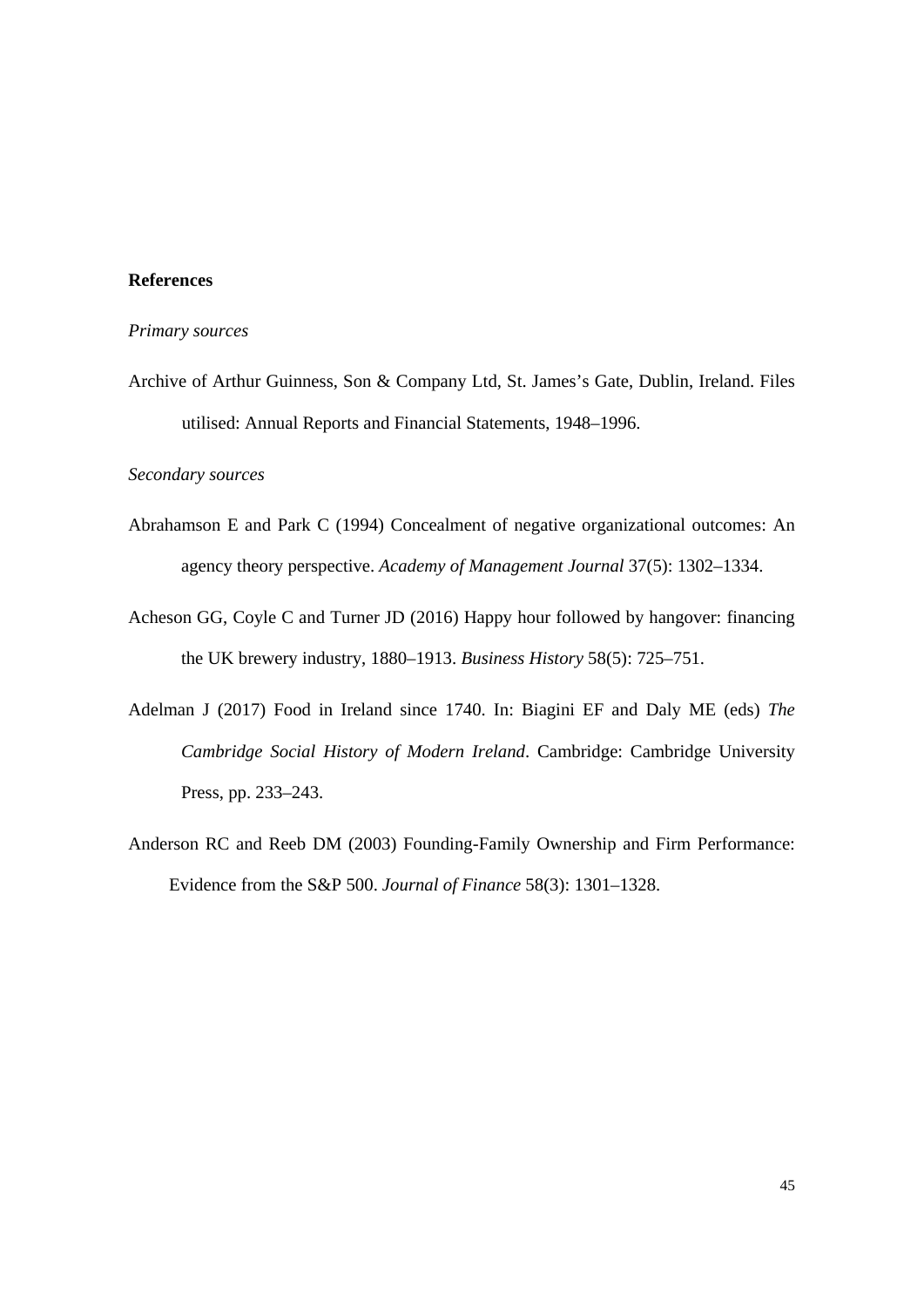- Badua FA and Watkins AL (2011) Too young to have a history? Using data analysis techniques to reveal trends and shifts in the brief history of accounting information systems. *Accounting Historians Journal* 38(2): 75–103.
- Balata P and Breton G (2005) Narratives vs numbers in annual report: are they giving the same message to the investors? *Review of Accounting and Finance* 4(2): 5–14.

Bardin L (2002) *Análisis de contenido*, third edition. Madrid: Akal.

- Bartlett SA and Chandler RA (1997) The corporate report and the private shareholder: Lee and Tweedie twenty years on. *British Accounting Review* 29(3): 245–261.
- Baskerville RF, Bui B Fowler CJ (2014) Voices within the winds of change: The demise of KMG Kendons. *Accounting History* 19(1/2): 31–52.
- Berelson B (1971) *Content analysis in communication research*, facsimile of 1952. New York: Hafner.
- Bielenberg A and Ryan R (2012) *An Economic History of Ireland Since Independence*, vol. 149. London: Routledge.
- Brennan, NM and Merkl-Davies DM (2013) Accounting narratives and impression management. In: Jack L, Davison J and Craig R (eds) *The Routledge companion to accounting communication.* London: Routledge, pp. 109–132.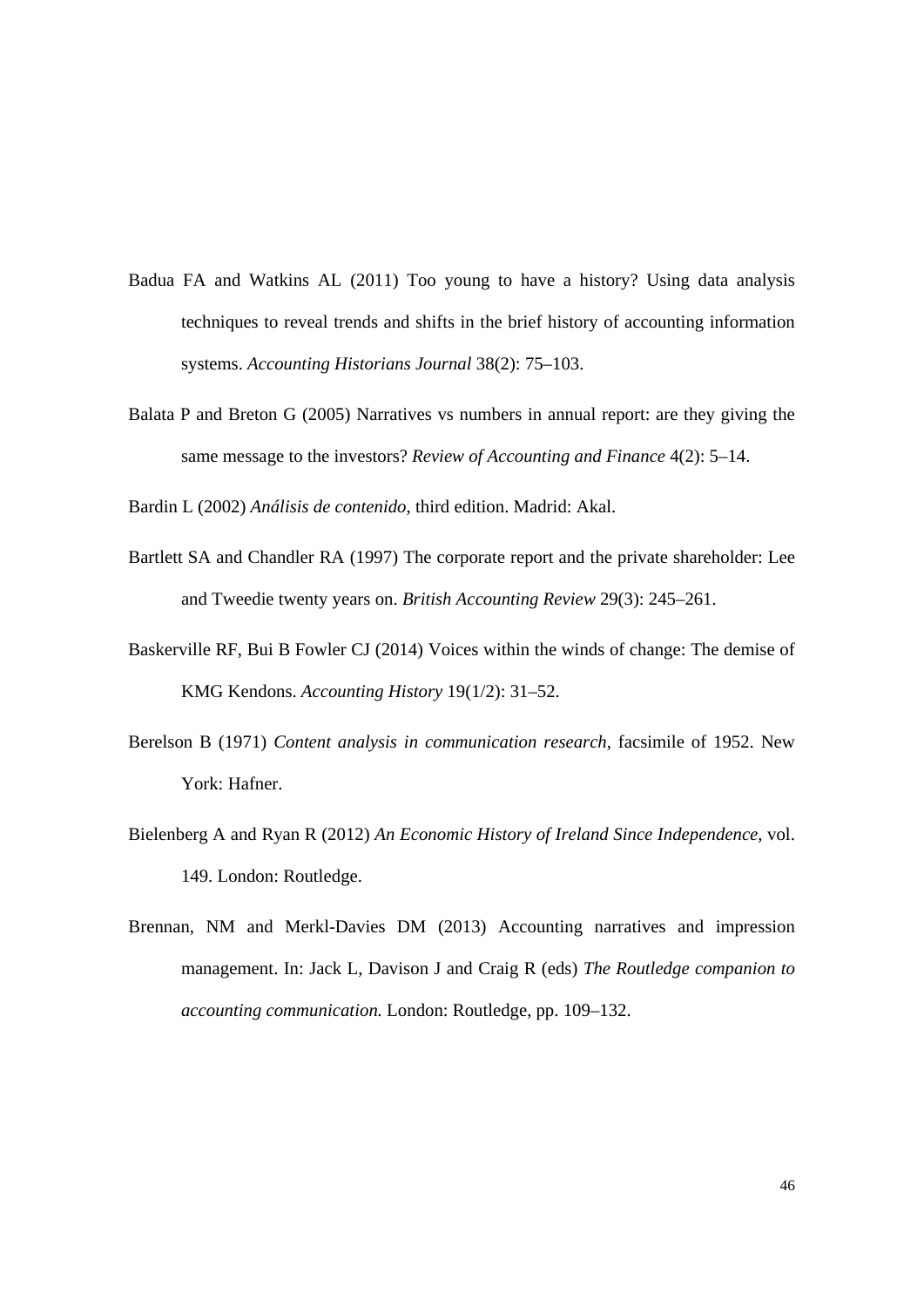- Burns J (2000) The dynamics of accounting change: Inter-play between new practices, routines, institutions, power and politics. *Accounting, Auditing and Accountability Journal* 15(5): 566–595.
- Burns J and Scapens RW (2000) Conceptualizing management accounting change: an institutional framework. *Management accounting research* 11(1): 3–25.
- Campbell D and Abdul Rahman MR (2010) A longitudinal examination of intellectual capital reporting in Marks & Spencer annual reports, 1978–2008. *British Accounting Review*  42(1): 56–70.
- Caria AA and Rodrigues LL (2014) The evolution of financial accounting in Portugal since the 1960s: A new institutional economics perspective. *Accounting History* 19(1/2): 227–254.
- Carmona S and Macías M (2001) Institutional pressures, monopolistic conditions and the implementation of early cost management practices: the case of the Royal Tobacco Factory of Seville (1820–1887). *Abacus* 37(2): 139–165.
- Cleary P, Quinn M and Moreno A (2018) Socioemotional wealth in family firms: A longitudinal content analysis of corporate disclosures. *Journal of Family Business Strategy*. Epub ahead of print 26 December 2018. DOI: 10.1016/j.jfbs.2018.11.002.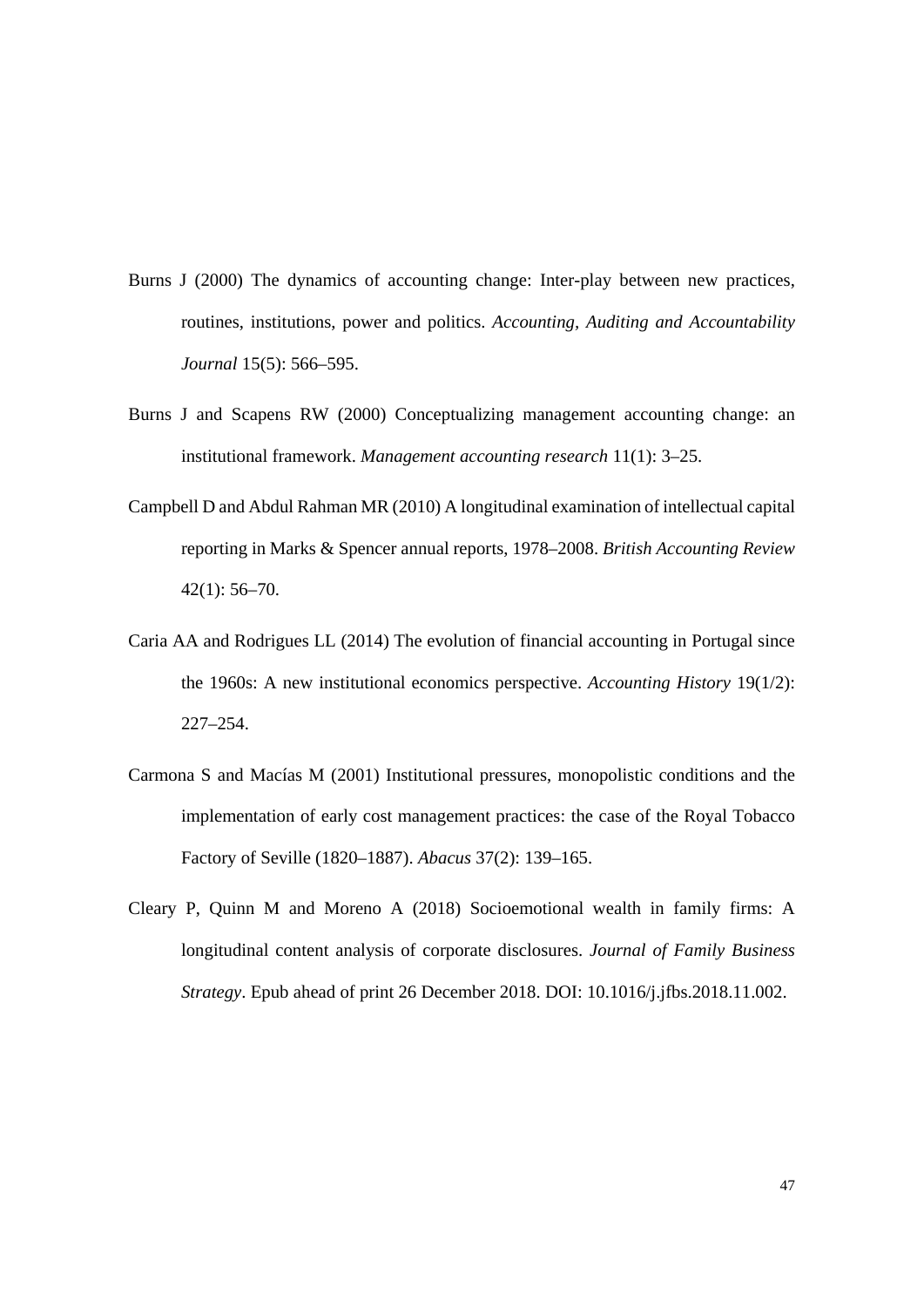- Colasse B and Pochet C (2009) The genesis of the 2007 Conseil National de la Comptabilité: A case of institutional isomorphism? *Accounting in Europe* 6(1): 25–55.
- Collins W, Davie ES and Weetman P (1993) Management discussion and analysis: an evaluation of practice in UK and US companies. *Accounting and Business Research* 23(90): 123–137.
- Cormier D, Magnan M and Van Velthoven B (2005) Environmental disclosure quality in large German companies: economic incentives, public pressures or institutional conditions? *European Accounting Review* 14(1): 3–39.
- Courtis JK (1998) Annual report readability variability: tests of the obfuscation hypothesis. *Accounting, Auditing and Accountability Journal* 11(4): 459–471.
- Davis AK, Piger JM and Sedor LM (2012) Beyond the numbers: measuring the information content of earnings press release language. *Contemporary Accounting Research*  29(3): 845–868.
- Dawson P (2003) *Reshaping Change: A Processual Perspective.* London: Routledge.
- Dennison SR and MacDonagh O (1998) *Guinness 1886–1939: from incorporation to the Second World War*. Cork: Cork University Press.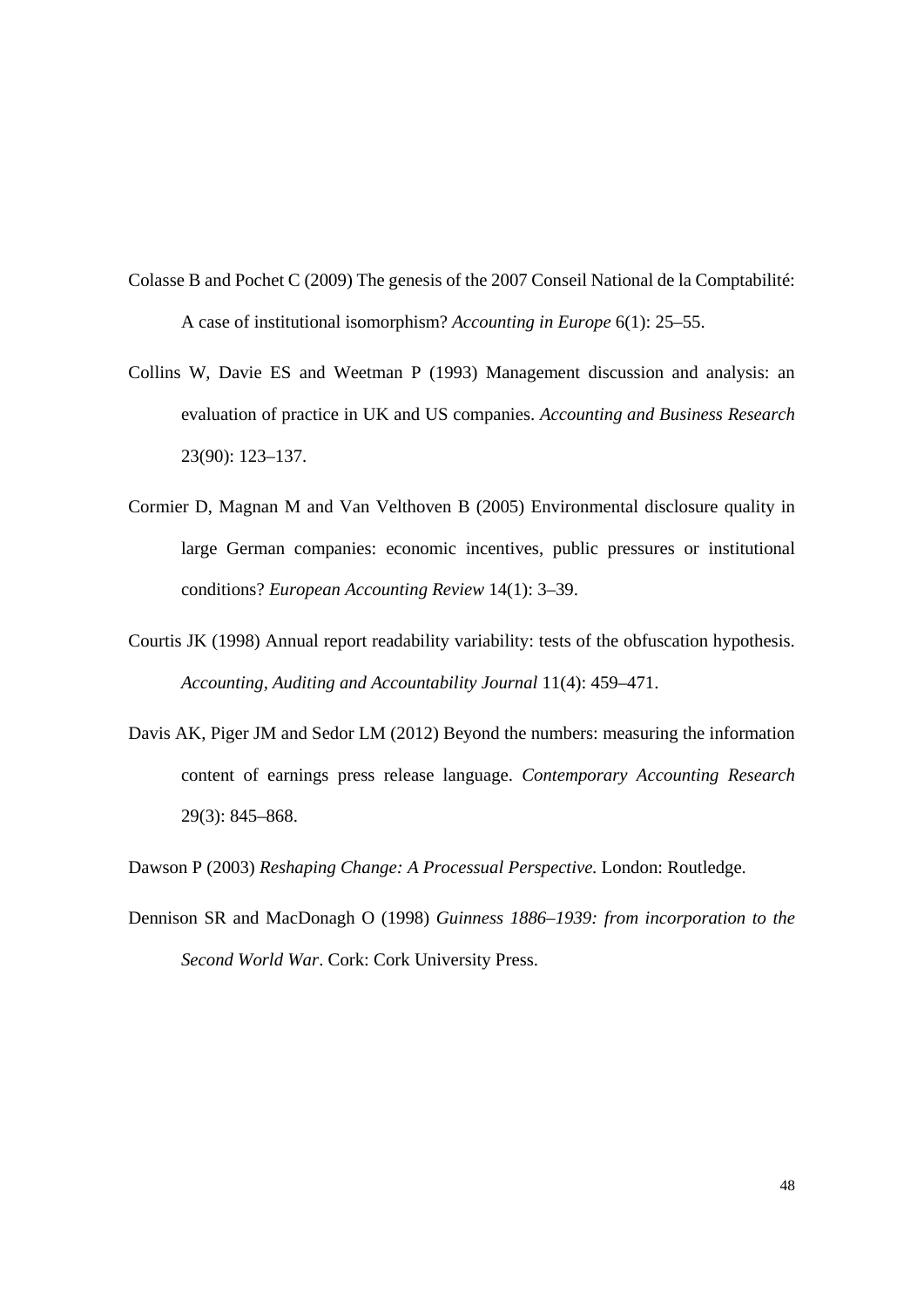- Dillard JF, Rigsby JT and Goodman C (2004) The making and remaking of organisation context: Duality and the institutionalization process. *Accounting, Auditing and Accountability Journal* 17(4): 506–542.
- DiMaggio WW and Powell PJ (1991) The Iron Cage Revisited: institutional isomorphism and collective rationality in organizational fields. In: Powell PJ and DiMaggio WW (eds) *The New Institutionalism in Organizational Analysis.* Chicago: University of Chicago Press, pp. 63–82.
- Englehardt CS and Simmons PR (2002) Organizational flexibility for a changing world. *Leadership & Organization Development Journal* 23(3): 113–121.
- Fitzgerald J (2017) Irish demography since 1740. In: Biagini EF and Daly ME (eds) *The Cambridge Social History of Modern Ireland*. Cambridge: Cambridge University Press, pp. 7–24.
- Fowler CJ and Keeper T (2016) Twenty years of Accounting History (1996–2015): Evidence of the changing faces of accounting history research. *Accounting History* 21(4): 389– 418.
- Frazier KB, Ingram RW and Tennyson BM (1984) A methodology for the analysis of narrative accounting disclosures. *Journal of Accounting Research* 22(1): 318–331.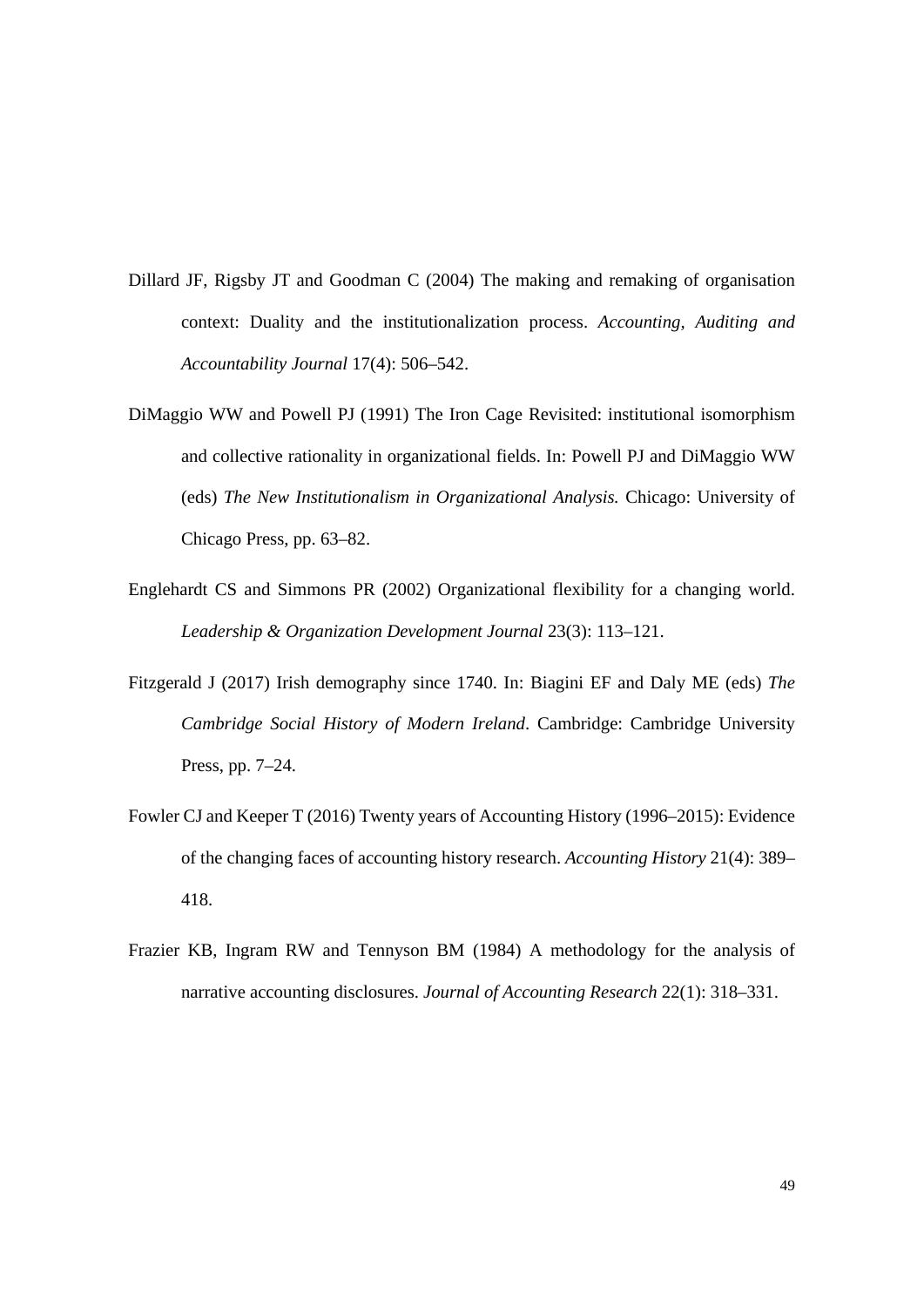- Gervais P and Quinn M (2016) Costing in the early Industrial Revolution: gradual change to cost calculations at US cloth mills in the 1820s. *Accounting History Review* 26(3): 191–217.
- Giblin T, Kennedy K and McHugh D (2013) *The economic development of Ireland in the twentieth century*. London: Routledge.
- Gourvish TR and Wilson RG (1994) *The British Brewing Industry 1830–1980.* Cambridge: Cambridge University Press.
- Guthrie J and Parker LD (1989) Corporate social reporting: A rebuttal of legitimacy theory. *Accounting and Business Research* 19(76): 343–352.
- Hiebl MR, Quinn M and Martínez Franco C (2015) An analysis of the role of a Chief Accountant at Guinness c. 1920–1940. *Accounting History Review* 25(2): 145–165.
- Higgins E, Toms S and Uddin M (2016) Vertical monopoly power, profit and risk: The British beer industry, c.1970–c.2004. *Business History* 58(5): 667–693.
- Holsti OR (1969) *Content analysis for the social sciences and humanities.* Reading, MA: Addison-Wesley.

Irish Times (1959) *Drogheda brewery sold for £130,000*, 25 February, 3.

Irish Times (1964) *Arthur Guinness obtains control of Guinness*, 27 June, 4.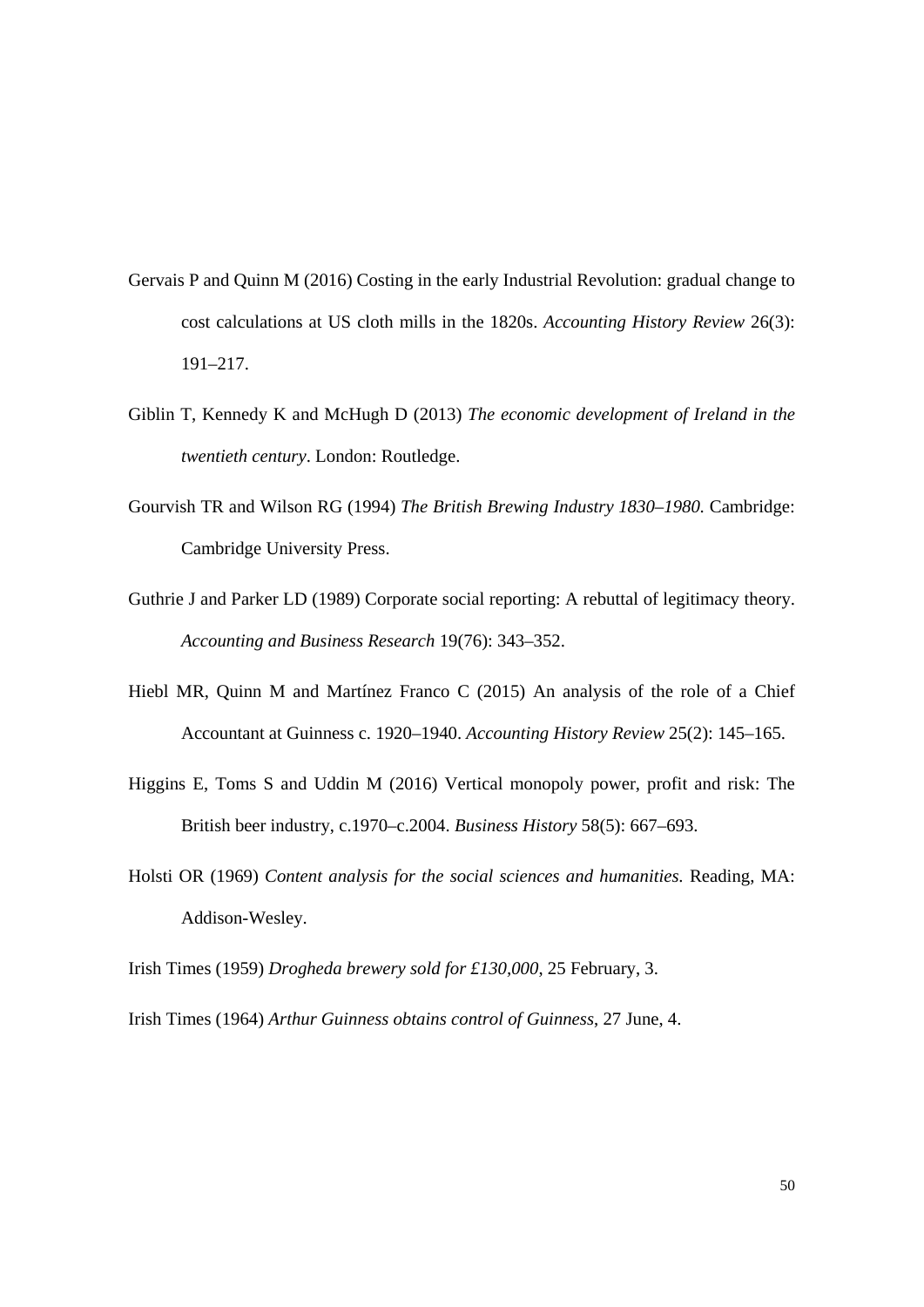- Jones MJ and Shoemaker PA (1994) Accounting narratives: a review of empirical studies of content and readability. *Journal of Accounting Literature* 13: 142–184.
- Karlinsky SS (1981) Complexity in the federal income tax law attributable to the capital gain and loss preference: a measurement model. PhD Thesis, New York University.
- Kothari SP, Li X and Short JE (2009) The effect of disclosures by management, analysts, and business press on cost of capital, return volatility, and analyst forecast: a study using content analysis. *The Accounting Review* 84(5): 1639–1670.
- Krippendorff K (1980) *Content analysis. An Introduction to its methodology*. Beverly Hills, CA: Sage.
- Laine M (2009) Ensuring legitimacy through rhetorical changes? A longitudinal interpretation of the environmental disclosures of a leading Finnish chemical company. *Accounting, Auditing and Accountability Journal* 22(7): 1029–1054.
- Langton J and West B (2016) One hundred years of annual reporting by the Australian Red Cross: Building public trust and approbation through emotive disclosures. *Accounting History* 21(2/3): 185–207.
- Leung S, Parker L and Courtis J (2015) Impression management through minimal narrative disclosure in annual reports. *British Accounting Review* 47(3): 275–289.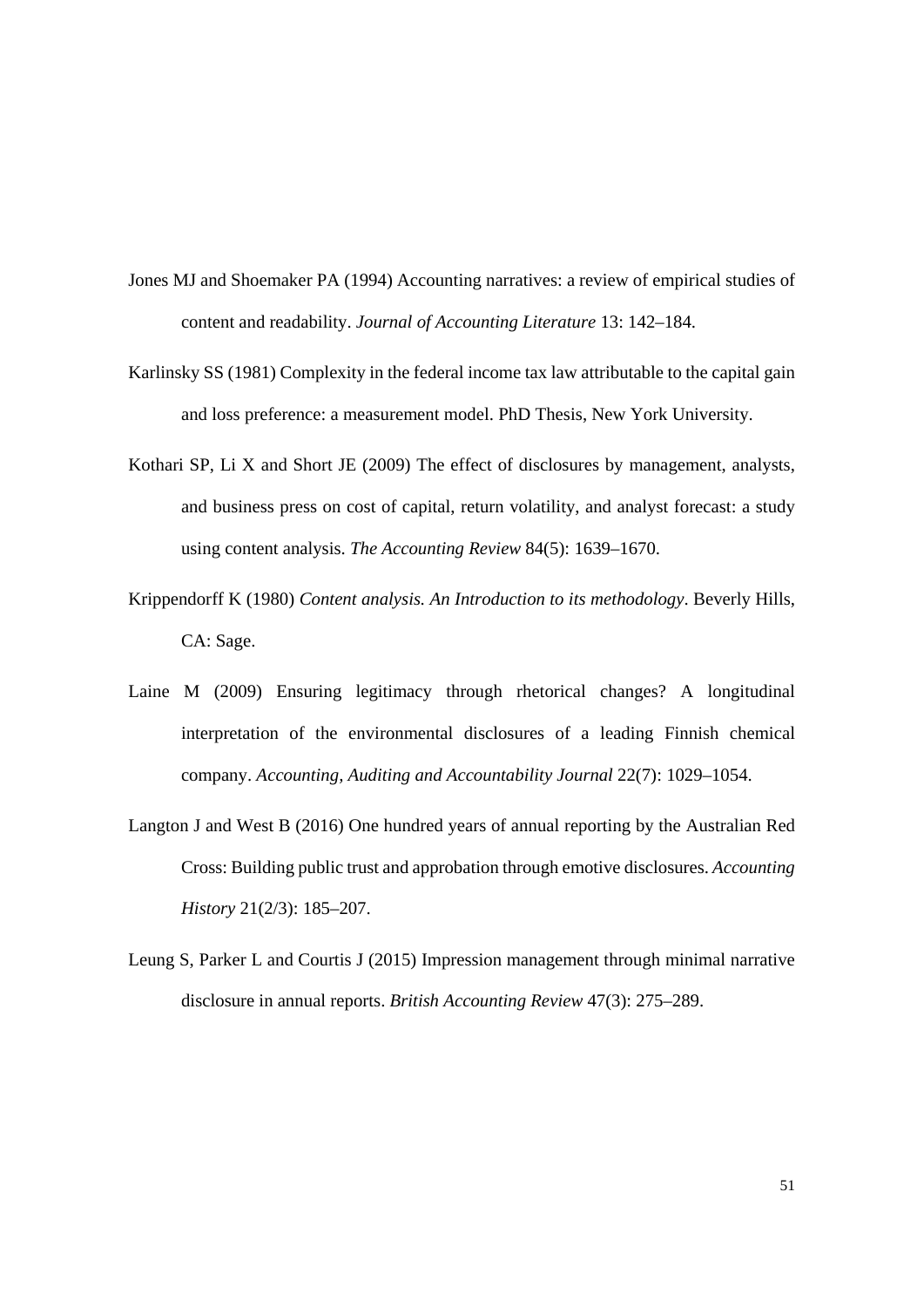- Linderman A (2001) Computer content analysis and manual coding techniques: a comparative analysis. In: West MD (ed) *Theory, method and practice in computer content analysis.* Westport, CT: Ablex, pp. 97–109.
- Lynch P and Vaizey J (1960) *Guinness's Brewery in the Irish Economy 1759–1876*, Cambridge, UK: Cambridge University Press.
- Meyer JW (1986) Social environments and organizational accounting. *Accounting, Organizations and Society* 11(4/5): 345–356.
- Meyer JW and Rowan B (1977) Institutionalized organizations: Formal structure as myth and ceremony. *American Journal of Sociology* 83*:* 340–363.
- Miller P (1994) Accounting as social and institutional practice: An introduction. In: Hopwood AG and Miller P (eds) *Accounting as Social and Institutional Practice*. Cambridge: Cambridge University Press, pp. 1–39.
- Moll J, Burns J and Major M (2006) Institutional theory. In Hoque Z (ed) *Methodological issues in Accounting research: Theories, methods, and issues.* London: Spiramus, pp. 108–130.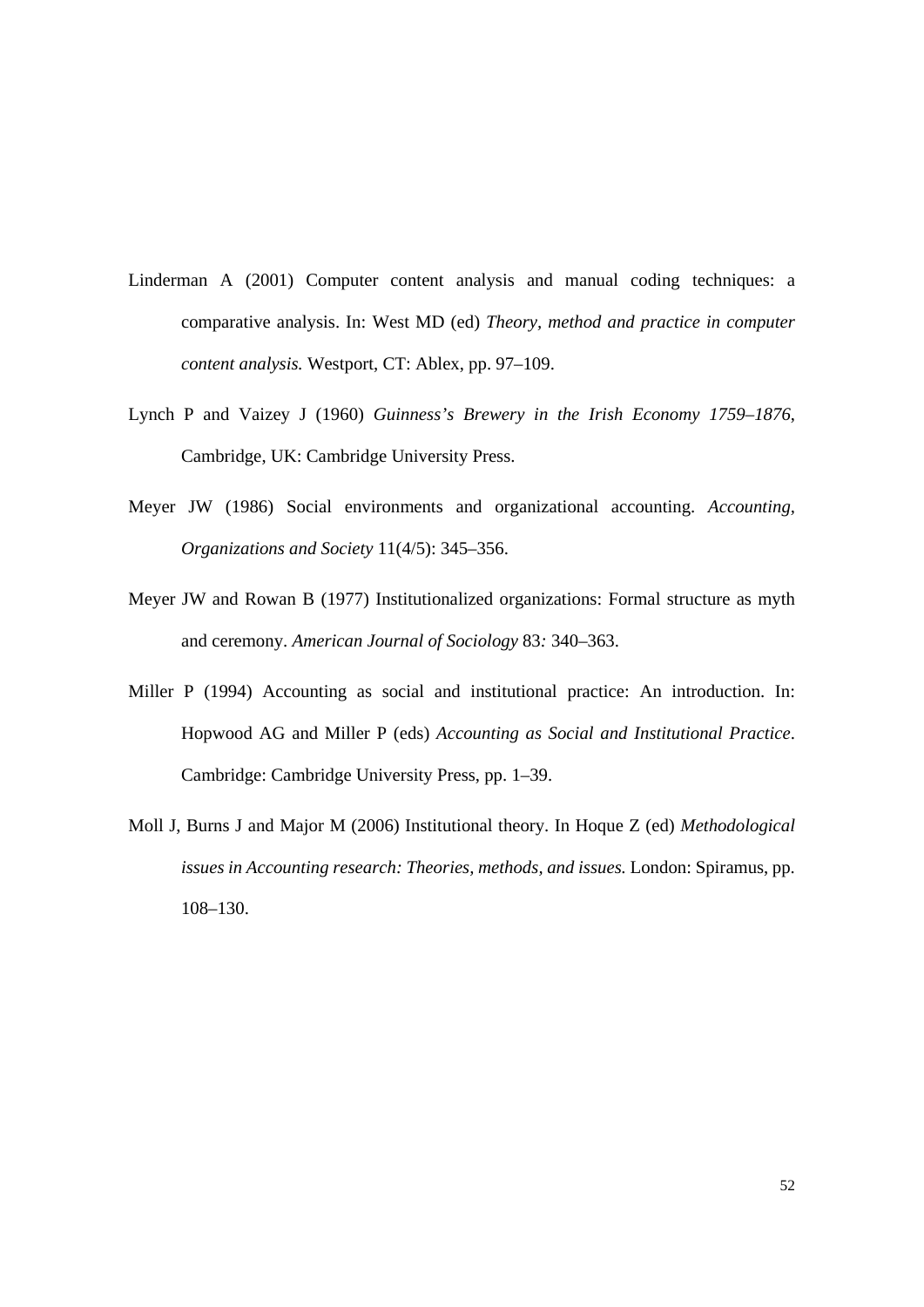- Moreno A (2013) El sector cervecero español en el siglo XX. Una visión desde dentro: El Alcázar. *Investigaciones de Historia Económica-Economic History Research* 9(3): 165–174.
- Moreno A and Cámara M (2014) Evolution of information content from an institutional perspective: El Alcázar Brewery (1928–1993). *Accounting History* 19(3): 369–398.
- Moreno A, Jones MJ and Quinn M (2019) A longitudinal study of the textual characteristics in the chairman's statements of Guinness - an impression management perspective. *Accounting, Auditing & Accountability Journal*. DOI: 10.1108/AAAJ-01-2018-3308.
- Morys M (2014) Cycles and Depressions. In: Floud R, Humphries J and Johnson P (eds) *The Cambridge Economic History of Modern Britain, Volume 2*. Cambridge: Cambridge University Press, pp. 229–254.
- Muzellec L and Lambkin M (2008) Corporate rebranding and the implications for brand architecture management: The case of Guinness (Diageo) Ireland. *Journal of Strategic Marketing* 16(4): 283–299.
- Neimark M (1983) How to use content analysis in historical research. *The Accounting Historians Notebook* 6(2): 1–23.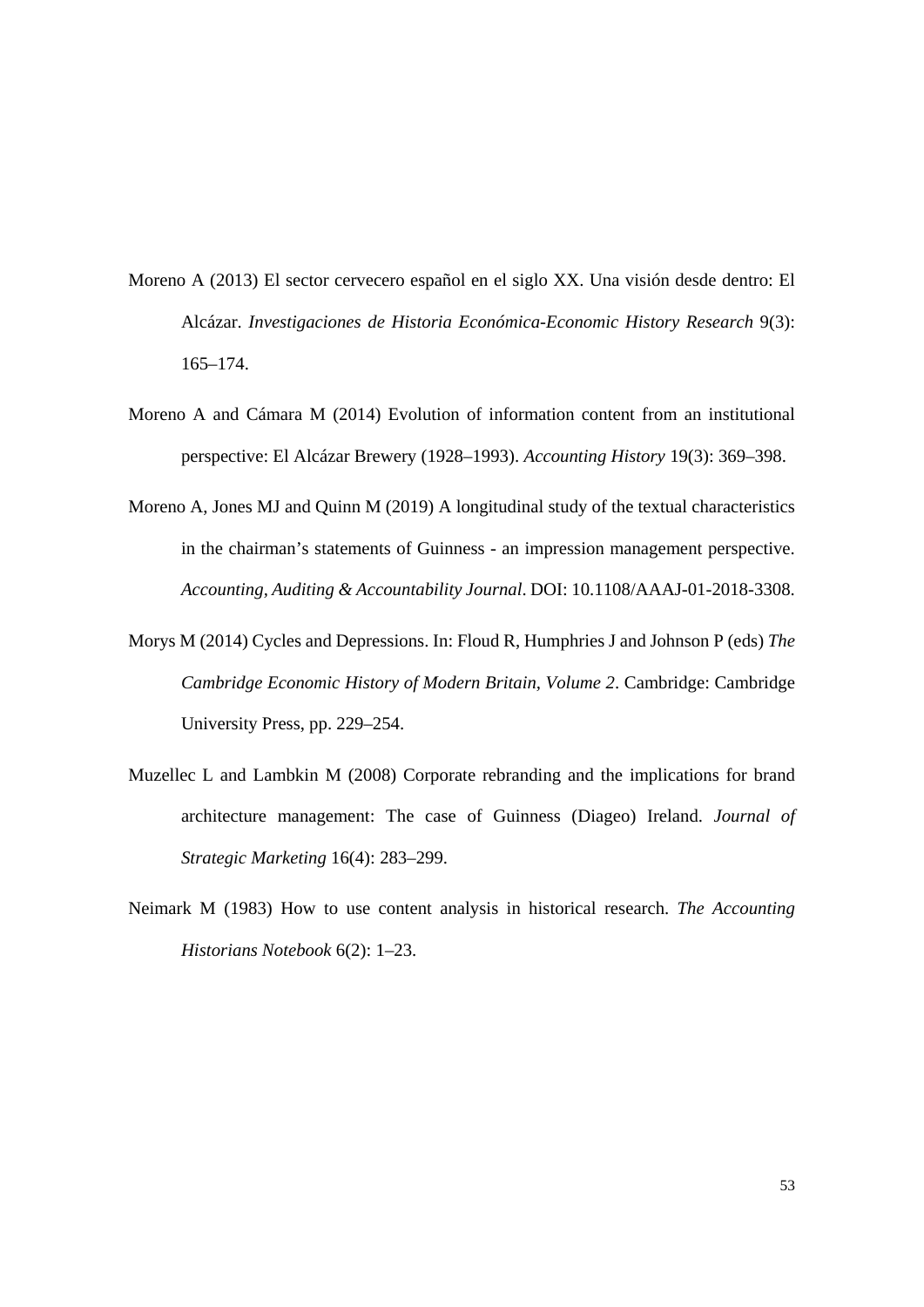- Neimark M and Tinker T (1986) The social construction of management control systems. *Accounting, Organizations and Society* 11(4/5): 369–395.
- Noble CH, Rajiv KS and Kumar A (2002) Market orientation and alternative strategic orientations: a longitudinal assessment of performance implications. *Journal of Marketing* 66(4): 25–39.
- North DC (1990) *Institutions, Institutional Change and Economic Performance.* Cambridge, UK: Cambridge University Press.
- O'Gráda C (1997) *Rocky road: Irish economy since independence*. Manchester: Manchester University Press.
- Ó hÓgartaigh C and Ó hÓgartaigh M (2004) Accounting and corporate governance archives in Ireland. *Irish Accounting Review* 11(1) 19–32.
- Oliver C (1992) The antecedents of deinstitutionalization. *Organization Studies* 13(4): 563– 588.
- ONS (2014) An examination of falling real wages. Available at: http://webarchive.nationalarchives.gov.uk/20140507230942/http://www.ons.gov.uk/on s/rel/elmr/an–examination-of-falling-real-wages/2010-to-2013/examination-of-fallingreal-wages.pdf (accessed 21 November 2017).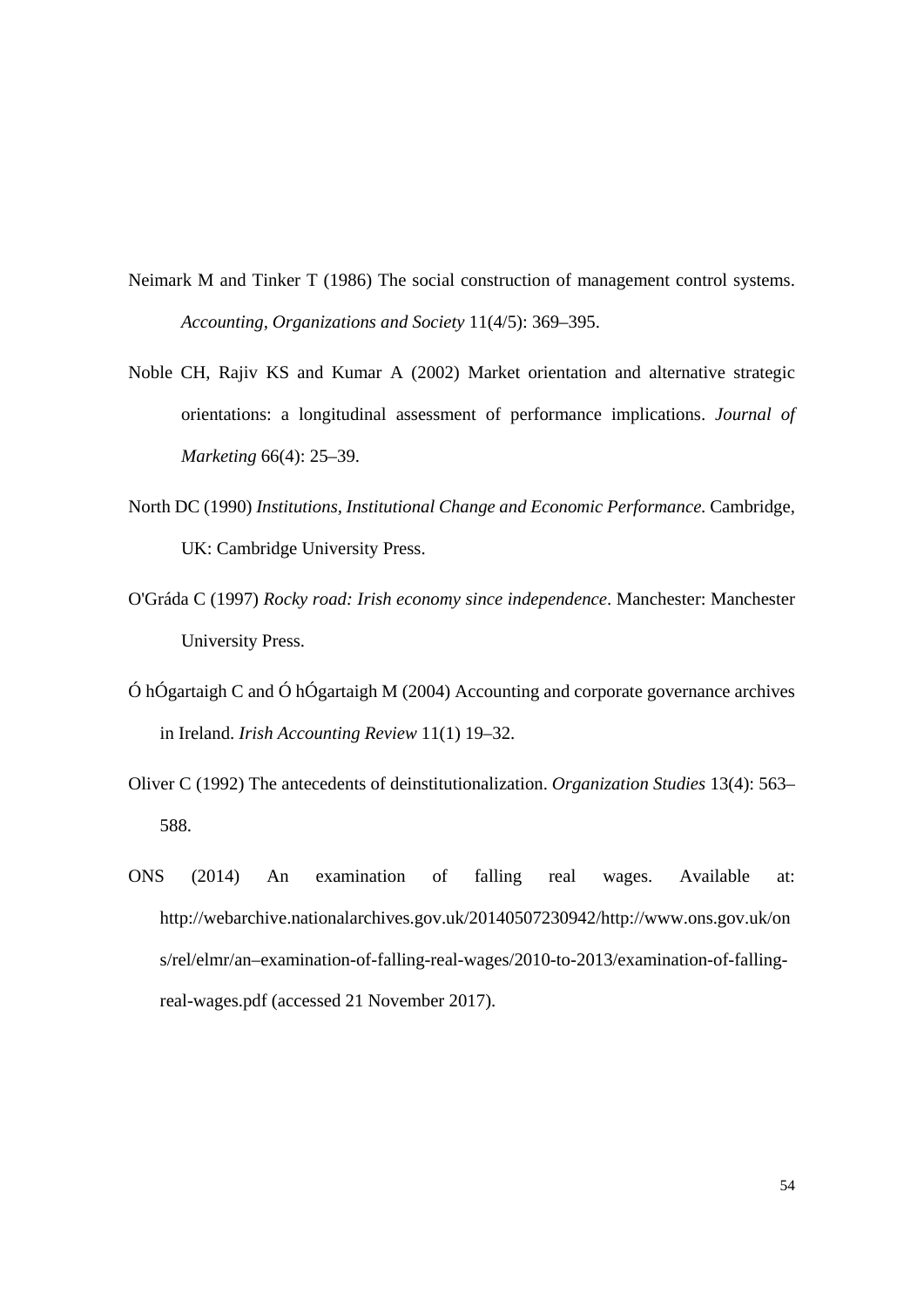- Owen D (2014) The evolution of social reporting: The 'Early Days'. *Social and Environmental Accountability Journal.* 34(2): 75–80.
- Previts GJ, Parker LD and Coffman EN (1990) An accounting historiography: Subject matter and methodology. *Abacus* 26(2): 136–158.
- Quinn M (2014) Stability and change in management accounting over time—A century or so of evidence from Guinness. *Management Accounting Research* 25(1): 76–92.
- Quinn M and Jackson WJ (2014) Accounting for war risk costs: management accounting change at Guinness during the First World War. *Accounting History Review* 24(2/3): 191–209.
- Ribeiro J and Scapens R (2006) Institutional theories in management accounting change: Contributions, issues and paths for development. *Qualitative Research in Accounting and Management* 3(2): 94–111.
- Ruane J and Todd J (2017) Changing role of the middle classes in twentieth-century Ireland. In: Biagini EF and Daly ME (eds) *The Cambridge Social History of Modern Ireland*. Cambridge: Cambridge University Press, pp. 177–192.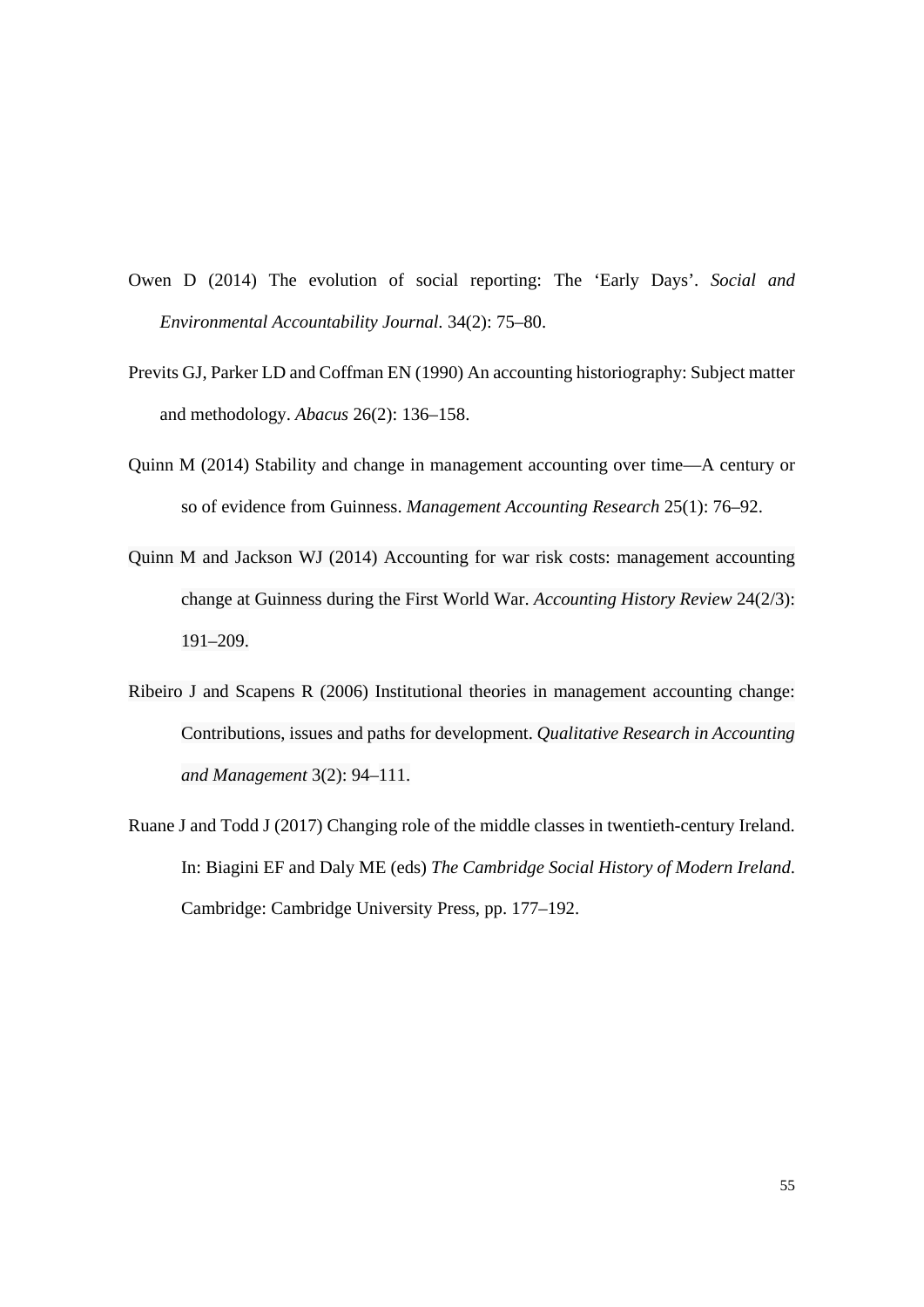- Rowlinson M and Hassard JS (2013) Historical neo-institutionalism or neo-institutionalist history? Historical research in management and organization studies. *Management and Organizational History* 8(2): 111–126.
- Royle E (2012) Modern Britain: A Social History 1750–2011, third edition. London: Bloomsbury Academic.
- Scott WR (2014) *Institutions and organizations: ideas, interests and identities*. Los Angeles, CA: Sage.

Selznick P (1957) *Leadership in Administration*. New York: Harper & Row.

- Sharma U, Lawrence S and Lowe A (2014) Accountants as institutional entrepreneurs: changing routines in a telecommunications company. *Qualitative Research in Accounting and Management* 11(3): 190–214.
- Spraakman G (2006) The impact of institutions on management accounting changes at the Hudson's Bay Company. *Journal of Accounting and Organizational Change* 2(2): 101–122.
- Spraakman G and Quinn M (2018) Accounting History research topics An analysis of leading journals 2006 to 2015. *The Accounting Historians Journal* 45(1): 101–114.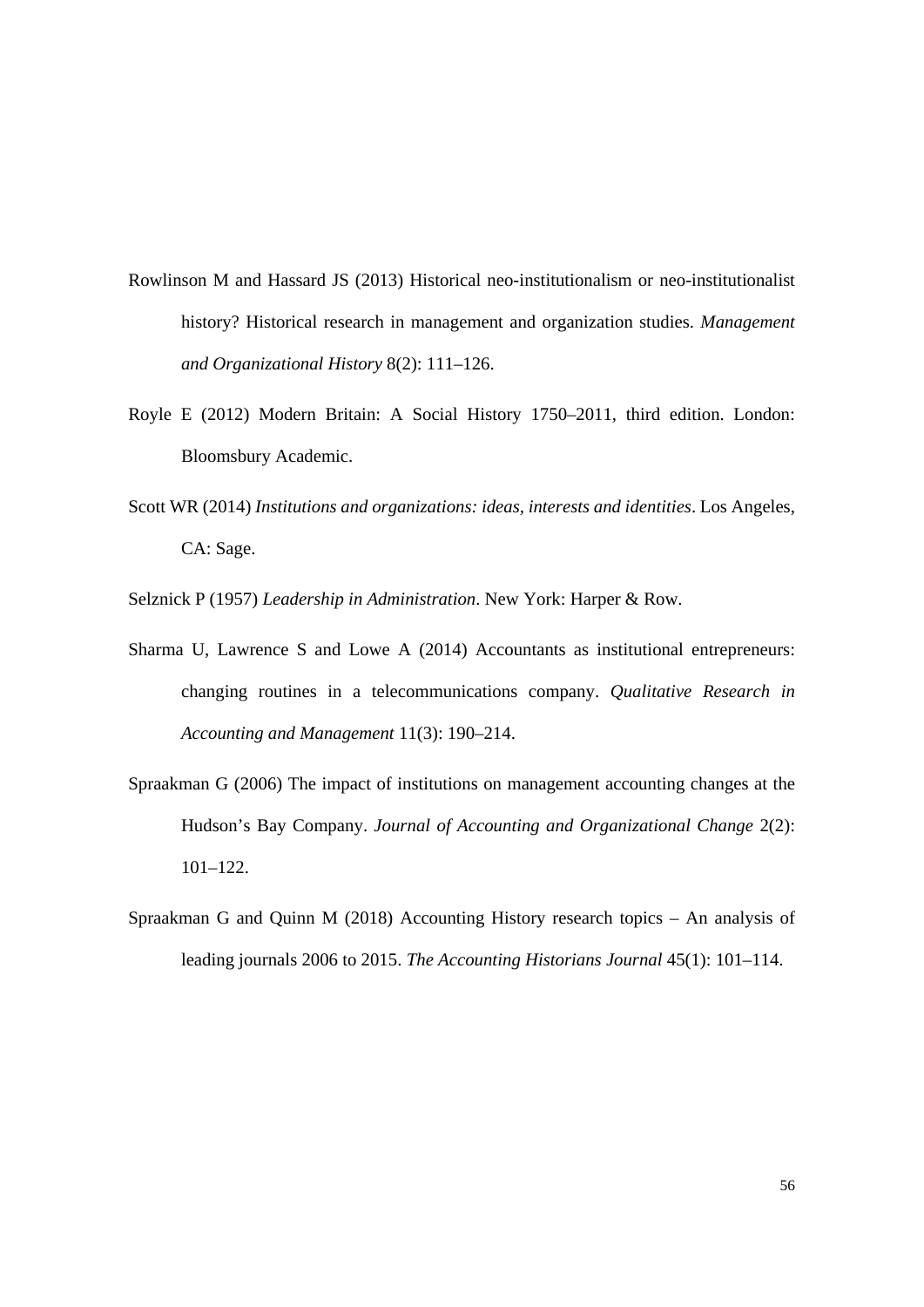- Suddaby R, Gendron Y and Lam H (2009) The organizational context of professionalism in accounting. *Accounting, Organizations and Society* 34(3/4): 409–427.
- Tsamenyi M, Cullen J and González González JM (2006) Changes in accounting and financial information system in a Spanish electricity company: A new institutional theory analysis. *Management Accounting Research* 17(4): 409–432.
- van der Steen M (2006) Human Agency in management accounting change. A cognitive approach to institutional theory. PhD thesis, University of Manchester.
- Wallace WA, Rich J, Solomon I and Cherry PG (1992) Whose power prevails in disclosure practices? *Auditing: A Journal of Practice and Theory* 11(Supplement): 79–105.
- Wanderly C, Miranda L, De Meira J and Cullen J (2011) Management accounting change: A model based on three different theoretical frameworks. *Base* 8(2): 111–121.
- Walsh D (1987) Alcohol and Ireland. *British Journal of Addition* 82(2): 118–120.
- Weber RP (1985) *Basic content analysis.* Beverly Hills, CA: Sage.
- Williamson OE (2000) The new institutional economics: Taking stock, looking ahead. *Journal of Economic Literature* 38(3): 595–613.

Williamson OE (1985) *The Economic Institutions of Capitalism*. New York: Free Press.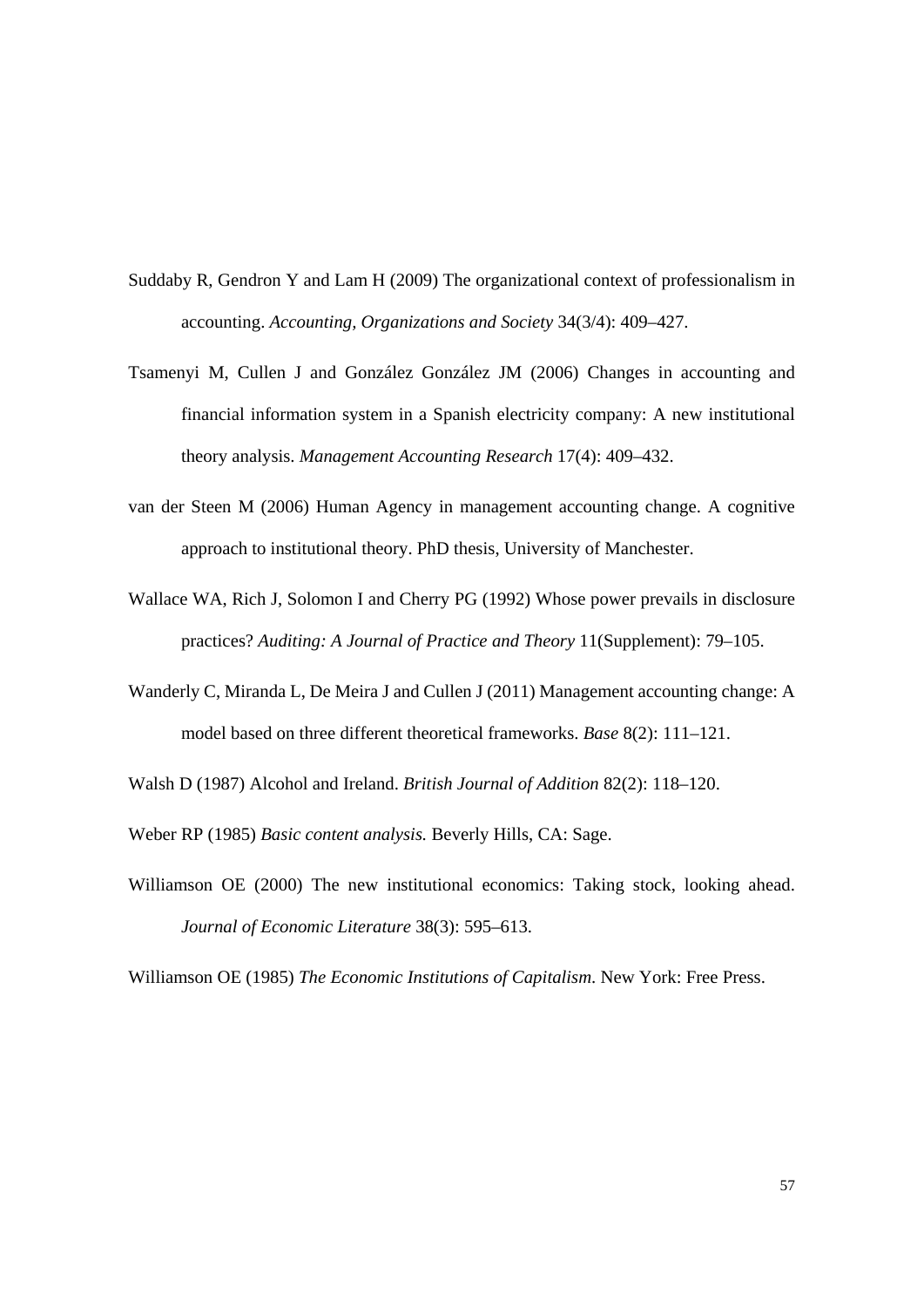WHO (2018) *Global status report on alcohol and health*. Geneva: World Health Organisation.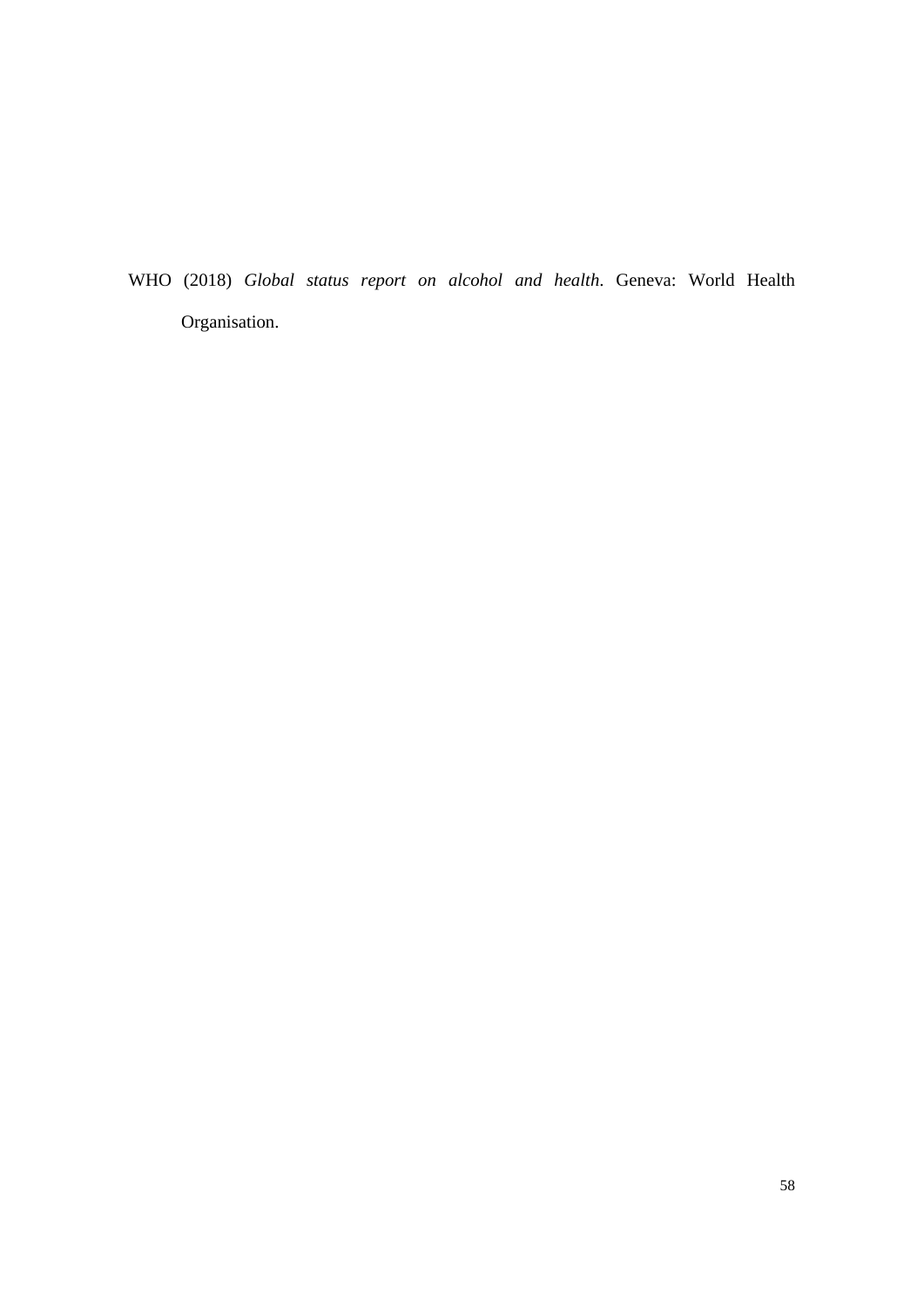#### **Tables**

**Table 1. Three pillars of institutions, based on Scott (2014)** 

|                            | <b>Regulative</b>      | <b>Normative</b>                | <b>Cultural-cognitive</b>                                  |  |
|----------------------------|------------------------|---------------------------------|------------------------------------------------------------|--|
| <b>Basis of compliance</b> | Expedience             | Social obligation               | Cultural-cognitive                                         |  |
| <b>Basis of order</b>      | Regulative rules       | Binding expectations            | Constitutive schema                                        |  |
| <b>Mechanisms</b>          | Coercive               | Normative                       | Mimetic                                                    |  |
| <i>Indicators</i>          | Rules, laws, sanctions | Certification.<br>accreditation | Common beliefs, shared<br>logics of action,<br>isomorphism |  |

| Table 2. Institutional stages in the period under study |  |  |
|---------------------------------------------------------|--|--|
|                                                         |  |  |

| <b>Stages</b>  | Period    | <b>Main characteristics</b>                                             |  |  |  |
|----------------|-----------|-------------------------------------------------------------------------|--|--|--|
| Post-war gloom |           | - Balance of payment crisis                                             |  |  |  |
| and doom       | 1948-1959 | - Devaluation of the pound sterling                                     |  |  |  |
|                |           | Strict fiscal measures                                                  |  |  |  |
|                |           | - Strong economic expansion                                             |  |  |  |
| Growth         | 1960-1972 | Increase on social investments                                          |  |  |  |
|                |           | Improvement of the international trade                                  |  |  |  |
|                |           | - Membership of the EEC                                                 |  |  |  |
| EEC and more   | 1973-1984 | - Oil crisis                                                            |  |  |  |
| gloom          |           | - Increase in unemployment and taxes in the 1980s                       |  |  |  |
|                |           | - Recession in early 1980s                                              |  |  |  |
|                |           | - Positive economic conditions                                          |  |  |  |
| More growth    | 1985-1996 | - Increase in social developments, including labour force participation |  |  |  |
|                |           | Increase demand for exports                                             |  |  |  |

## **Table 3. Categories used for analysis**

| Formal aspects         |
|------------------------|
| Context                |
| Social aspects         |
| Organisational aspects |
| Investments            |
| Results                |
| Future-forecast        |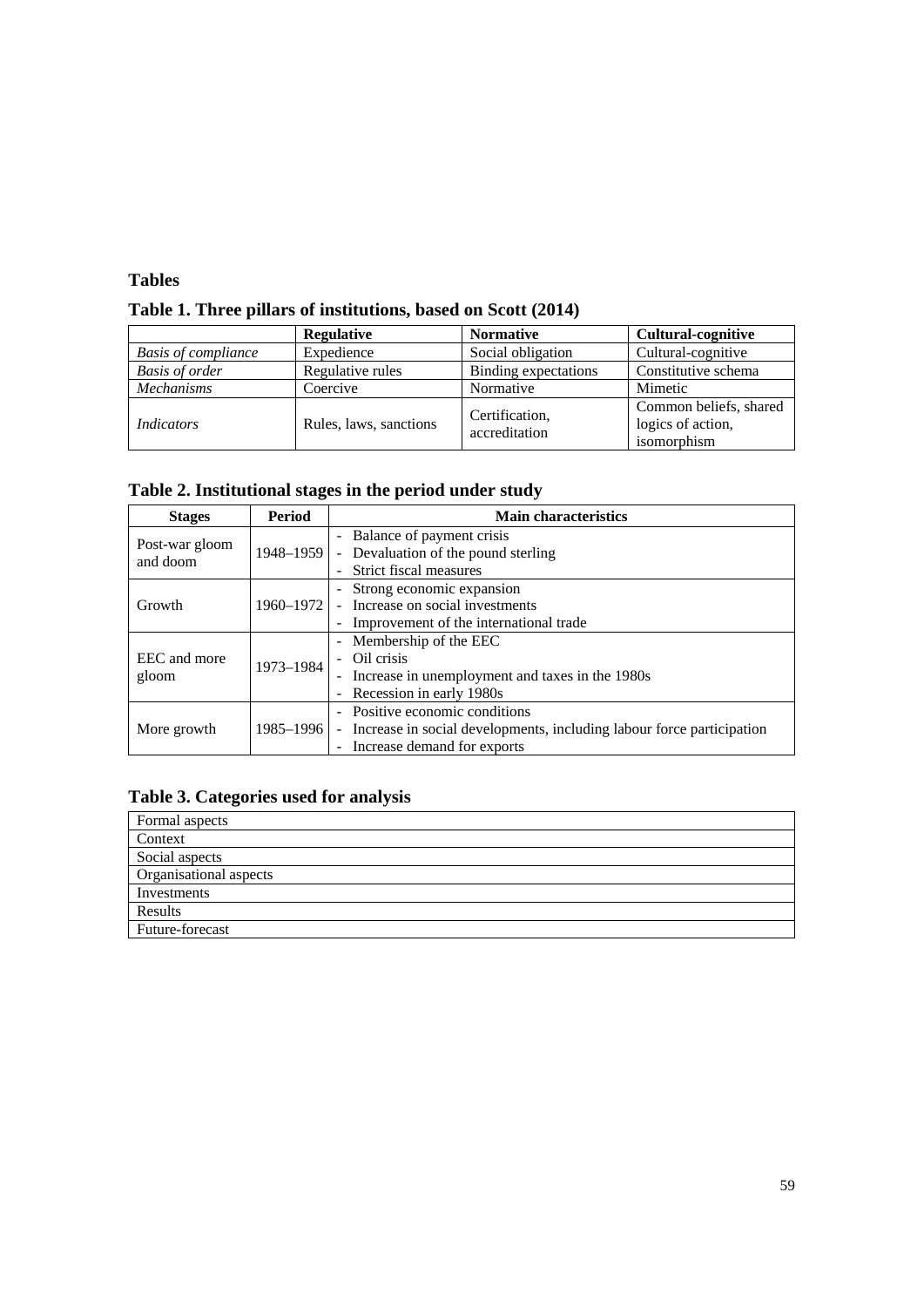#### **Table 4. Summary of paragraphs coded**

| Total | Number of paragraphs labelled with X categories | Photos/graphs     |             |            |         |  |
|-------|-------------------------------------------------|-------------------|-------------|------------|---------|--|
|       | $X = 1$                                         | $X = 2$           | $X = 3$     | $X=4$      |         |  |
| 1461  | 945 (64.7%)                                     | $(24.7\%)$<br>361 | $63(4.3\%)$ | $5(0.3\%)$ | 87 (6%) |  |

### **Table 5. Summary of relative importance and tendency of categories**

|                        | Relative importance |            |          |
|------------------------|---------------------|------------|----------|
|                        | Position            | Percentage | Tendency |
| Formal aspects         | 3 <sup>rd</sup>     | 16.3       |          |
| Context                | 4 <sup>th</sup>     | 9.5        |          |
| Social aspects         | 6 <sup>th</sup>     | 5.4        |          |
| Organisational aspects | 1st                 | 36.9       |          |
| Investments            | $\tau$ th           | 4.4        |          |
| Results                | 2 <sub>nd</sub>     | 21.2       |          |
| Future-forecast        | 5 <sup>th</sup>     | 6.3        |          |
|                        |                     | 100.0      |          |

#### **Table 6. Summary of significant differences in the categories**

|                        |              |   | $1st - 2nd$ periods $2nd - 3rd$ periods $3rd - 4th$ periods |   |  |
|------------------------|--------------|---|-------------------------------------------------------------|---|--|
|                        | Whole period |   | $(1960$ transition) $(1973$ transition) $(1985$ transition) |   |  |
| Formal aspects         | X            | X |                                                             |   |  |
| Context                |              |   |                                                             |   |  |
| Social aspects         | X            |   |                                                             | X |  |
| Organisational aspects |              |   |                                                             |   |  |
| Investments            | X            |   | X                                                           | v |  |
| Results                |              |   |                                                             |   |  |
| Future-forecast        | X            |   |                                                             |   |  |
| Total                  |              |   |                                                             |   |  |

They represent significant differences at the 5% level (for more details, see Appendix 3)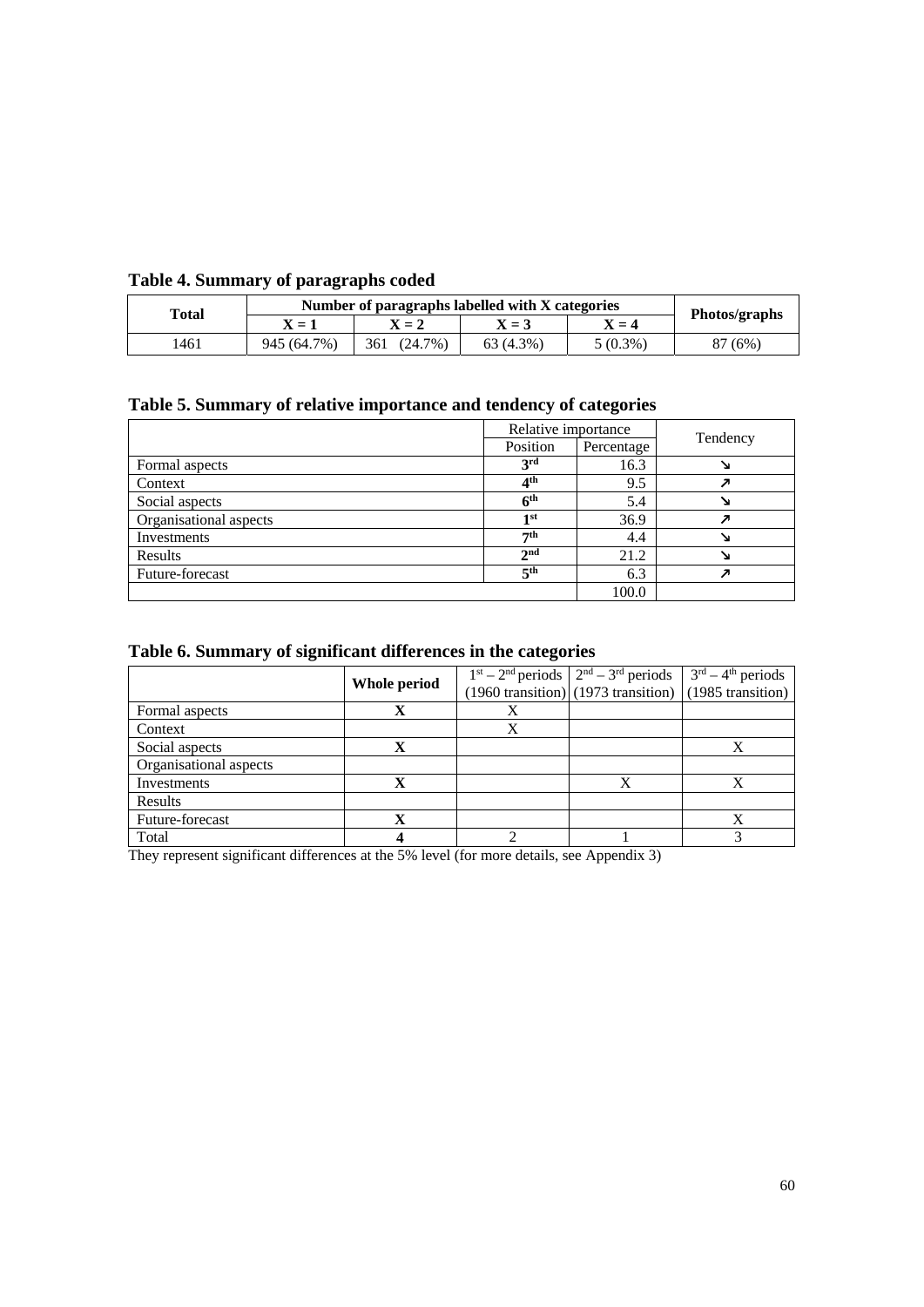#### **Appendices**

#### **Appendix 1. Extracts of 1950, 1980 and 1990 Chairman's Statements**

1950 Chairman's Statement – one of two pages [insert file "Pages from 1950\_Guinness Annual Report.jpg" here] 1980 Chairman's Statement – one of three pages [insert file "Pages from 1980\_Guinness Annual Report.jpg" here] 1990 Chairman's Statement – one of three pages [insert file "Pages from 1990\_Guinness Annual Report.jpg" here]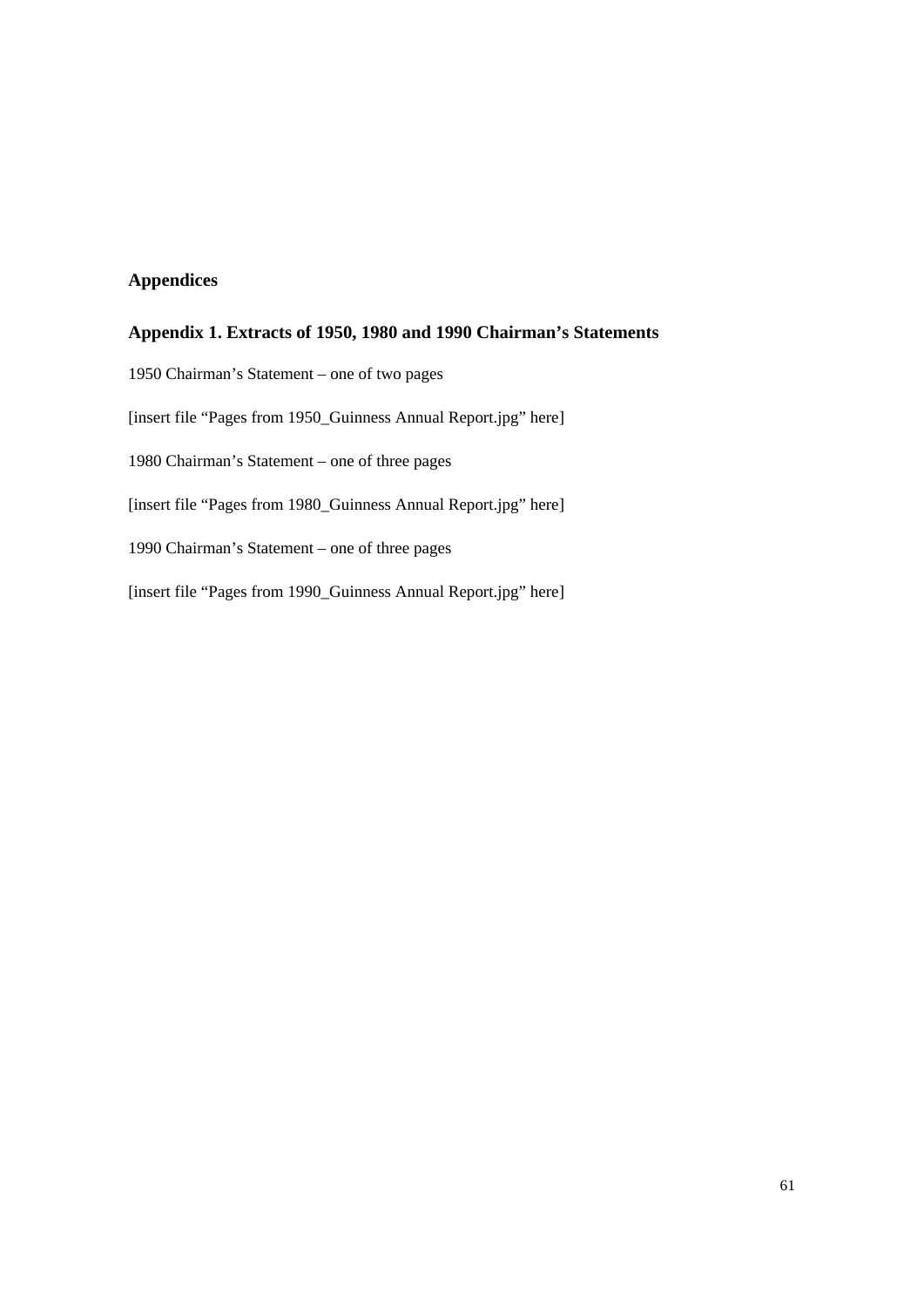## **Appendix 2. Scheme of the issues encoded within each of the categories**

| <b>Formal aspects</b>     | Introductory aspects (usually located at the beginning of documents); submission of accounts<br>and management for approval of AGM; references that the BD is made available to shareholders;<br>thanks to workers, managers (usually for retirements) and shareholders; regrets for the deaths of<br>workers, managers and shareholders; call and agenda for AGM, BD or meetings; other formal<br>aspects.<br>Keywords: introductory aspects, submission approval, thanks, regret the death, notice of<br>meetings and agenda                                                                                                                                                                                                                                                                                                                                                                                                                                                                                                                                                                                                      |
|---------------------------|-------------------------------------------------------------------------------------------------------------------------------------------------------------------------------------------------------------------------------------------------------------------------------------------------------------------------------------------------------------------------------------------------------------------------------------------------------------------------------------------------------------------------------------------------------------------------------------------------------------------------------------------------------------------------------------------------------------------------------------------------------------------------------------------------------------------------------------------------------------------------------------------------------------------------------------------------------------------------------------------------------------------------------------------------------------------------------------------------------------------------------------|
| <b>Context</b>            | Economic, political and social context; external aspects that influence the company (e.g.<br>weather, seasonality); macroeconomic data; economic crises; political references; social<br>consumption trends; joining a trading bloc such as EEC; industry situation; competitive<br>situation; trade association(s); company's position within sector, national/international terrorism<br>and unrest<br>Keywords: crisis, stabilisation plan, economic conditions, consumer trends, EEC, sector,<br>industry, associations, competitive situation                                                                                                                                                                                                                                                                                                                                                                                                                                                                                                                                                                                  |
| <b>Social aspects</b>     | Workers; social action of workers; voluntary compensation; redundancies; collective<br>agreements; performance for society and the environment; actions company carries out for<br>society, for instance, respecting alcoholism; donations; creation of a prizes/awards;<br>environmental aspects (actions such as awards or recognition that the society has with the<br>company are labelled as "Context").<br>Keywords: staff, wages, pensions, collective agreement, society (in general), environment                                                                                                                                                                                                                                                                                                                                                                                                                                                                                                                                                                                                                          |
| Organisational<br>aspects | Aspects related to the five traditional functions of a company: administration, provisioning,<br>production, commercial and financial.<br>Changes in the BD/management; creation and modification of departments; organisational<br>rationalisation and company structure changes; management of the company; modification of<br>Memorandum and/or Articles of Association; issues related to the BD and general management;<br>general and organisation aspects; purchase of materials; shortage of raw materials; supply<br>problems; products; diversification; aspects related to quality; production process; markets;<br>advertising actions; distribution and brand; reviews of the product by the public; increases or<br>modifications of share or debt capital; mergers; acquisitions; references to shareholders.<br>Keywords: organisation, structure, Memorandum & Articles of Association, appointments,<br>provisioning, purchase, raw materials and supplies, products, diversification, quality,<br>customers, markets, advertising, distribution, brand, changes in capital, merger, acquisition,<br>shareholders |
| <b>Investments</b>        | Extensions to existing capacity; new capacity; relocations; major capital works i.e. not<br>maintenance, repair or conservation (see Results); other investments, including other plant,<br>property and equipment.<br>Keywords: extension, relocation, new capacity, capital investments                                                                                                                                                                                                                                                                                                                                                                                                                                                                                                                                                                                                                                                                                                                                                                                                                                           |
| <b>Results</b>            | Revenue; expenses; results; depreciation; dividends; sales figures; other figures related to results<br>Keywords: sales, income, expenses, results, depreciation, costs, profit, loss, dividends                                                                                                                                                                                                                                                                                                                                                                                                                                                                                                                                                                                                                                                                                                                                                                                                                                                                                                                                    |
| <b>Future-forecast</b>    | References to the future; strategies, planning; budgets and projects; efforts for the future<br>(included in this section are issues that, due to their subject, would a priori belong to other                                                                                                                                                                                                                                                                                                                                                                                                                                                                                                                                                                                                                                                                                                                                                                                                                                                                                                                                     |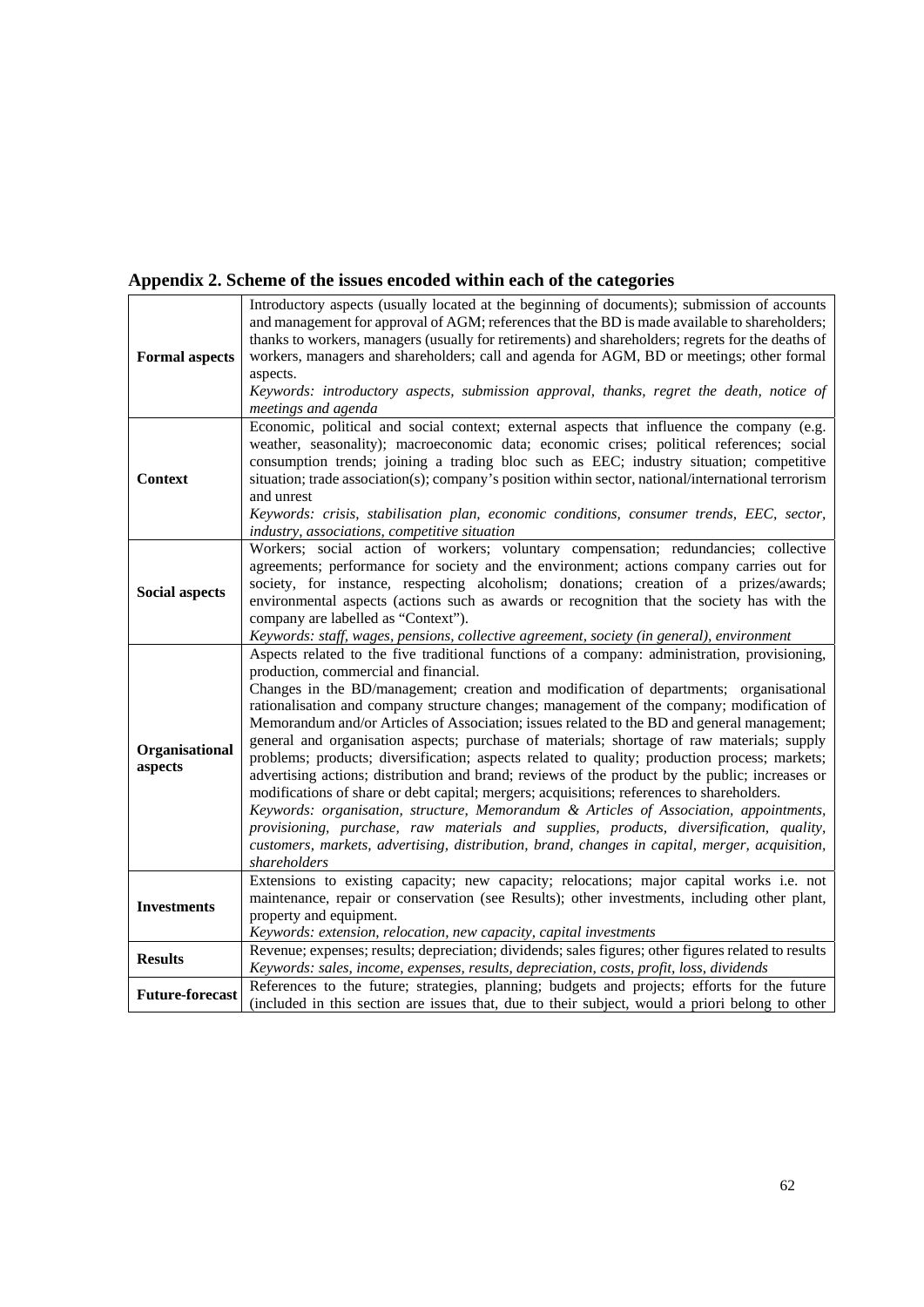| categories, but whose temporal horizon belongs to the future; an exception is made for issues     |
|---------------------------------------------------------------------------------------------------|
| related to "Context", which are labelled within that category, even if they refer to the future). |
| Keywords: future, planning, budget, plan, profit-plan                                             |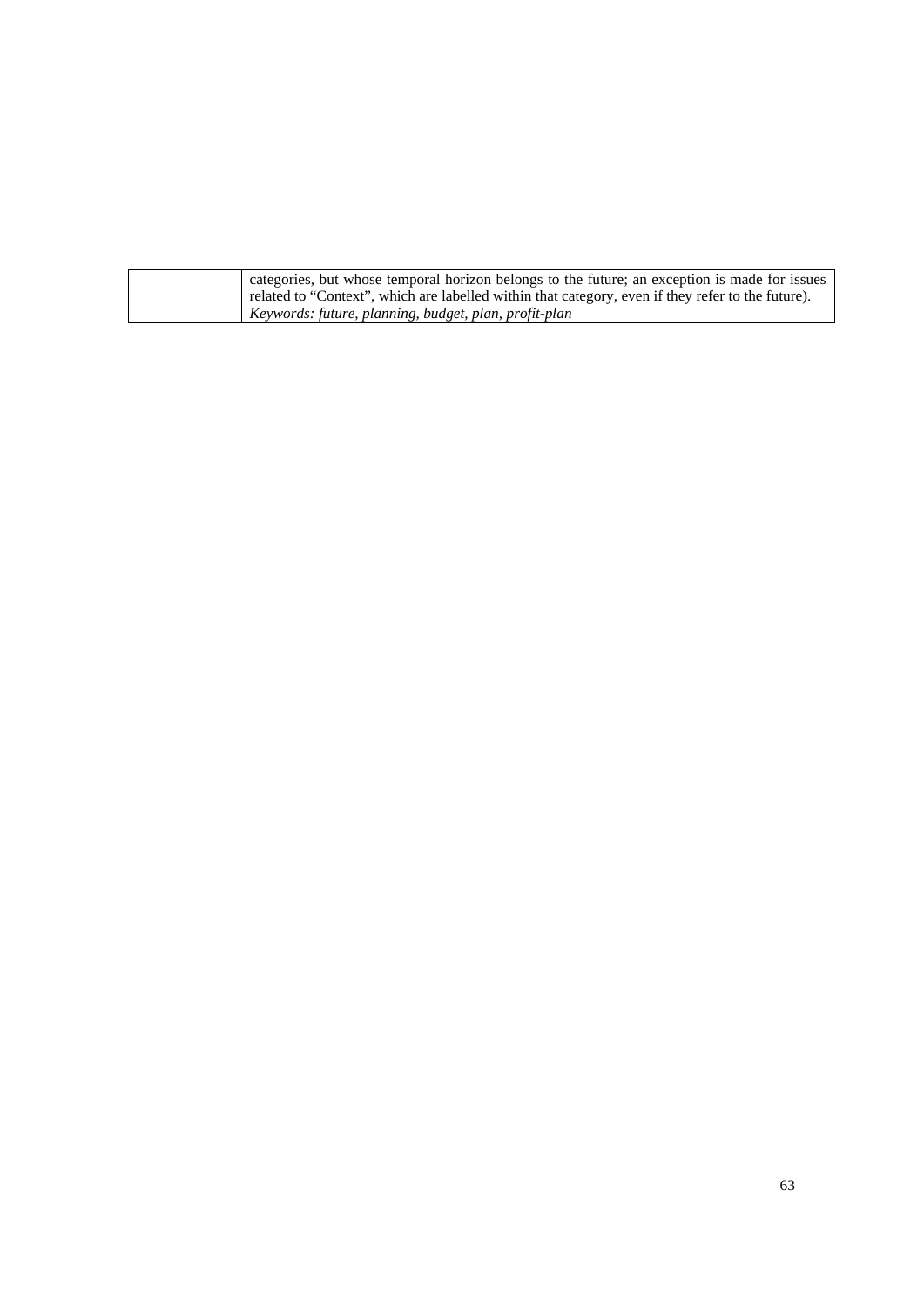#### **Appendix 3. Statistical analysis**

Kruskal-Wallis test by periods

|             | Formal<br>aspects | Context | Social<br>aspects | Organisational<br>aspects | Investments | Results | Future-<br>forecast |
|-------------|-------------------|---------|-------------------|---------------------------|-------------|---------|---------------------|
| Chi-square  | 8.054             | 5.666   | 8.400             | 0.923                     | 23.126      | 5.241   | 12.084              |
| Df          |                   |         |                   |                           |             |         |                     |
| Asymp. sig. | 0.045             | 0.129   | 0.038             | 0.820                     | 0.000       | 0.155   | 0.007               |

| Mann-Whitney test between the $1st$ and the $2nd$ periods (1960) |  |  |
|------------------------------------------------------------------|--|--|
|                                                                  |  |  |

|                                   | Formal<br>aspects | Context              | Social<br>aspects | Organis.<br>aspects  | Investments     | Results         | Future-<br>forecast  |
|-----------------------------------|-------------------|----------------------|-------------------|----------------------|-----------------|-----------------|----------------------|
| Mann-Whitney U                    | 34.000            | 40.500               | 62.000            | 75.500               | 53.000          | 58.500          | 71.000               |
| Wilcoxon W                        | 125.000           | 118.500              | 153.000           | 153.500              | 131.000         | 136.500         | 149.000              |
| Z                                 | $-2.395$          | $-2.044$             | $-.885$           | $-.136$              | $-1.363$        | $-1.061$        | $-.383$              |
| Asymp. sig (2-tailed)             | 0.017             | 0.041                | 0.376             | 0.892                | 0.173           | 0.289           | 0.701                |
| Exact. sig. $[2*(1-tailed sig.)]$ | $0.016^{\rm a}$   | $0.040$ <sup>a</sup> | $0.406^{\rm a}$   | $0.894$ <sup>a</sup> | $0.186^{\rm a}$ | $0.295^{\rm a}$ | $0.728$ <sup>a</sup> |

 $n_1= 12; n_2=13$ 

## Mann-Whitney test between the  $2<sup>nd</sup>$  and the  $3<sup>rd</sup>$  periods (1973)

|                                   | Formal<br>aspects    | Context         | Social<br>aspects    | Organis.<br>aspects  | Investments          | Results  | Future-<br>forecast |
|-----------------------------------|----------------------|-----------------|----------------------|----------------------|----------------------|----------|---------------------|
| Mann-Whitney U                    | 67.000               | 68.000          | 63.000               | 71.000 <sub>1</sub>  | 25,000               | 77.000   | 66.500              |
| Wilcoxon W                        | 158.000              | 146.000         | 141.000              | 162.000              | 103.000              | 155.000  | 157.500             |
| Z                                 | $-0.598$             | $-0.544$        | $-0.825$             | $-0.381$             | $-2.889$             | $-0.054$ | $-0.626$            |
| Asymp. sig (2-tailed)             | 0.550                | 0.586           | 0.409                | 0.703                | 0.004                | 0.957    | 0.532               |
| Exact. sig. $[2*(1-tailed sig.)]$ | $0.574$ <sup>a</sup> | $0.611^{\rm a}$ | $0.437$ <sup>a</sup> | $0.728$ <sup>a</sup> | $0.003$ <sup>a</sup> | 0.979a   | $0.538^{a}$         |
| 12.11                             |                      |                 |                      |                      |                      |          |                     |

 $n_2= 13; n_3=12$ 

## Mann-Whitney test between the  $3<sup>rd</sup>$  and the  $4<sup>th</sup>$  periods (1985)

|                                   | Formal               | Context              | Social               | Organis.             | <b>Investments</b>   | Results         | Future-              |
|-----------------------------------|----------------------|----------------------|----------------------|----------------------|----------------------|-----------------|----------------------|
|                                   | aspects              |                      | aspects              | aspects              |                      |                 | forecast             |
| Mann-Whitney U                    | 40.000               | 50.000               | 19.000               | 69.500               | 27.000               | 43.000          | 27.500               |
| Wilcoxon W                        | 118.000              | 128.000              | 97.000               | 147.500              | 105.000              | 121.000         | 105.500              |
| Z                                 | $-1.848$             | $-1.276$             | $-3.068$             | $-0.144$             | $-2.987$             | $-1.676$        | $-2.570$             |
| Asymp. sig (2-tailed)             | 0.065                | 0.202                | 0.002                | 0.885                | 0.003                | 0.094           | 0.010                |
| Exact. sig. $[2*(1-tailed sig.)]$ | $0.068$ <sup>a</sup> | $0.219$ <sup>a</sup> | $0.001$ <sup>a</sup> | $0.887$ <sup>a</sup> | $0.008$ <sup>a</sup> | $0.101^{\rm a}$ | $0.008$ <sup>a</sup> |
| $\sim$ 10 $\sim$ 10               |                      |                      |                      |                      |                      |                 |                      |

 $n_3=12; n_4=12$ 

#### **Common note to the tables of Appendix 3:**

Bold figures represent significant differences at the 5% level. <sup>a</sup> Not corrected for ties.